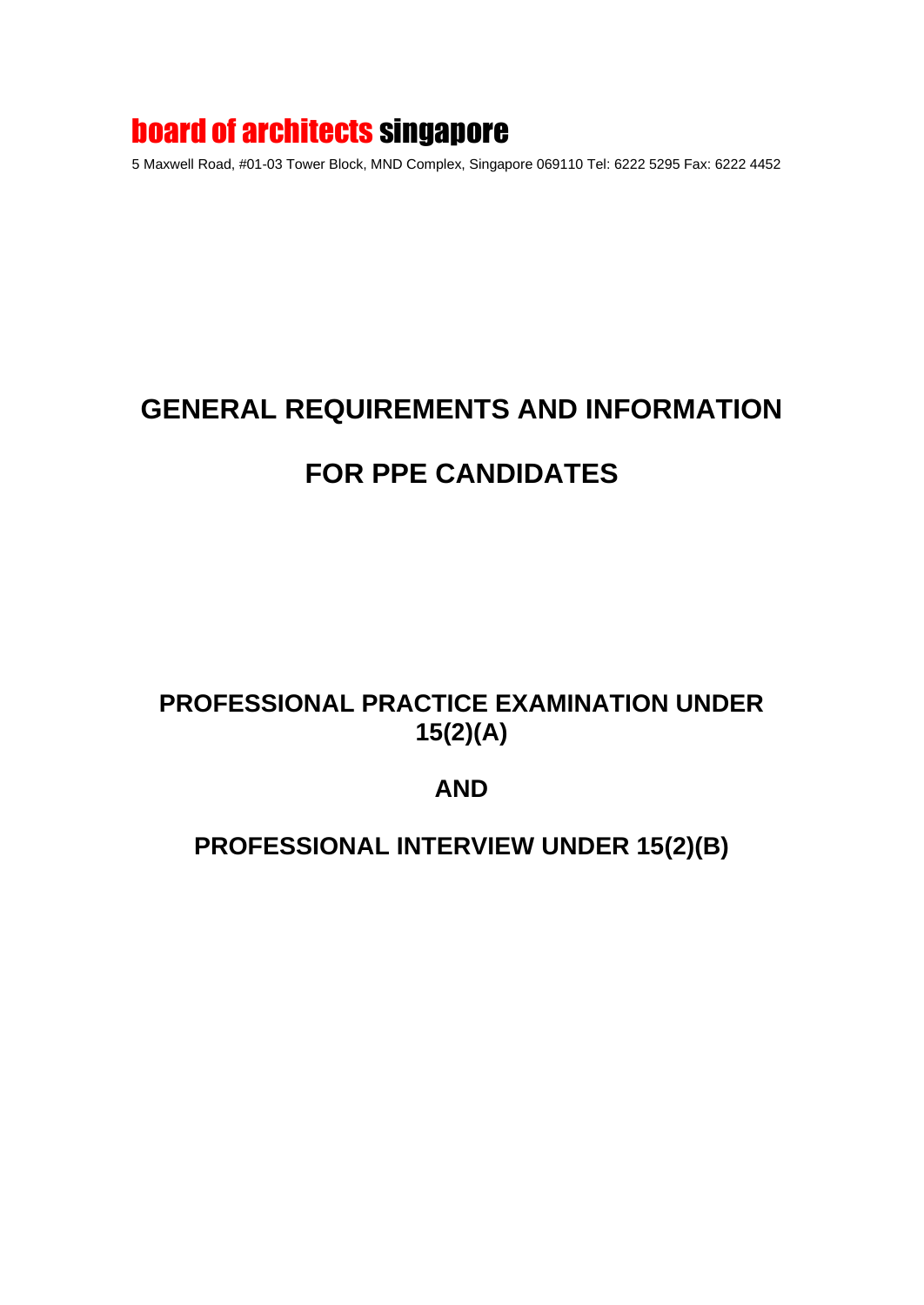#### **GENERAL REQUIREMENTS AND INFORMATION FOR PPE CANDIDATES APPLYING TO SIT FOR THE PROFESSIONAL PRACTICE EXAMINATION OR PROFESSIONAL INTERVIEW**

## **CONTENTS**

| $\mathbf{1}$   | <b>INTERVIEW</b><br>1.1<br>1.2   | THE PROFESSIONAL PRACTICE EXAMINATION AND THE PROFESSIONAL<br><b>OBJECTIVES</b><br><b>FREQUENCY</b><br>1.2.1<br>THE PROFESSIONAL PRACTICE EXAMINATION UNDER<br>SECTION 15(2)(a)<br>1.2.2<br>THE PROFESSIONAL INTERVIEW UNDER SECTION 15(2)(b)                                                                                                                                                                                                                                                        | $\ensuremath{\mathsf{3}}$<br>3<br>3<br>$\ensuremath{\mathsf{3}}$<br>3 |
|----------------|----------------------------------|------------------------------------------------------------------------------------------------------------------------------------------------------------------------------------------------------------------------------------------------------------------------------------------------------------------------------------------------------------------------------------------------------------------------------------------------------------------------------------------------------|-----------------------------------------------------------------------|
| $\overline{2}$ |                                  | <b>BECOMING A PPE CANDIDATE</b>                                                                                                                                                                                                                                                                                                                                                                                                                                                                      | $\mathfrak{Z}$                                                        |
| 3              | 3.1                              | <b>QUALIFICATIONS</b><br>SECTION 15(1)(a), SECTION 15(1)(b) OR SECTION 15(1)(c)<br>OF THE ARCHITECTS ACT                                                                                                                                                                                                                                                                                                                                                                                             | $\overline{4}$<br>$\overline{4}$                                      |
| 4              | 4.1<br>$\overline{4}$<br>5       | PRACTICAL EXPERIENCE DURATION<br><b>DURATION REQUIREMENTS</b><br>4.1.1<br>SECTION 15(2)(a) OF THE ARCHITECTS ACT<br>4.1.2<br>SECTION 15(2) (b) OF THE ARCHITECTS ACT                                                                                                                                                                                                                                                                                                                                 | 4<br>$\overline{4}$                                                   |
| 5              | 5.1<br>5.2                       | PPE CANDIDATE'S PRACTICAL EXPERIENCE<br>5<br><b>INTRODUCTION</b><br>THE PPE CANDIDATE'S DEVELOPMENT PROGRAMME<br>5.2.1<br>AWARENESS, UNDERSTANDING AND LEARNING ACTIVITIES<br>5.2.2<br>SKILLS AND APPLICATION ACTIVITIES CORE COMPETENCIES                                                                                                                                                                                                                                                           | $\sqrt{5}$<br>$\sqrt{5}$<br>5<br>6                                    |
| 6              | 6.1<br>6.2                       | THE RECORDING OF PRACTICAL EXPERIENCE<br>LOG BOOK<br>6.1.1<br>SECTION 15(2)(a) OF THE ARCHITECTS ACT<br>SECTION 15(2) (b) OF THE ARCHITECTS ACT<br>6.1.2<br>PROFESSIONAL CASE STUDY<br>6.2.1<br>PURPOSE OF THE PROFESSIONAL CASE STUDY<br>6.2.2<br>CATEGORIES OF THE PROFESSIONAL CASE STUDY<br>6.2.3<br><b>SUBMISSION REQUIREMENTS</b><br>6.2.3.1 1ST PART<br>6.2.3.2 2ND PART<br>6.2.4<br>PRESENTATION OF THE PROFESSIONAL CASE STUDY<br>6.2.5<br><b>GRADING OF PROFESSIONAL CASE STUDY REPORT</b> | 8<br>8<br>8<br>$\,8\,$<br>9<br>9<br>9<br>10<br>10<br>11<br>11<br>12   |
| 7              | <b>APPLICATION</b><br>7.1<br>7.2 | SPECIFIC PRESCRIBED FORM<br>NO REFUND OF FEE                                                                                                                                                                                                                                                                                                                                                                                                                                                         | 12<br>12<br>12                                                        |
| 8              | <b>REGULATIONS</b><br>8.1<br>8.2 | REQUIREMENTS AND GOVERNING RULES<br>NO EXEMPTION                                                                                                                                                                                                                                                                                                                                                                                                                                                     | 12<br>12<br>12                                                        |
| 9              | 9.1                              | SYLLABUS FOR THE PROFESSIONAL PRACTICE EXAMINATION (under Section<br>15(2)(a) of the Architects Act)<br>WRITTEN PAPER 1 - LAW AND THE ARCHITECT<br>The Evolving Architects Act<br>9.1.1<br>9.1.2<br>The Evolving Singapore Statute<br>9.1.3<br>The Evolving Codes, Regulations, Requirements,<br>Guidelines and Handbooks issued by various Authorities                                                                                                                                              | 13<br>13<br>13<br>13                                                  |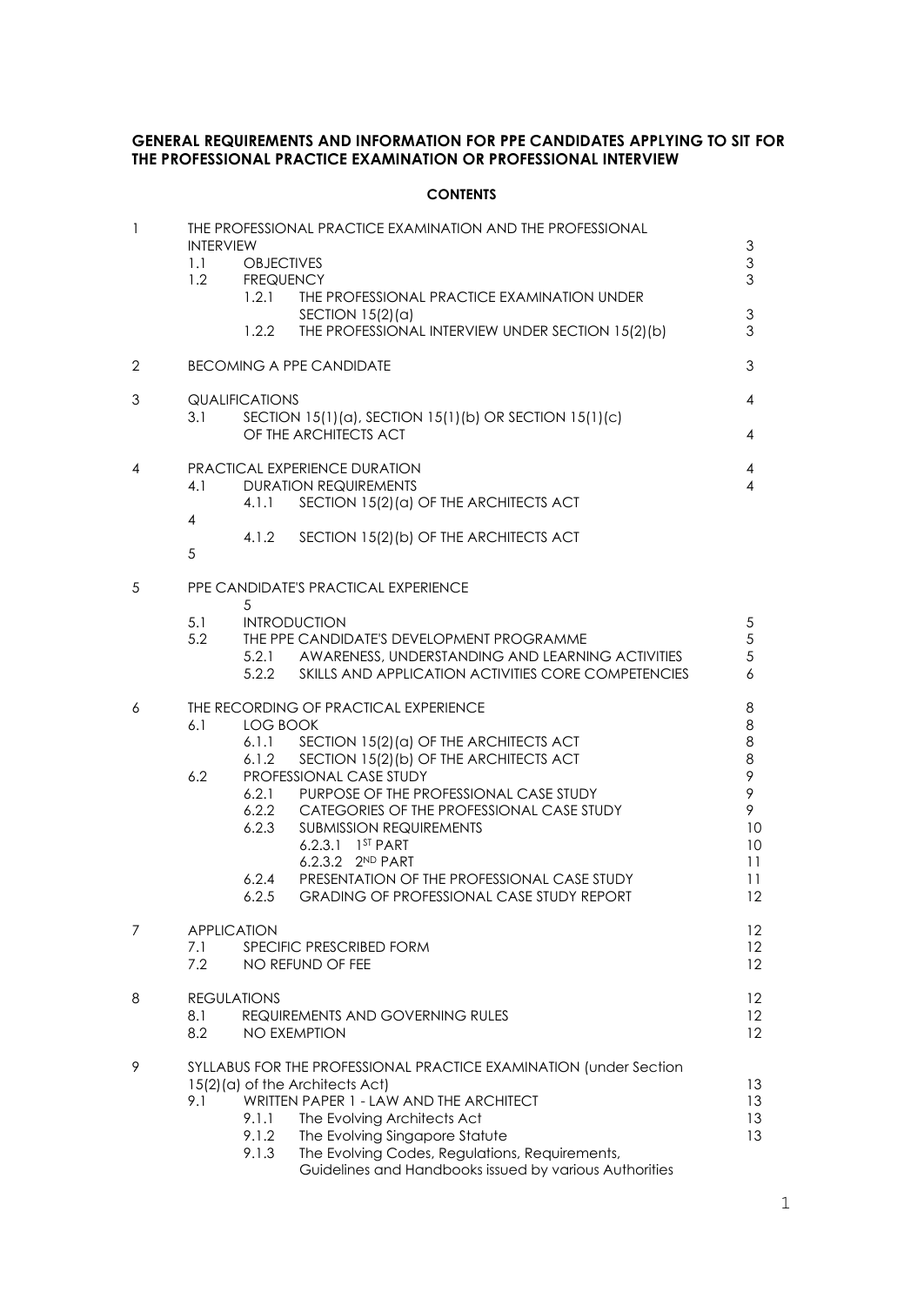|    |      |                        | Relevant to the Architectural Profession                          | 14 |
|----|------|------------------------|-------------------------------------------------------------------|----|
|    |      | 9.1.4                  | The Evolving Planning Act                                         | 14 |
|    |      | 9.1.5                  | The Evolving Building Control Act                                 | 15 |
|    |      | 9.1.6                  | The Evolving Building and Construction Industry Security          |    |
|    |      |                        | of Payment Act and Regulations                                    | 15 |
|    |      | 9.1.7                  | Any latest amendments, revisions and editions to any Acts,        |    |
|    |      |                        | Standards, Codes, Rules, Regulations, Requirements,               |    |
|    |      |                        | Guidelines and Handbooks issued by the various Authorities        |    |
|    |      |                        | and bodies will be included for Written Examination Paper         |    |
|    |      |                        | 1 of this Professional Practice Examination                       | 15 |
|    | 9.2  |                        | WRITTEN PAPER 2 - PROFESSIONAL PRACTICE                           | 16 |
|    |      | 9.2.1                  | The Architects Rule and the Architects (Professional              |    |
|    |      |                        | Conduct& Ethics)                                                  | 16 |
|    |      | 9.2.2                  | The Singapore institute of Architect's Contract,                  |    |
|    |      |                        | Appointment, Code of Professional Conduct & Ethics and            |    |
|    |      |                        | Scale of Professional Charges                                     | 16 |
|    |      | 9.2.3                  | Public Sector Standard Conditions of Contract (PSSCOC)            |    |
|    |      |                        | for Construction Work                                             | 17 |
|    |      | 9.2.4                  | <b>Building Contract - Pre-Contract issues</b>                    | 17 |
|    |      | 9.2.5                  | <b>Building Contract - Contract Administrative issues</b>         | 17 |
|    |      | 9.2.6                  | <b>Building Contract - Post Contract issues</b>                   | 18 |
|    |      | 9.2.7                  | Design and Build Contract                                         | 18 |
|    |      | 9.2.8                  | Project Management during various construction stages             | 18 |
|    |      | 9.2.9                  | Related Industries, Forms of Architect's Practices and            |    |
|    |      |                        | Office Administration and Management                              | 18 |
|    |      | 9.2.10                 | Any latest amendments, revisions and editions to any              |    |
|    |      |                        | Acts, Rules, Regulations, Requirements, Guidelines,               |    |
|    |      |                        | Conditions of Contract, Handbooks, relevant Certificates          |    |
|    |      |                        | and relevant Documents issued by the various Authorities          |    |
|    |      |                        | and bodies will be included for Written Examination               |    |
|    |      |                        | Paper 2 of this Professional Practice Examination.                | 19 |
|    | 9.3  |                        | ORAL INTERVIEW EXAMINATION                                        | 19 |
|    |      | 9.3.1                  | Case Study and Log Book                                           | 19 |
|    |      | 9.3.2                  | <b>Mentoring Process</b>                                          | 19 |
|    |      | 9.3.3                  | Professional Practice, Working and Technical Knowledge,           |    |
|    |      |                        | <b>Contracts and Core Competencies</b>                            | 19 |
|    | 9.4  |                        | REFERENCE MATERIALS                                               | 20 |
|    | 9.5  |                        | USE OF DIGITAL READERS, LAPTOPS AND DIGITIZED REFERENCE           | 20 |
|    |      | <b>MATERIALS</b>       |                                                                   |    |
|    |      |                        |                                                                   |    |
| 10 |      |                        | SYLLABUS FOR THE PROFESSIONAL INTERVIEW (under Section 15(2)(b)   |    |
|    |      | of the Architects Act) |                                                                   | 20 |
|    |      |                        |                                                                   |    |
| 11 |      |                        | PUBLICATIONS/MATERIALS FOR REFERENCE                              | 20 |
|    | 11.1 |                        | Other Singapore Statutes relevant to the Architectural Profession | 21 |
|    | 11.2 |                        | Reference Books                                                   | 23 |
|    | 11.3 |                        | Reference Internet Articles                                       | 33 |
|    |      |                        |                                                                   |    |
|    |      |                        |                                                                   |    |

## **LIST OF APPENDICES:**

INFORMATION ON THE ROLE AND RESPONSIBILITIES OF THE SUPERVISOR AND ADVISOR 35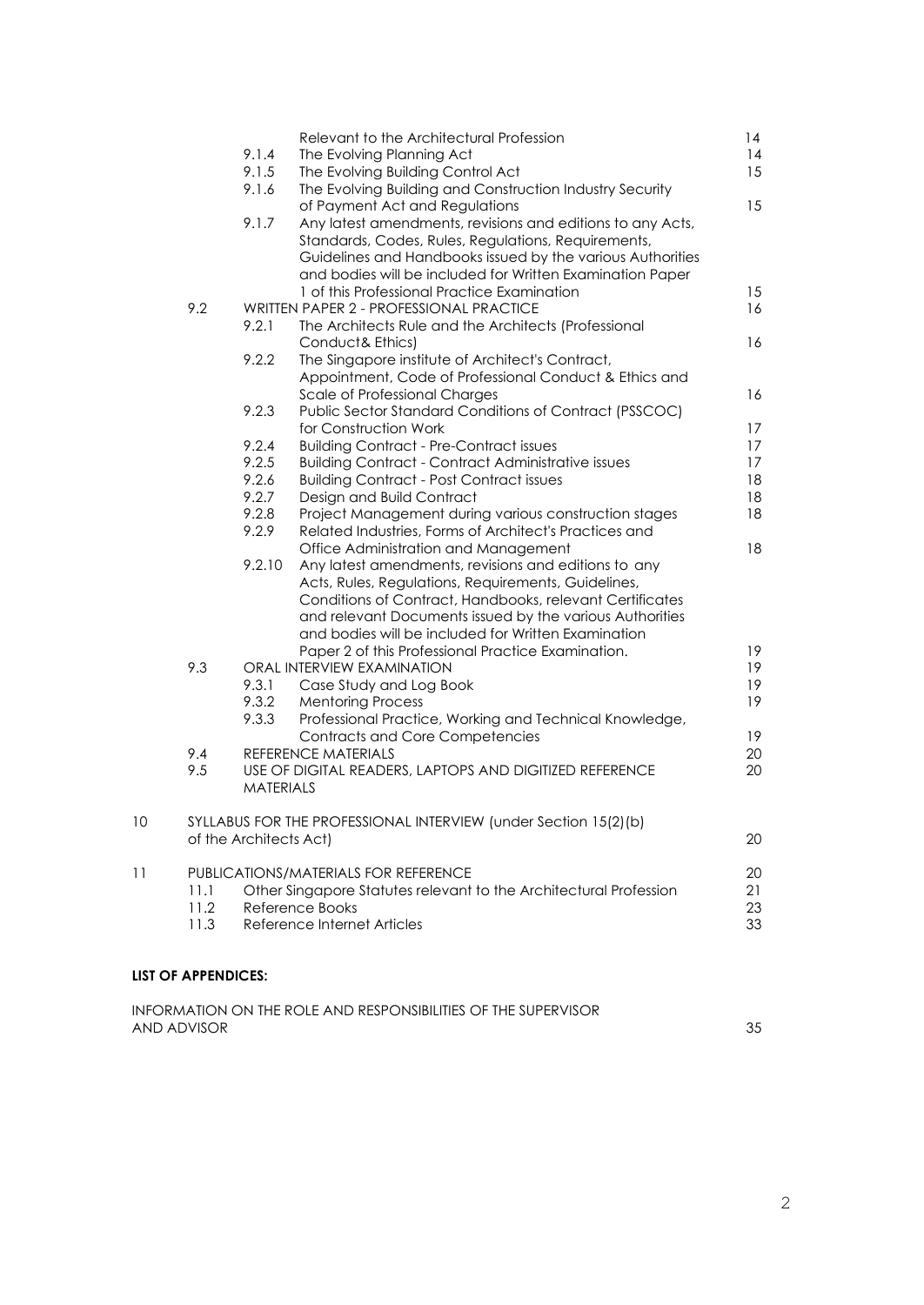# **1. THE PROFESSIONAL PRACTICE EXAMINATION AND THE PROFESSIONAL INTERVIEW**

## **1.1 OBJECTIVE**

The objective of the Professional Practice Examination and the Professional Interview is to ensure that a PPE Candidate has undergone a comprehensive professional practice programme to acquire core competencies in the various areas of architectural training and practice and reinforce his or her discipline, integrity, judgement, skills, knowledge and quest for learning so that after having passed the examination he or she is able to become a registered architect in Singapore and able to exercise his or her professional skills, in addition to carrying his or her duty and responsibilities professionally.

## **1.2 FREQUENCY**

## 1.2.1 **THE PROFESSIONAL PRACTICE EXAMINATION UNDER SECTION 15(2)(a)**

The Professional Practice Examination under Section 15(2)(a) of the Architects Act is conducted annually by the Board of Architects under Section 6(b) of the Architects Act, and assisted by the Singapore Institute of Architects and the Department of Architecture, School of Design and Environment, National University of Singapore. The syllabus for the assessment of the PPE Candidate's ability in professional practice shall comprise of 2 Written Examination Papers and an Oral Interview Examination to be taken only after the PPE Candidate has passed both Written Examination Papers. The Written Examination is normally held in the month of November and the Oral Interview Examination in January the following year.

Six months prior to the date of the Professional Practice Examination, all PPE Candidates will be informed by the Board of the date set for the coming Professional Practice Examination, together with a standard reply format form to be duly completed and submitted with both the Log Book and the Professional Case Study by a certain date to the Board by the PPE Candidate indicating his or her interest in sitting for the said examination.

#### 1.2.2 **THE PROFESSIONAL INTERVIEW UNDER SECTION 15(2)(b)**

The Professional Interview under Section 15(2)(b) is conducted twice annually in the month of April and October. The closing dates for application are in February and August respectively. Candidates are required to fill up the application form indicating his or her interest in sitting for the said examination and submit it with both the Log Book and the Professional Case Study by the given deadline.

## **2 BECOMING A PPE CANDIDATE**

If an architectural graduate with a recognised qualification in Architecture wishes to sit for the Professional Practice Examination under 15(2)(a), he or she must first apply to become a PPE Candidate with the Board. He or she is required to make his or her application together with his or her submission of all relevant documents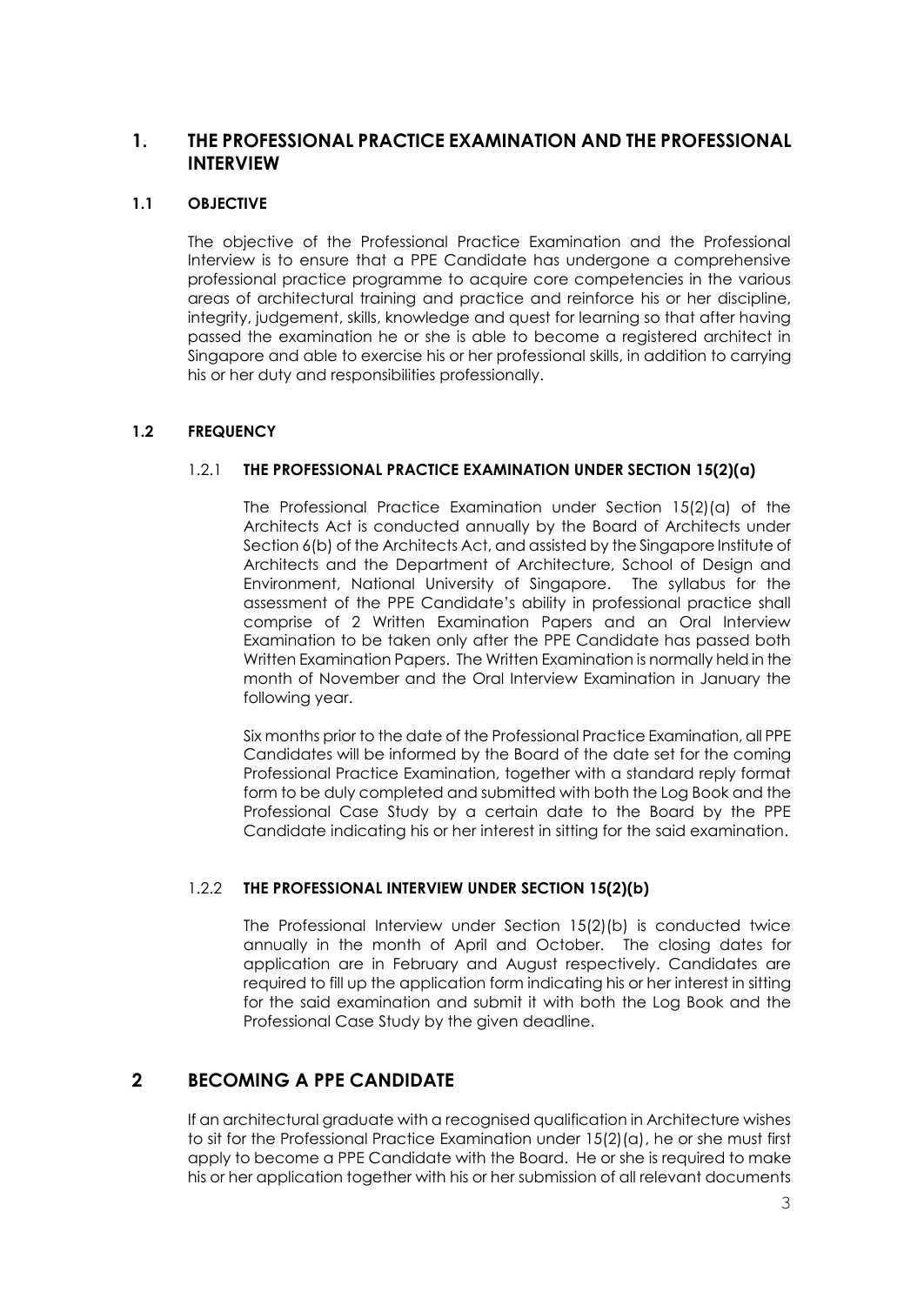showing proof of graduation and the paper qualification acquired. This requirement is also applicable to those graduates with a qualification in Architecture from a non-recognised institution of higher learning but who have passed the Confirmatory Examination under Section 15(1)(c) of the Architects Act.

A registration fee of S\$100 (Singapore Dollars One Hundred Only) as a downpayment for sitting the Professional Practice Examination, must accompany his application of becoming a PPE Candidate.

The architectural graduate must be a PPE Candidate with the Board for a minimum of 24 months up to the date of submission of the Professional Case Study and the PPE Candidate's Log Book before he or she will be allowed to sit for the Professional Practice Examination or the Professional Interview. Any period shorter than the minimum of 24 months is subject to the approval of the Board upon the PPE Candidate making an appeal application giving his or her reasons.

Upon being employed, the PPE Candidate is required to submit a letter from his or her employer confirming of his or her employment. As he or she is required under Section 15(2)(a) and Section 15(2)(b) of the Architects Act to have the specified duration of practical experience in Singapore before being eligible to sit for the Professional Practice Examination or the Professional Interview respectively, he or she is advised not to delay his or her submission of the names of his or her Supervisor and Advisor and their standard acknowledgement forms confirming of their willingness to be appointed so as to gain meaningful mentoring from both mentors right from the outset of his or her career. He or she must report in writing to the Board of any change in the appointment of either the Supervisor or the Advisor and this report together with the new standard acknowledgement form endorsed by the new Supervisor or Advisor must be made within one month of the said change.

# **3 QUALIFICATIONS**

## **3.1 SECTION 15(1)(A), SECTION 15(1)(B) OR SECTION 15(1)(C) OF THE ARCHITECTS ACT**

Any person applying to sit for the Professional Practice Examination under Section 15(2)(a) or the Professional Interview under Section 15 (2)(b) of the Architects Act must possess any of the qualifications referred to in Section 15(1)(a), Section 15(1)(b) or pass the Confirmatory Examination under Section 15(1)(c) of the Architects Act.

## **4 PRACTICAL EXPERIENCE DURATION**

## **4.1 DURATION REQUIREMENTS**

The duration of practical experience required shall be as follows:

## 4.1.1 **SECTION 15(2)(a) OF THE ARCHITECTS ACT**

PPE Candidates must ensure that they have sufficient practical experience in architectural practice for **not less than 24 months** consisting of such practical experience in architectural practice in Singapore for **a continuous period of at least 12 months** under the supervision of a Supervisor who must be a registered architect in the employ of the Government or a registered architect who has in force a practising certificate and an Advisor who fulfils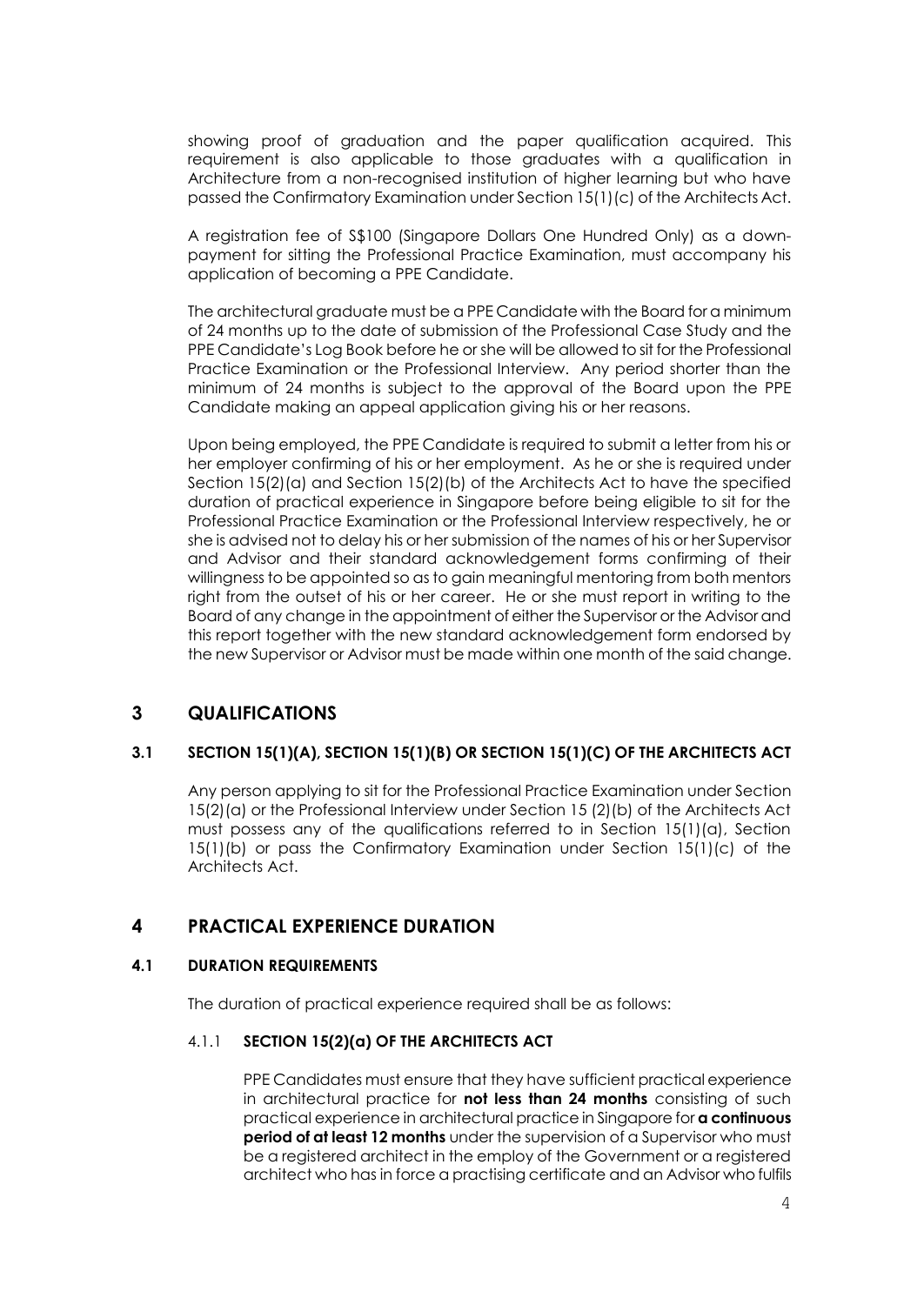the criteria for appointment set by the Board.

## 4.1.2 **SECTION 15(2)(b) OF THE ARCHITECTS ACT**

PPE Candidates must ensure that they have sufficient practical experience in architectural practice for **not less than 5 years** consisting of such practical experience in architectural practice in Singapore for **a continuous period of at least 2 years** under the supervision of a Supervisor who must be a registered architect in the employ of the Government or a registered architect who has in force a practising certificate and an Advisor who fulfils the criteria for appointment set by the Board. A continuous period of 12 months practical experience must be gained within the 5 years immediately preceding the date of his application for registration for the Professional Interview.

# **5 PPE CANDIDATE'S PRACTICAL EXPERIENCE**

## **5.1 INTRODUCTION**

The Board of Architects is concerned with the quality of the PPE Candidate's practical experience. For a PPE Candidate to achieve a comprehensive practical training in an architectural organisation to achieve a certain degree of responsibility and competency, the two areas of concern are:

- (a) PPE Candidate's Development Programme.
- (b) Core competencies in the various areas of architectural practice.

## **5.2 THE PPE CANDIDATE'S DEVELOPMENT PROGRAMME**

In the training of a PPE Candidate, he or she must undergo a PPE Candidate's Development Programme in two distinct kinds of activities:

- (a) Awareness, Understanding and Learning Activities.
- (b) Skills and Application Activities.

#### 5.2.1 **AWARENESS, UNDERSTANDING AND LEARNING ACTIVITIES**

A PPE Candidate needs to acquire basic knowledge/information and would firstly be involved in the awareness, understanding and learning activities which encompass technical information, concepts and principles.

These practical experience activities include the following:

(a) Design and Technical Knowledge which cover the production of the project programme, making feasibility studies with considerations to planning requirements, site and environmental analysis, economics and market situation, production of schematic designs, design development, production of building drawings, details and measured drawings, understanding of various building and engineering systems to enable the selection and integration into the design including taking into consideration of the mechanical and electrical services, understanding of building cost analysis, knowledge of building codes, codes of practice, Standards' codes and various performance-based regulations and their compliance, and finally, various submission procedures.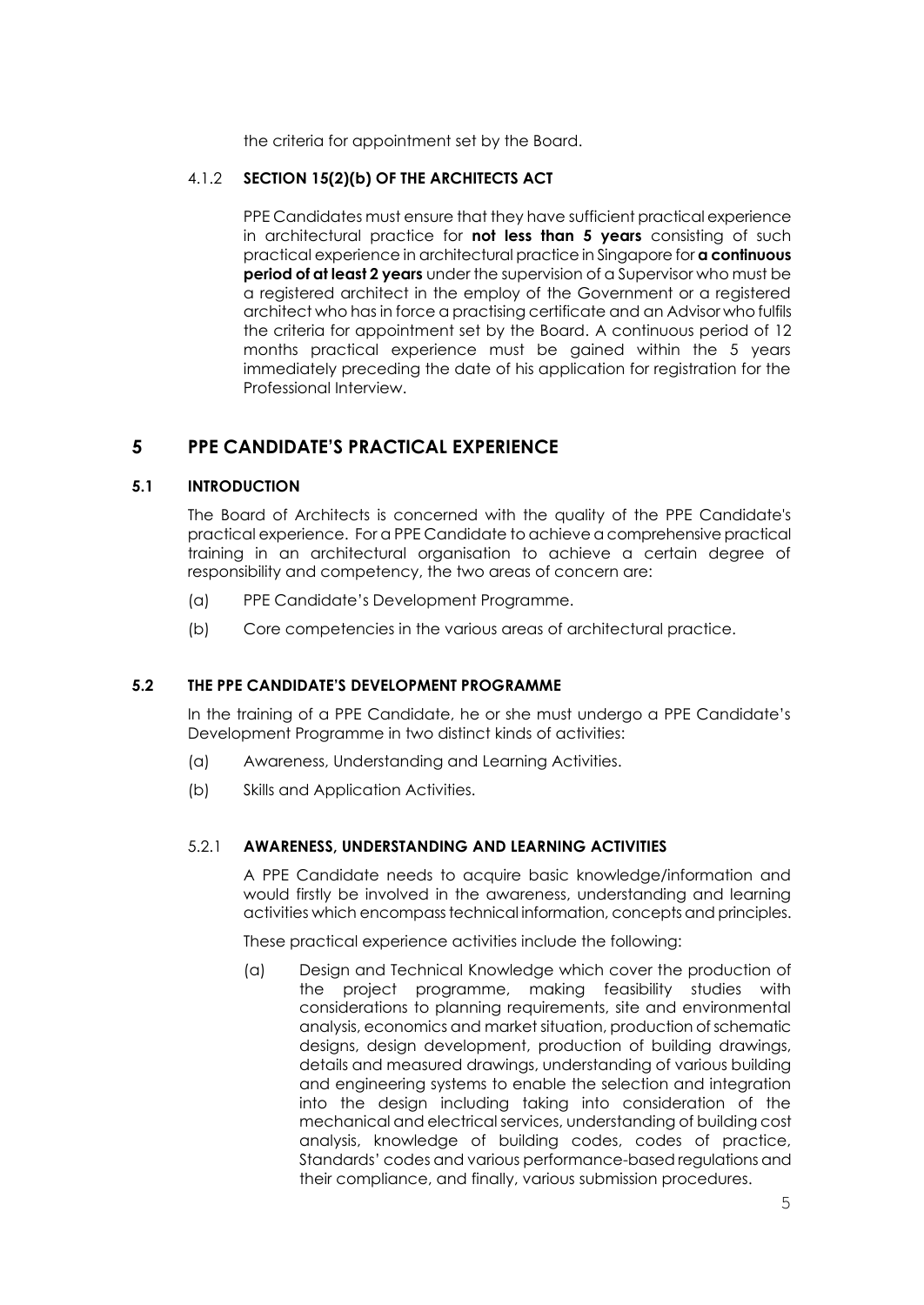- (b) Contract Administration and Project Management which cover the understanding of the purpose of the Conditions of Building Contract and Sub-Contract, and understanding each and every clause, the understanding and usage of the National Productivity and Quality Specification to establish quality assurance, contract documentation, tendering procedure, evaluation of tenders and award of tender, conducting consultants' meetings and site meetings, administration of the building contract and involving in the creation and maintenance of a systematic and comprehensive record of the project.
- (c) Office Administration and Management which involves learning about the various administrative duties and systems of an architect's office, and the administration of the office's resources to support the goals or objectives of the firm.

## 5.2.2 **SKILLS AND APPLICATION ACTIVITIES: CORE COMPETENCIES**

A PPE Candidate needs to acquire practical experience whilst learning to apply his or her formal education to the daily realities of architectural practice involving awareness, understanding and learning activities which when successfully accomplished, will result in core competencies in the following areas:

- (a) acquire abilities to make independent site inspection/ investigation, gather information through visual inspection and to gather information through personal interviews to assist in the formulation of the project requirements;
- (b) acquire abilities in using information gathered/researched and data collection to develop the project programming requirements;
- (c) able to collect, organise and evaluate information/data set forth in written and graphic form, the Client's requirements and desires for the project and then, to establish the scope, design, objectives, limitations, criteria and determine the feasibility of the building project;
- (d) able to advise his or her Client on the possibility of a project development and providing him with a coherent, logical and welldesigned sketch design taking into consideration all planning constraints, economics, site and environmental considerations and market situation;
- (e) acquire the necessary knowledge and understanding of various building and engineering systems to enable the selection and integration into the design including taking into consideration of the mechanical and electrical services and with subsequent ability to implement and coordinate engineering systems in buildings and to resolve areas of disagreement or difference of opinion with the engineering consultants;
- (f) acquire knowledge of building codes, codes of practice, Standards' codes and various performance-based regulations and their applications and compliance including the ability to explain to the Client that his or her design has responded reasonably well to the code and regulation issues without unnecessary provisions;
- (g) acquire the ability to check and understand engineering drawings produced by other engineering consultants in relation to the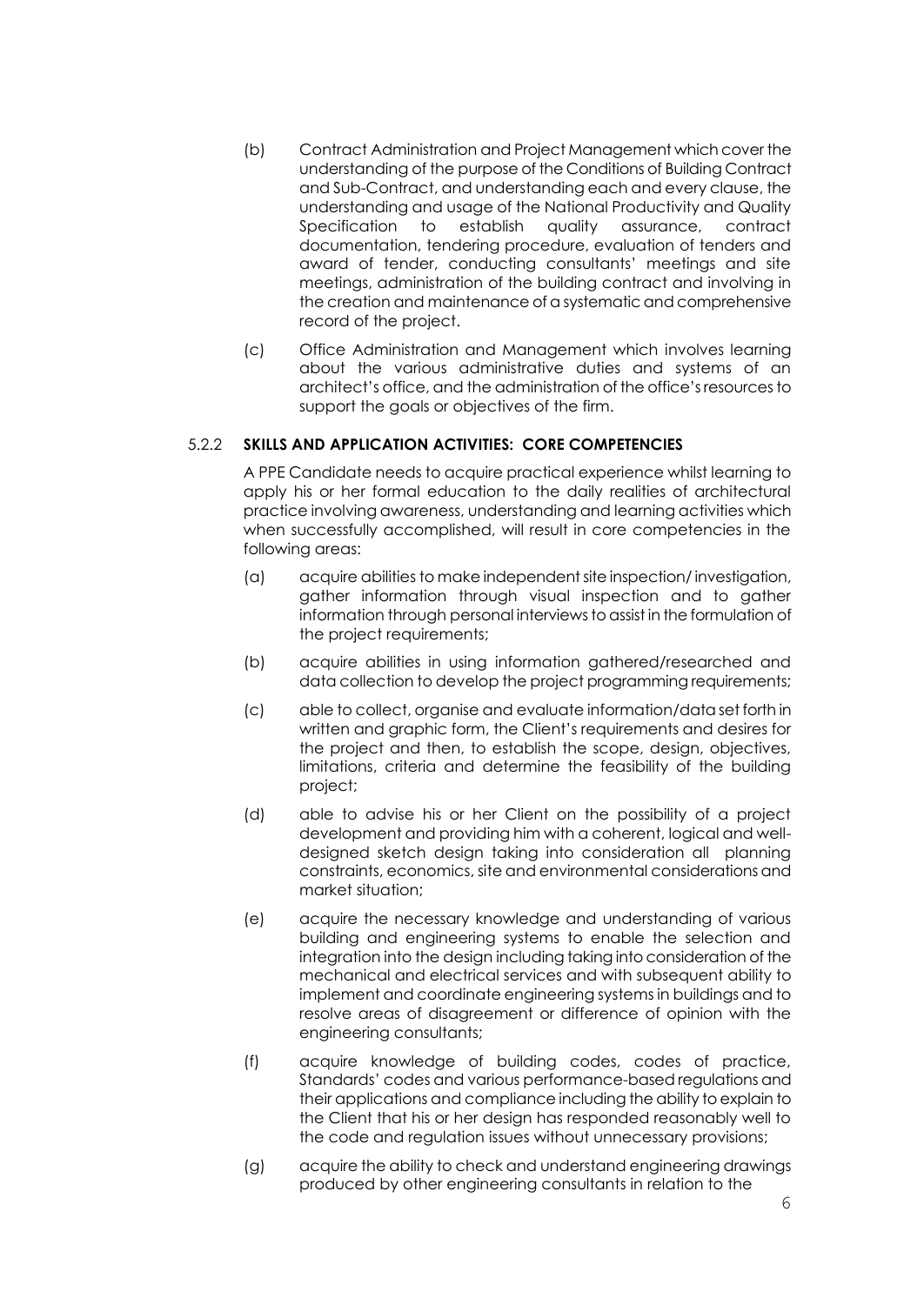architectural drawings and to be able to adopt the practice of SPRING Singapore CP 83 on CAD layering system and to produce the necessary building drawings and detail drawings;

- (h) acquire understanding of building cost analysis whilst working with the quantity surveyor or cost consultant;
- (i) able to personally take care of the various submission procedures, with the realisation of the various authorities involved.
- (j) acquire practical experience in Contract Administration and able to carry out his/her duties in the following areas:
	- (i) understand the various clauses in the Conditions of Building Contract and able to use the appropriate Conditions of Building Contract and the preparation of a set of specification based upon the National Productivity and Quality Specification (NPQS) format as part of the Contract Documents for a simple project;
	- (ii) would have acquired skill in research and selection of appropriate building materials based on performance criteria and programme requirements whilst preparing the NPQS documents and also acquire communication skill to deal with the consultants and the Client, in the relationship between the drawings and specifications with specific considerations being taken on issues of safety, precautionary measures, house-keeping and environmental matters;
	- (iii) acquire ability in contract documentation by ensuring that the information produced by the various disciplines involved in the design/construction process is properly coordinated within the Contract Documents;
	- (iv) able to handle tendering procedure, evaluation of tenders and award of tender by following appropriate procedures during the tendering process;
	- (v) able to carry out his/her certification duties impartially and with the highest standard of professionalism;
- (k) acquire practical experience in Project Management and able to carry out his/her duties in the following areas:
	- (i) to conduct consultants' meetings and site meetings;
	- (ii) to prepare the minutes of meetings;
	- (iii) in the absence of an appointed Project Manager, able to be the team leader in the team of consultants and to coordinate the communication amongst all parties involved in the project;
	- (iv) able to assume his/her duty in ensuring that the respective consultants perform their duties diligently and expeditiously with the required high standard of professionalism;
	- (v) able to evaluate the actual construction works on site for compliance with the Contract Documents including the Contract Drawings;
	- (vi) acquire proper management skill in the handling of the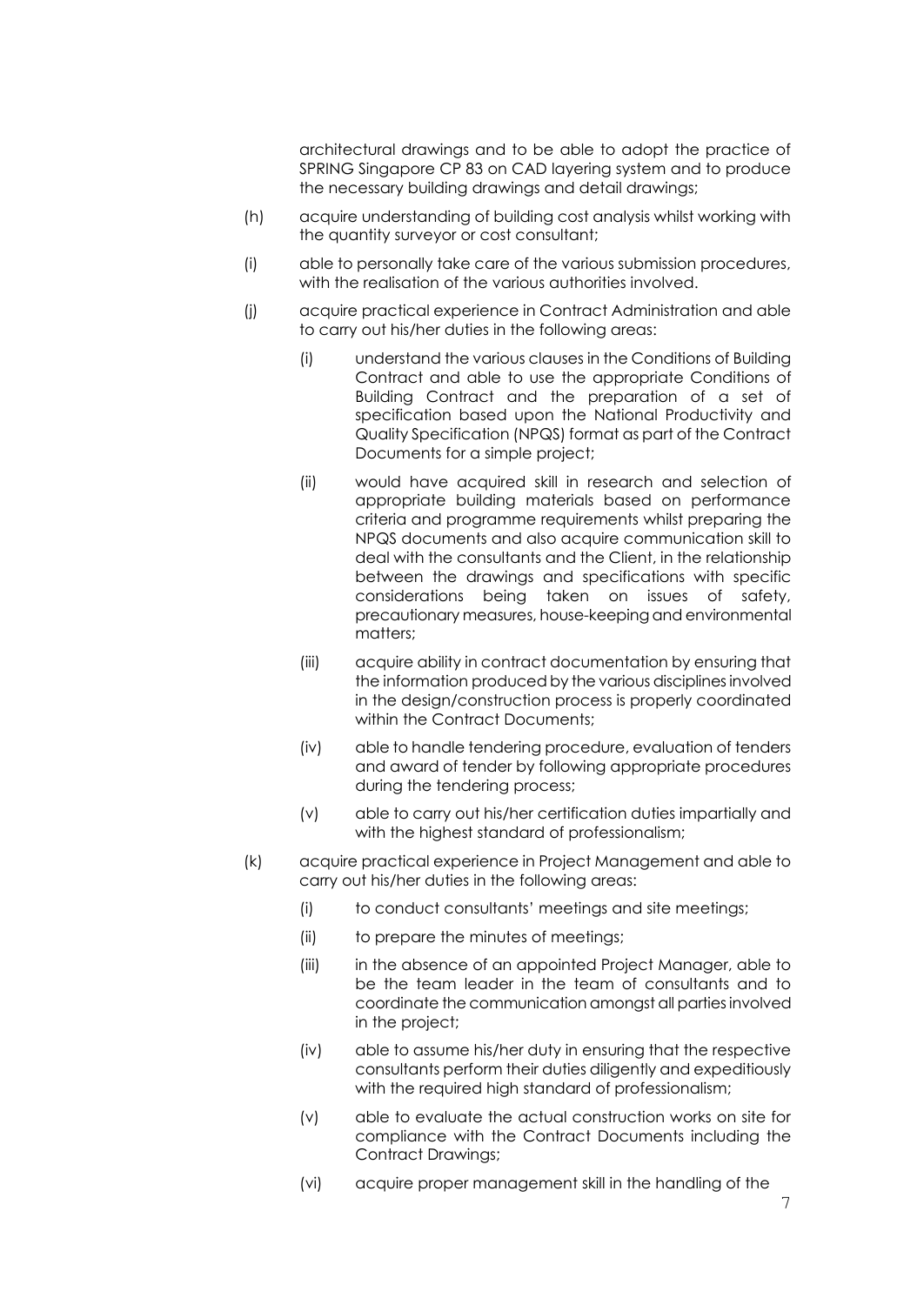project, for better assurance of the project being completed with better cost control and with problems of delay, cost variations, misunderstandings, wrong interpretation of plans, insufficiency of proper constructional details, being minimised or eliminated.

- (l) acquire experience in Office Administration and Management and able to play his/her part in identifying and articulating the activities required to maintain a successful and healthy architect's office environment.
- (m) acquire understanding of the basic rights and obligations as well as the knowledge of the application of the Building and Construction Industry Security of Payment Act and the dispute resolution procedure of adjudication.
- (n) acquire understanding and the knowledge of alternative dispute resolutions such as mediation and arbitration.
- (o) acquire such other professional competencies that may be considered by the Board to be relevant and necessary.

# **6 THE RECORDING OF PRACTICAL EXPERIENCE**

## **6.1 LOG BOOK**

PPE Candidates applying to sit for the Professional Practice Examination or the Professional Interview are required to submit a log book which shall include details of the duration and a description of the practical experience. Reference should be made to the explanatory notes within the Log Book for details on practice and practical experience requirements.

## 6.1.1 **SECTION 15(2)(A) OF THE ARCHITECTS ACT**

Log books should adequately cover the range and scope of professional training during the 24-month period. PPE Candidates who log in less than 24 months of practical experience in Singapore are required to submit an overseas log book as proof of his practical experience in another country.

## 6.1.2 **SECTION 15(2)(B) OF THE ARCHITECTS ACT**

Log books should adequately cover the range and scope of professional training during the 24-month period in Singapore.

Log books must be endorsed by the Supervisor and Advisor. The Supervisor should be a registered architect in the employ of the government or a registered architect who is holding a valid practising certificate. The Advisor must fulfil the criteria for appointment set by the Board.

PPE Candidates may wish to typeset the practical experience record sheets. It should be noted that at all times, the format and layout of the log book must be adhered to. Non-compliance will result in the rejection of application.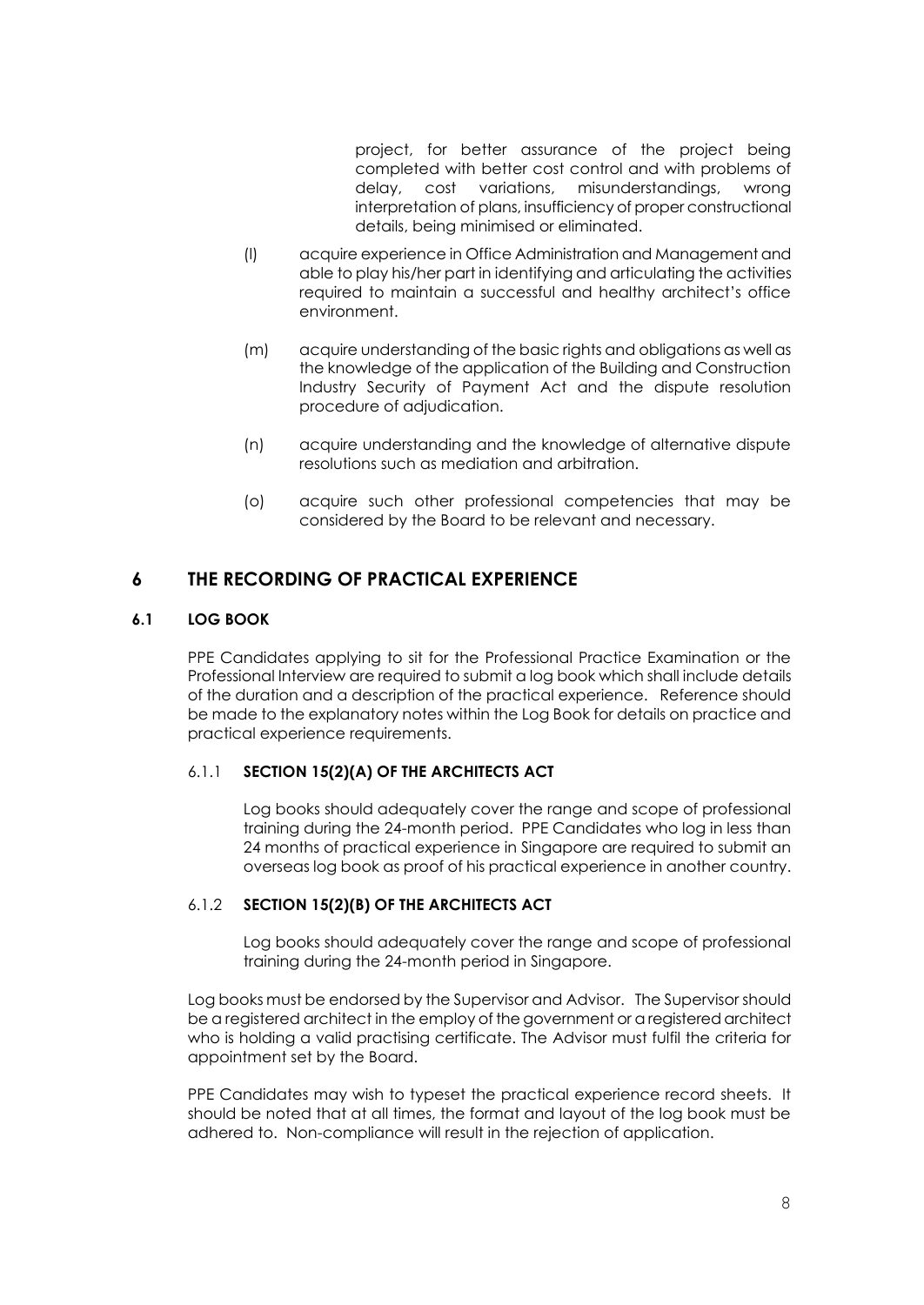## **6.2 PROFESSIONAL CASE STUDY**

PPE Candidates are required to submit a Professional Case Study in such form as required by the Board. The requirements for the submission of a Professional Case Study of a project (carried out in Singapore) within the PPE Candidate's own practical experience at a professional level are outlined in the detailed notes set out below:

## 6.2.1 **PURPOSE OF THE PROFESSIONAL CASE STUDY**

The purpose of the Professional Case Study is to enable the PPE Candidates to gain experience in terms of an overview of professional practice, to demonstrate ability to investigate a project and to formulate a report on its background from inception to its present state including the ability to assess his experience with a critical thinking approach. To this end, PPE Candidates are expected to identify and form critical conclusions about the problems and success of the project and suggest ways in which problems could have been avoided or reduced and success improved or extended.

## 6.2.2 **CATEGORIES OF THE PROFESSIONAL CASE STUDY**

The selected project can be taken from any of the categories set out in Table 1 below. These categories should be taken as a general guide and need not be interpreted too rigidly. The Professional Case Study should preferably be based within these categories on which the PPE Candidate has worked. Where this is not feasible, the Examiners will expect to see a deeper analytical study, critical appraisal and critical conclusion on the subject chosen. The choice of subject must however, be made with the knowledge and agreement of the Employer concerned who should be offered the completed study for reading and comment before its submission.

The signature of the Supervisor and Advisor must be endorsed on the first page of the Professional Case Study.

The Professional Case Study is a document that is intended to be confidential between the PPE Candidate, the Examiners and the Employer and must not be published without permission from the Board.

| SUGGESTED CATEGORIES FOR PROFESSIONAL CASE STUDY<br>TABI F 1. |                                                                                                                                                                                                               |  |
|---------------------------------------------------------------|---------------------------------------------------------------------------------------------------------------------------------------------------------------------------------------------------------------|--|
| Category 1:                                                   | a completed building                                                                                                                                                                                          |  |
| Category 2:                                                   | a substantial section of a completed or partially completed<br>complex of buildings. (For example the shopping mall of an<br>office complex or the residential section of, say, a hospital or<br>university). |  |
| Category 3:                                                   | a partially completed building which should preferably be at<br>least 80% through the estimated contract period.                                                                                              |  |
| Category 4:                                                   | a compilation of relevant and comprehensive professional<br>experience and competence gained from a collection of<br>projects.                                                                                |  |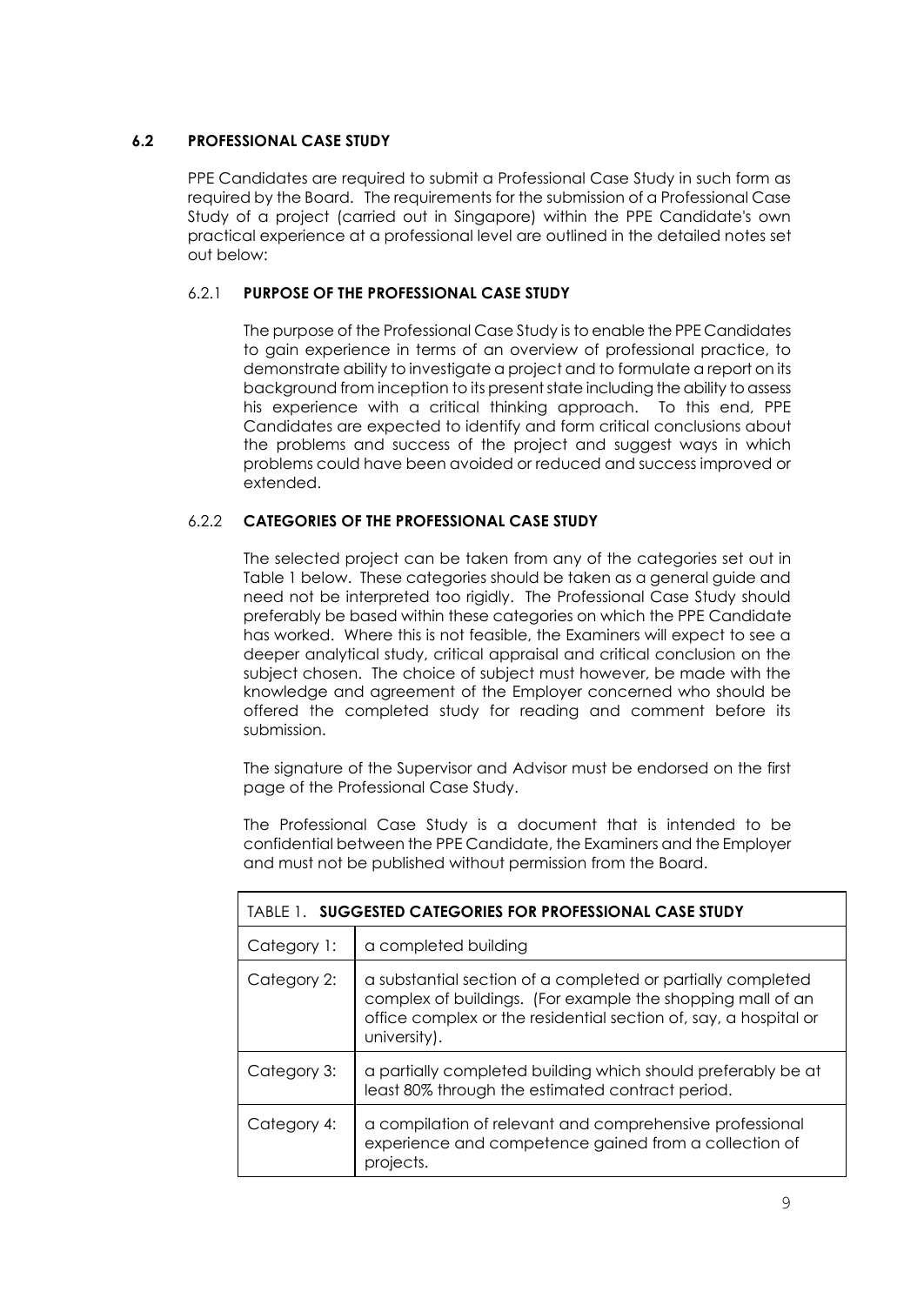The choice of the project for the Professional Case Study should be discussed with the Advisor once the PPE Candidate has obtained sufficient materials to outline his or her proposal.

#### 6.2.3 **SUBMISSION REQUIREMENTS**

The dissertation for the Professional Case Study shall consist of 2 parts, namely,

6.2.3.1 **1ST PART**: The length of this 1st Part of the Professional Case Study (excluding Appendices) shall not be less than 2,000 words for PPE Candidates under Section 15(2)(a) and shall not be less than 4,000 words for PPE Candidates under Section 15(2)(b). The PPE Candidate shall document his or her experience in the Professional Case Study providing factual narrative details of interesting situations, problems and dilemmas encountered and their solutions, as follows:

#### **BACKGROUND AND NARRATIVE DETAILS:**

This should include information on the following areas of architectural practice where appropriate:

- (a) client's brief original and final;
- (b) economics project team's budget estimate and the derivation of the actual contract figure;
- (c) the constitution of the project team including consultants and an analysis of their contributions;
- (d) planning, building regulation and legal history;
- (e) fee structure and office costing; or a reasonable estimate of same;
- (f) feedback system from project to office (including user response and performance studies).
- (g) variations between initial (eg, sketch design) proposals and the final outcome of the project (eg, final design or the completed building);
- (h) successful aspects of the project (eg, periods of a building contract design, including detailing, materials, colour etc). These should be traced back to early decisions and situations. This emphasis on success is an essential complement to any destructive criticism which may arise from hindsight.

It must be understood that the above requirements are not intended to be exhaustive nor would they apply to all subjects for a Professional Case Study. But the range and scope of studies should match suggestions above in the most appropriate manner.

Supporting documents to be included as Appendices to the Professional Case Study may include:

(a) minutes of meetings (on site, with client and/or of the project team);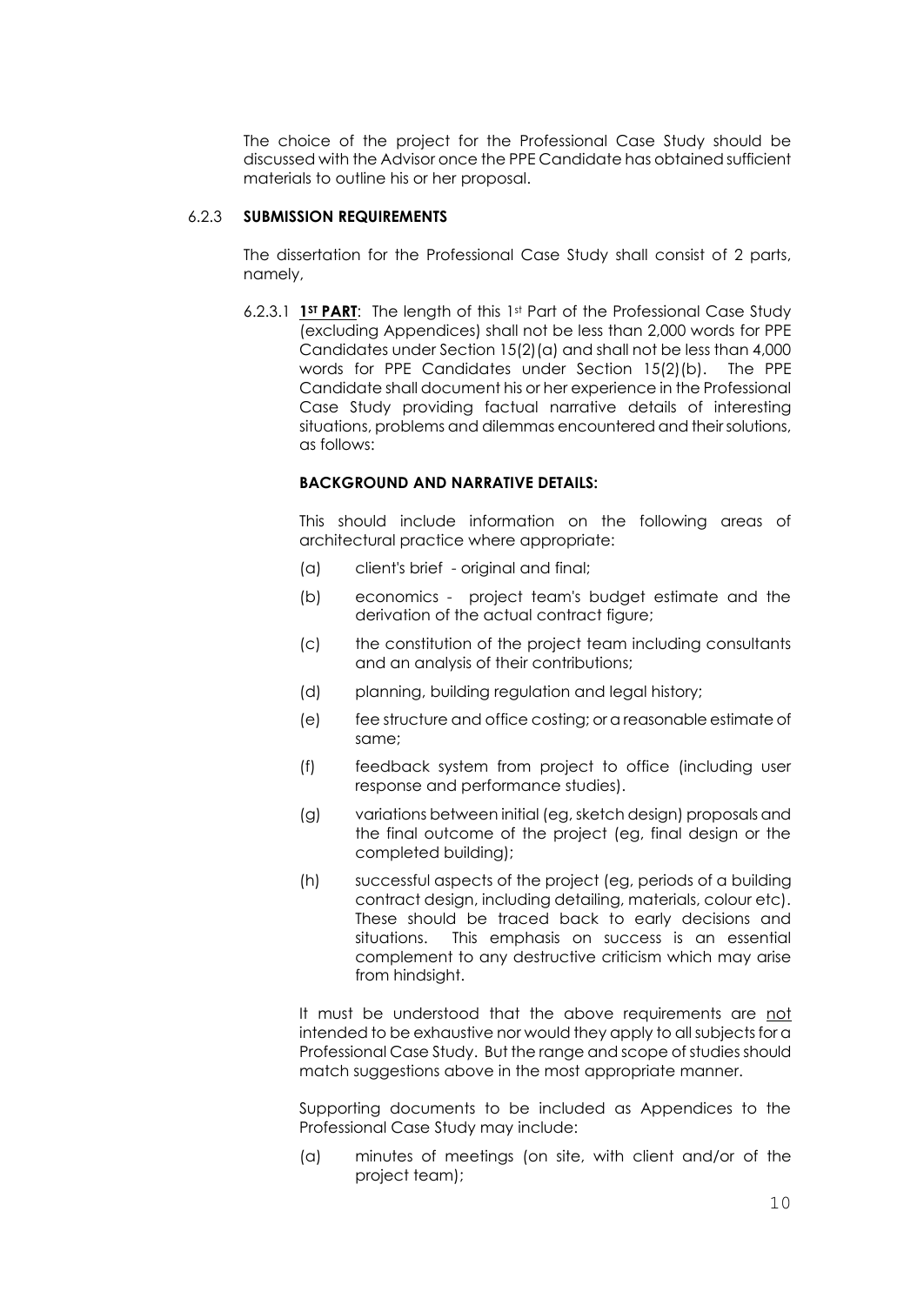- (b) orders or instructions affecting the progress of the project;
- (c) progress charts/programmes;
- (d) an example of monthly financial statements;
- (e) progress photographs;
- (f) drawings which may be relevant particularly those affecting changes in the economics of the project and its timing against the original programme.

The PPE Candidate should note that Appendices should not be voluminous and should not contain undigested site notes, reports, etc. but must relate directly to the text of the Professional Case Study. Where information of this nature is included it should be cross referenced (no more than 25 pages in total).

- 6.2.3.2 **2ND PART**: The PPE Candidate must write a Summary Report of a minimum of 4 pages (double spacing) on his or her Critical Thinking Component, as he or she after the minimum of 24 months of involving in the said project, should have gained a certain level of maturity in his or her practice and reflecting back, should be able to see his or her shortcomings. In this Section, he or she through his or her analysis, may for example realise that the project that he or she has chosen may not have given him or her the expected benefit and/or experience that he or she would have wanted, or may realise his or her shortcomings at the end of the 2-year experience and may feel that he or she should have taken a different direction or certain steps or putting more efforts in certain areas, that could have benefited the project. He or she may then record his or her conclusive recommendations after his or her consultations and/or discussions with his or her Supervisor and/or Advisor. This Critical Thinking Component should cover the following:
	- (a) make an analytical study of his or her Professional Case Study and experience;
	- (b) make a critical appraisal of his or her experience in the Professional Case Study, and finally,
	- (c) in conclusion, he or she must submit his or her recommendations and overviews how he or she could have otherwise chosen or handled the project if given a second chance to do it all over again.

#### 6.2.4 **PRESENTATION OF THE PROFESSIONAL CASE STUDY**

This dissertation should be typed, **double spaced**, on one side of the paper only. As copies of this dissertation submitted may be retained by the Board, PPE Candidates are advised to make additional copies for themselves. The dissertation should be submitted only on A4-sized format papers which must be securely bound between hard covers by either comb or spine binding. Do not interleave the written work with extra sheets of blank card or paper, except for tissues which may be used to protect drawings or photographs. Ring binding, which is bulky and risks the loss of pages, will not be accepted. The subject, PPE Candidate's name and date giving month and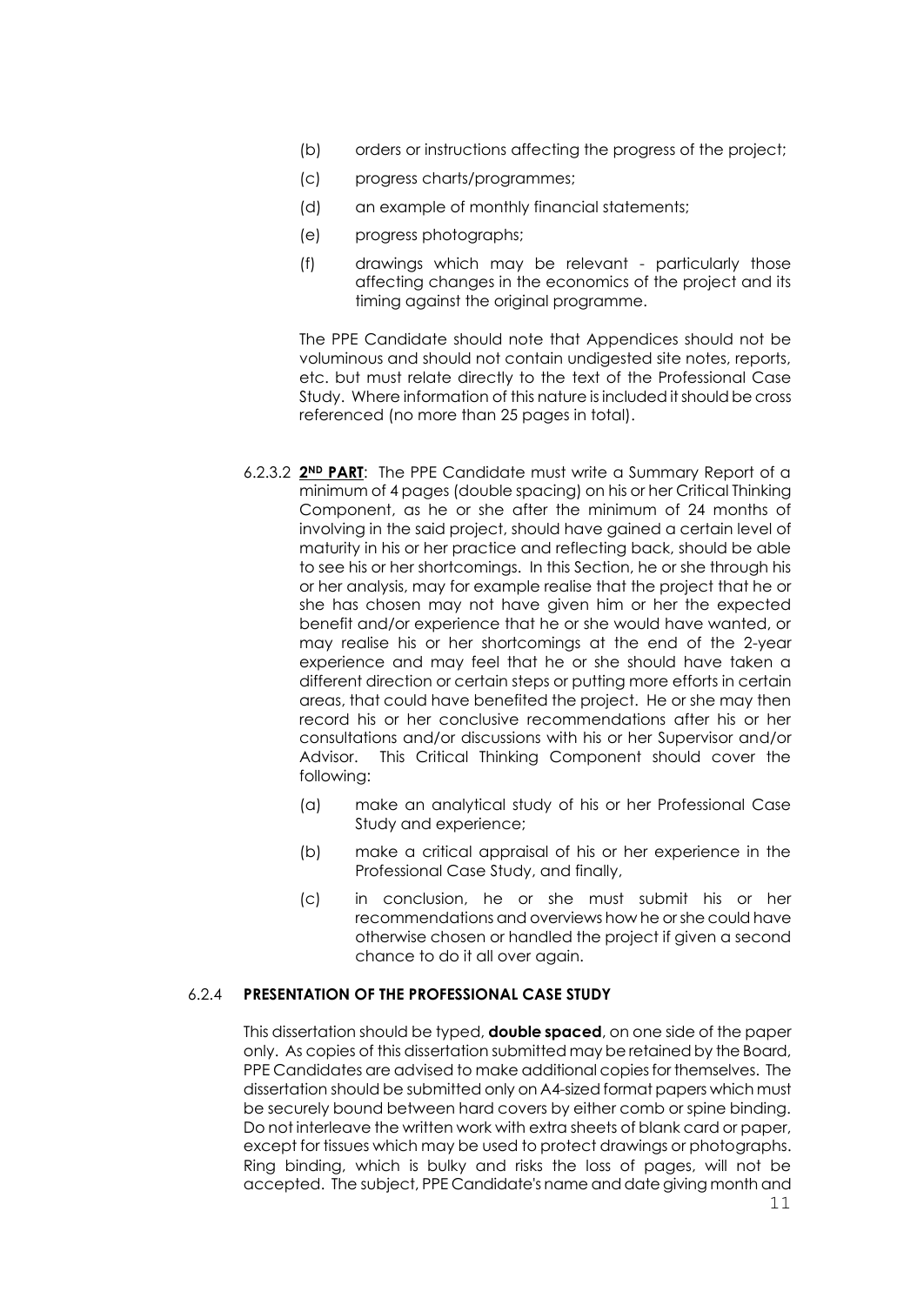year should be clearly lettered on the cover.

The completed Professional Case Study must be submitted together with the Practical Experience Record Sheets and Application Form to the Board of Architects' office.

These instruction and guidance notes for the Professional Case Study may be modified from time to time by the Board of Architects. While the Board will endeavour to make known to PPE Candidates of any such modification, PPE Candidates are advised however to check with the Board for the latest status.

## 6.2.5 **GRADING OF PROFESSIONAL CASE STUDY REPORT**

The Professional Case Study is an important document - it reflects the practice experience gathered by the candidate, and overall readiness.

The document is graded. The candidate needs to pass the Professional Case Study component before being allowed to sit for the Written Examination.

## **7 APPLICATION**

## **7.1 SPECIFIC PRESCRIBED FORM**

Any application to sit for the Professional Practice Examination or the Professional Interview must be made under specific prescribed form.

#### **7.2 NO REFUND OF FEE**

Once application to sit for the Examination is accepted, there will be no refund of fee even if the PPE Candidate wishes to withdraw from the examination.

All the above requirements must be complied with, failing which the PPE Candidate will not be allowed to sit for the examination.

## **8 REGULATIONS**

#### **8.1 REQUIREMENTS AND GOVERNING RULES**

The requirements on practical experience and submission of Log Books and Professional Case Study which PPE Candidates must comply with before being eligible to sit for the Professional Practice Examination or the Professional Interview, are identical to those governing registration under Section 15(1) & Section 15(2) of the Architects Act respectively.

#### **8.2 NO EXEMPTION**

There is no exemption from both examinations.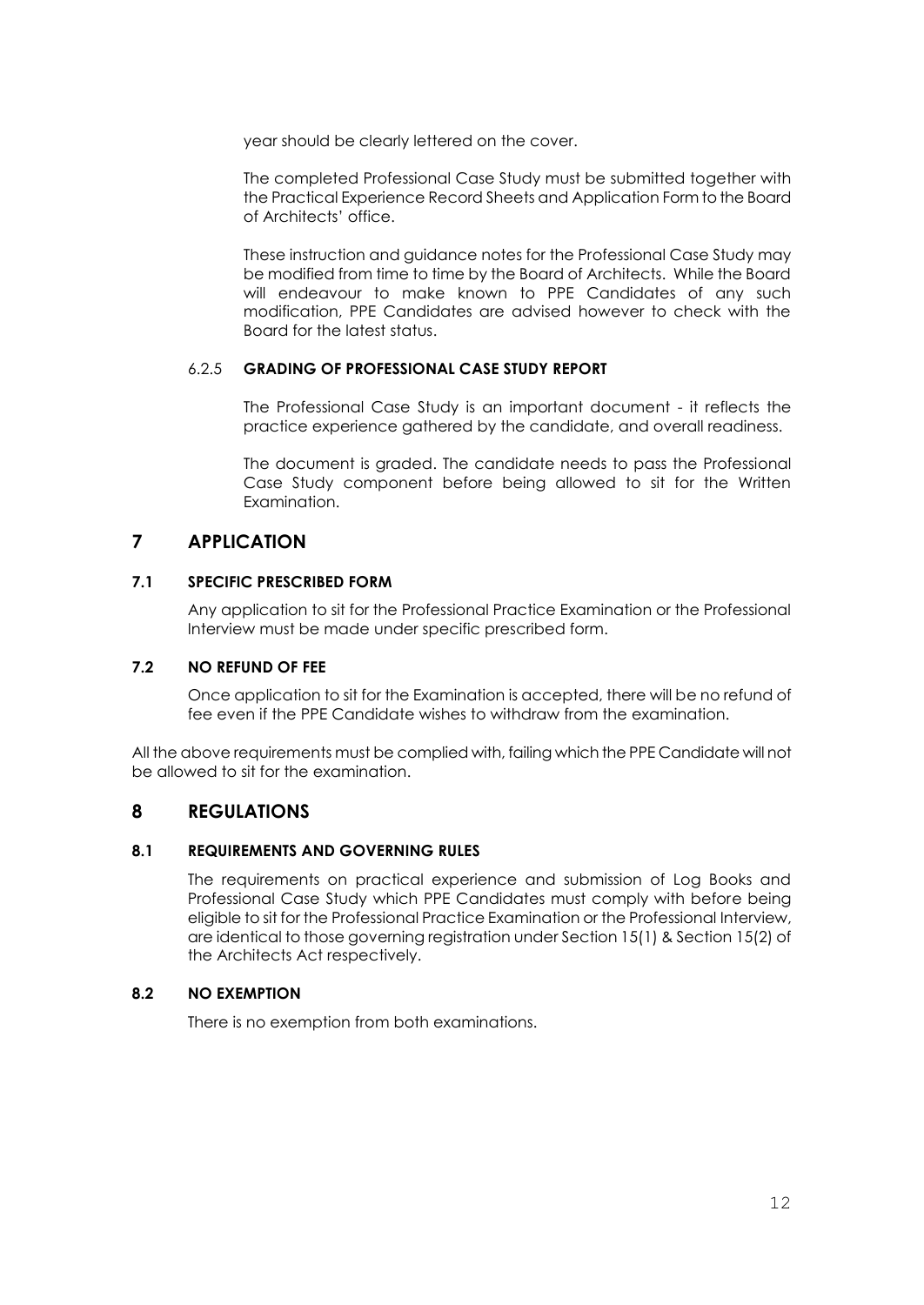## **9 SYLLABUS FOR THE PROFESSIONAL PRACTICE EXAMINATION (under Section 15(2)(a) of the Architects Act)**

## **9.1 WRITTEN PAPER 1 - LAW AND THE ARCHITECT**

With the implementation of performance-based practice, a good and thorough understanding and the ability in terms of application of the working and technical knowledge of the various Acts, bye-laws, rules, regulations, limitations, codes of practice, submission/application procedures, Standards' regulations, authorities' controls, appeals/waivers, etc, becomes inevitable. A registered architect is expected to have a duty of care in his or her practice and he or she is expected to give the appropriate advice to his or her Clients and hence, will be able to serve them in the most responsible and professional manner. Unless he or she is made to have a thorough comprehension of all these working and technical knowledge, he or she may not be able to carry out his or her professional duties and responsibilities effectively.

A PPE Candidate will therefore be tested on the knowledge, understanding and application of the following in the context of good architectural practice:

- 9.1.1 The evolving Architects Act.
- 9.1.2 The following evolving Singapore Statutes relevant to the Architectural Profession:
	- (a) [Arbitration Act.](http://statutes.agc.gov.sg/non_version/cgi-bin/cgi_retrieve.pl?actno=REVED-10&doctitle=%20ARBITRATION%20ACT%0a&date=latest&method=part)
	- (b) [Boundaries and Survey Maps Act.](http://statutes.agc.gov.sg/non_version/cgi-bin/cgi_retrieve.pl?actno=REVED-25&doctitle=BOUNDARIES%20AND%20SURVEY%20MAPS%20ACT%0a&date=latest&method=part)
	- (c) Building and Construction Authority Act.
	- (d) Building and Construction Industry Security of Payment Act.
	- (e) Building Control Act.
	- (f) Civil Defence Shelter Act.
	- (g) Contracts (Rights of Third Parties) Act.
	- (h) Environmental Pollution Control Act.
	- (i) Environmental Public Health Act.
	- (j) Evidence Act.
	- (k) Fire Safety Act.
	- (l) Foreshores Act.
	- (m) Housing Developers (Control and Licensing) Act.
	- (n) [Land Titles \(Strata\) Act.](http://statutes.agc.gov.sg/non_version/cgi-bin/cgi_retrieve.pl?actno=REVED-158&doctitle=LAND%20TITLES%20%28STRATA%29%20ACT%0a&date=latest&method=part)
	- (o) [Land Titles Act.](http://statutes.agc.gov.sg/non_version/cgi-bin/cgi_retrieve.pl?actno=REVED-157&doctitle=LAND%20TITLES%20ACT%0a&date=latest&method=part)
	- (p) [Land Transport Authority of Singapore Act.](http://statutes.agc.gov.sg/non_version/cgi-bin/cgi_retrieve.pl?actno=REVED-158A&doctitle=LAND%20TRANSPORT%20AUTHORITY%20OF%20SINGAPORE%20ACT%0a&date=latest&method=part)
	- (q) Limited Liability Partnerships Act.
	- (r) [National Environment Agency Act.](http://statutes.agc.gov.sg/non_version/cgi-bin/cgi_retrieve.pl?actno=REVED-195&doctitle=NATIONAL%20ENVIRONMENT%20AGENCY%20ACT%0a&date=latest&method=part)
	- (s) [National Parks Board Act.](http://statutes.agc.gov.sg/non_version/cgi-bin/cgi_retrieve.pl?actno=REVED-198A&doctitle=NATIONAL%20PARKS%20ACT%0a&date=latest&method=part)
	- (t) [Parks and Trees Act.](http://statutes.agc.gov.sg/non_version/cgi-bin/cgi_retrieve.pl?actno=REVED-216&doctitle=PARKS%20AND%20TREES%20ACT%0a&date=latest&method=part)
	- (u) [Planning Act.](http://statutes.agc.gov.sg/non_version/cgi-bin/cgi_retrieve.pl?actno=REVED-232&doctitle=PLANNING%20ACT%0a&date=latest&method=part)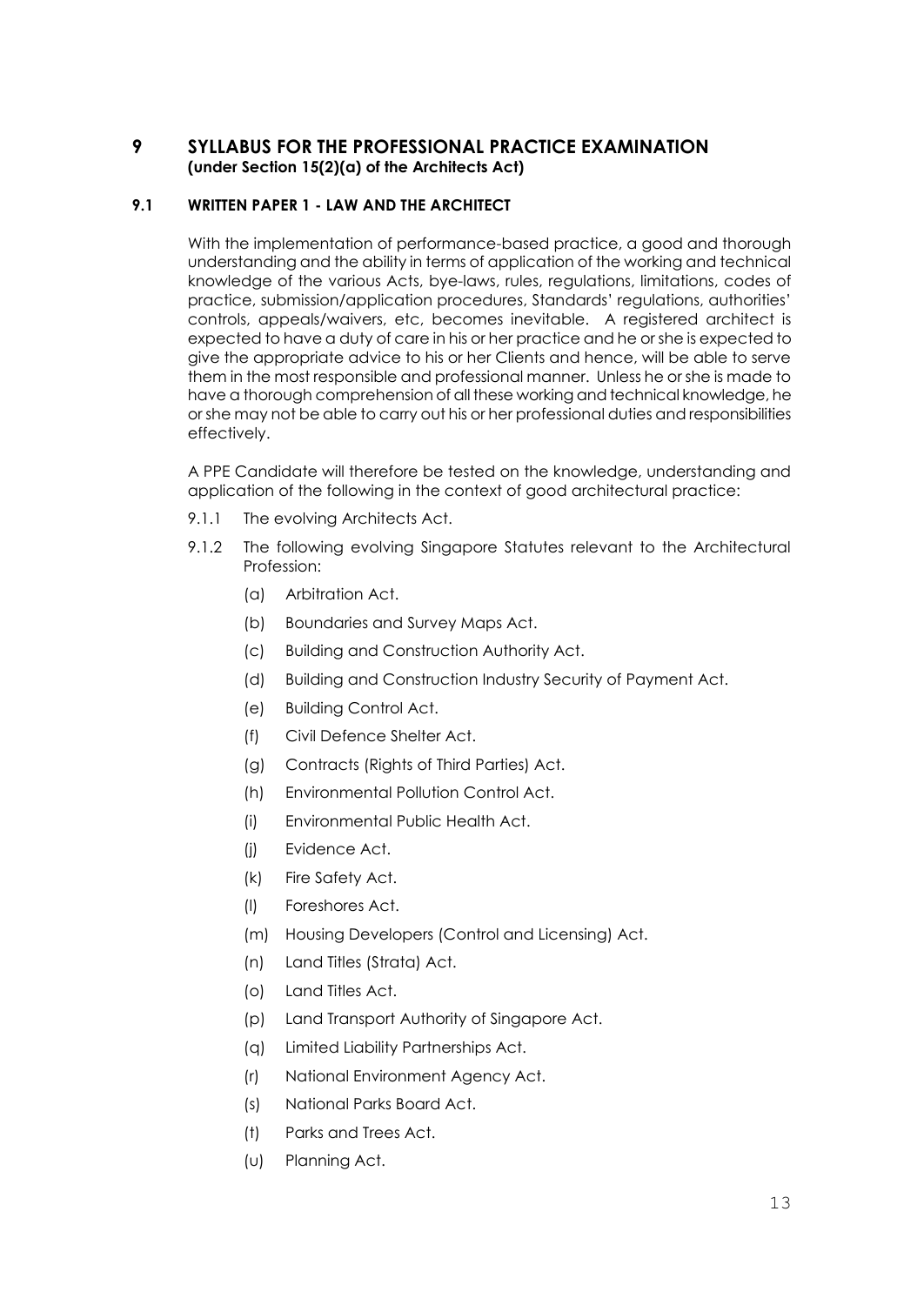- (v) [Sewerage and Drainage Act.](http://statutes.agc.gov.sg/non_version/cgi-bin/cgi_retrieve.pl?actno=REVED-294&doctitle=SEWERAGE%20AND%20DRAINAGE%20ACT%0a&date=latest&method=part)
- (w) [Singapore Land Authority Act.](http://statutes.agc.gov.sg/non_version/cgi-bin/cgi_retrieve.pl?actno=REVED-301&doctitle=SINGAPORE%20LAND%20AUTHORITY%20ACT%0a&date=latest&method=part)
- (x) [Street Works Act.](http://statutes.agc.gov.sg/non_version/cgi-bin/cgi_retrieve.pl?actno=REVED-320A&doctitle=STREET%20WORKS%20ACT%0a&date=latest&method=part)
- (y) Urban Redevelopment Authority Act.
- (z) Workmen's Compensation Act.
- (aa) Workplace Safety and Health Act.
- 9.1.3 The following evolving Codes, Regulations, Requirements, Guidelines and Handbooks issued by the various Authorities relevant to the Architectural Profession:
	- (a) Building and Construction Authority.
	- (b) Infocomm Development Authority.
	- (c) Jurong Town Corporation.
	- (d) Land Transport Authority.
	- (e) Ministry of Manpower.
	- (f) Ministry of the Environment/National Environment Agency.
	- (g) National Parks Board.
	- (h) Power Supply.
	- (i) PowerGas.
	- (j) SPRING Singapore.
	- (k) Public Utilities Board.
	- (l) Singapore Civil Defence Force (Fire Safety & Shelter Department).
	- (m) Urban Redevelopment Authority.
- 9.1.4 The evolving Planning Act and the various related documents published by the Urban Redevelopment Authority:
	- (a) Relevant definitions.
	- (b) Rules and regulations, and procedures in respect of applications including outline application.
	- (c) Formal application to include change of use of conservation projects and change of use of projects on the site of State Lands, JTC and others.
	- (d) Early pre-consultation with relevant departments.
	- (e) Simultaneous submission.
	- (f) Procedures for cases requiring ADP assessment.
	- (g) Appeals.
	- (h) The Master Plan.
	- (i) Amendment to Master Plan.
	- (j) Planning Area Boundaries.
	- (k) [Street Name & their Corresponding Planning Areas.](http://www.ura.gov.sg/innerFrame.jsp?leftFrame=/buildingpro/buildingpro-nav.jsp&contents=/dc/street_name/street_name.html&leftFrameIndex=street)
	- (l) [Street Block Release and Envelope Control.](http://www.ura.gov.sg/innerFrame.jsp?leftFrame=/buildingpro/buildingpro-nav.jsp&contents=/circulars/text/stb.html&leftFrameIndex=block)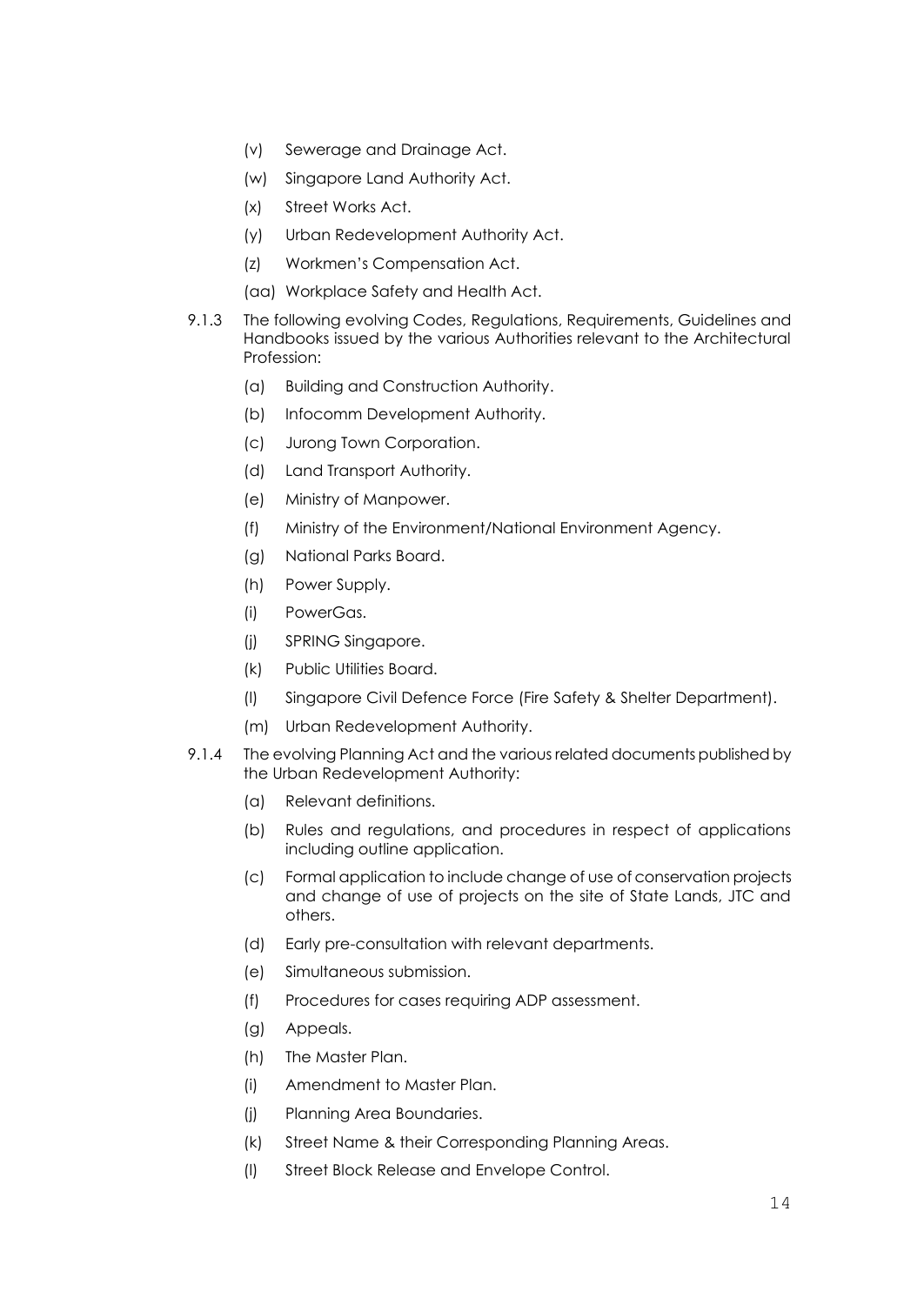- (m) Development Charge and [Development Charge Sector Map and](http://www.ura.gov.sg/innerFrame.jsp?leftFrame=/buildingpro/buildingpro-nav.jsp&contents=/dc/devcharge/devcharge.html&leftFrameIndex=development)  [Rates.](http://www.ura.gov.sg/innerFrame.jsp?leftFrame=/buildingpro/buildingpro-nav.jsp&contents=/dc/devcharge/devcharge.html&leftFrameIndex=development)
- (n) [Housing Developer Licence Application.](http://www.ura.gov.sg/innerFrame.jsp?leftFrame=/eservices/eservices-nav.jsp&contents=/buildingpro/coh-devlicence-subframe.htm&leftFrameIndex=edevelopers)
- (o) [Conservation Properties.](http://www.ura.gov.sg/innerFrame.jsp?leftFrame=/buildingpro/buildingpro-nav.jsp&contents=/conservation/faq3.htm&leftFrameIndex=properties)
- (p) Operational Details for New Business, Business-White and Utility Zones.
- (q) Guidelines on [Temporary Development Levy.](http://www.ura.gov.sg/circulars/text/dc03-45.pdf)
- (r) Fees Schedule.
- (s) [Plan Lodgement Scheme for Additions and Alterations to a Landed](http://www.ura.gov.sg/homeowner/attachments/attach-b.htm)  [House.](http://www.ura.gov.sg/homeowner/attachments/attach-b.htm)
- (v) Circulars on Development Control Matters.
- (t) Development Control Handbook Series.
- (u) Exemption List.
- (v) Method to Convert Density to Equivalent Plot Ratio for Residential Developments.
- (w) Landed Housing Area Plan.
- (x) URA Sales of Sites.
- (y) Any other URA rules/guidelines and any other relevant planning rules and regulations.
- 9.1.5 The evolving Building Control Act and the various related documents published by the Building and Construction Authority:
	- (a) Overview of the Building Control Act.
	- (b) The functions of the Building Authority.
	- (c) The performance-based rules, regulations and building bye-laws.
	- (d) Submission procedures and Building Plan Approval.
	- (e) Consultation with technical departments and obtaining their clearances, and their rules, regulations and bye-laws.
	- (f) Application for licenses for show-flat, signboards, name of project, etc.
	- (g) Waiver applications.
	- (h) TOP application.
	- (j) CSC application.
	- (k) National Productivity and Quality Specification.
	- (l) Code of Barrier-free Accessibility in Building 2002.
	- (m) Code of Practice on Buildable Design.
	- (n) Good Industry Practices Guides.
	- (o) Any other relevant building codes, rules and regulations.
- 9.1.6 The evolving Building and Construction Industry Security of Payment Act and the Building and Construction Industry Security of Payment Regulations.
- 9.1.7 Any latest amendments, revisions and editions to any Acts, Standards,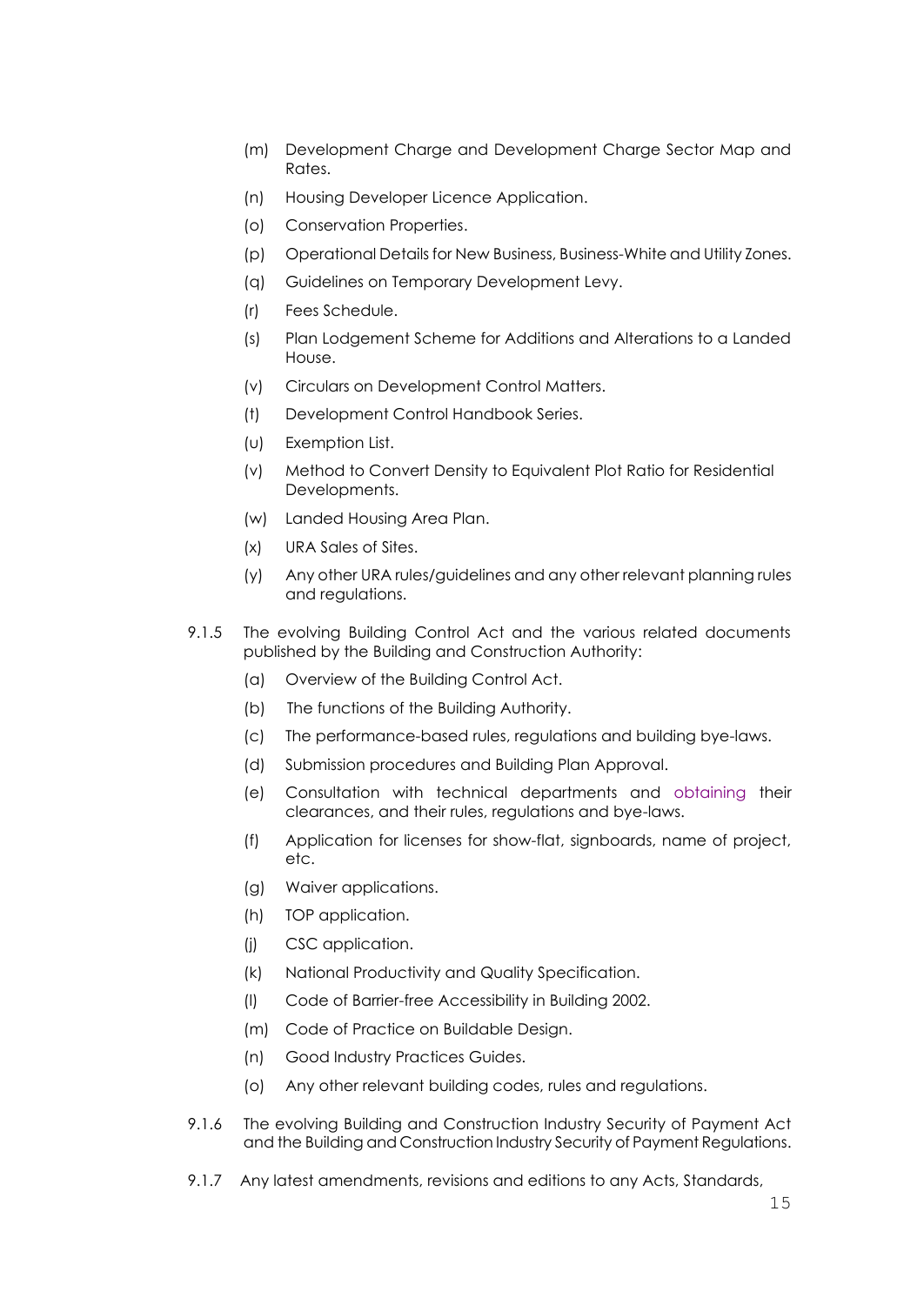Codes, Rules, Regulations, Requirements, Guidelines and Handbooks issued by the various Authorities and bodies will be included for Written Examination Paper 1 of this Professional Practice Examination.

This Written Examination Paper 1 will have 5 questions, one of which may be a multichoice question and the grading shall be 100 marks for Written Examination Paper 1.

## **9.2 WRITTEN PAPER 2 - PROFESSIONAL PRACTICE**

This paper is basically to test the PPE Candidate's understanding of and his abilities in Contract Administration and Project Management which cover the knowledge/understanding of the various forms of Contract and their complementary forms of Sub-Contract, and in particular, the SIA various Forms of Contract and the Public Sector's various Standard Forms of Contract, Design and Build Contracts, the purpose of the Conditions of Building Contract and the knowledge/understanding/application of each and every clause, the understanding and usage of the National Productivity and Quality Specification (NPQS) to establish quality assurance, contract documentation, tendering procedure, evaluation of tenders and award of tender, conducting consultants' meetings and site meetings, administration of the building contract and involving in the creation and maintenance of a systematic and comprehensive record of the project. He is also expected to know the rules governing the Architect's Professional Conduct & Ethics, and the Architect's Conditions of Appointment and Scale of Professional Charges.

A PPE Candidate will therefore be tested on the knowledge/ understanding/application of the following in the context of good architectural practice:

- 9.2.1 The Architects Rules and the Architects (Professional Conduct & Ethics) Rules.
- 9.2.2 The following documents published by the Singapore Institute of Architects:
	- (a) SIA Arbitration Rules.
	- (b) SIA Articles & Conditions of Building Contract (Lump Sum).
	- (c) SIA Articles & Conditions of Building Contract (Measurement).
	- (d) SIA Minor Works Contract.
	- (e) SIA Conditions of Sub-Contract.
	- (f) SIA Guidance Notes on SIA Main Contract.
	- (g) SIA Guidance Notes on SIA Sub-Contract.
	- (h) SIA Conditions of Appointments & Architects' Services & Mode of Payment.
	- (i) SIA Code of Professional Conducts & Ethics.
	- (j) SIA Competition Rules.
	- (k) SIA Scale of Professional Fees & Scope of Work.
	- (l) SIA Forms, Certificates and Notices relating to the various SIA Contracts.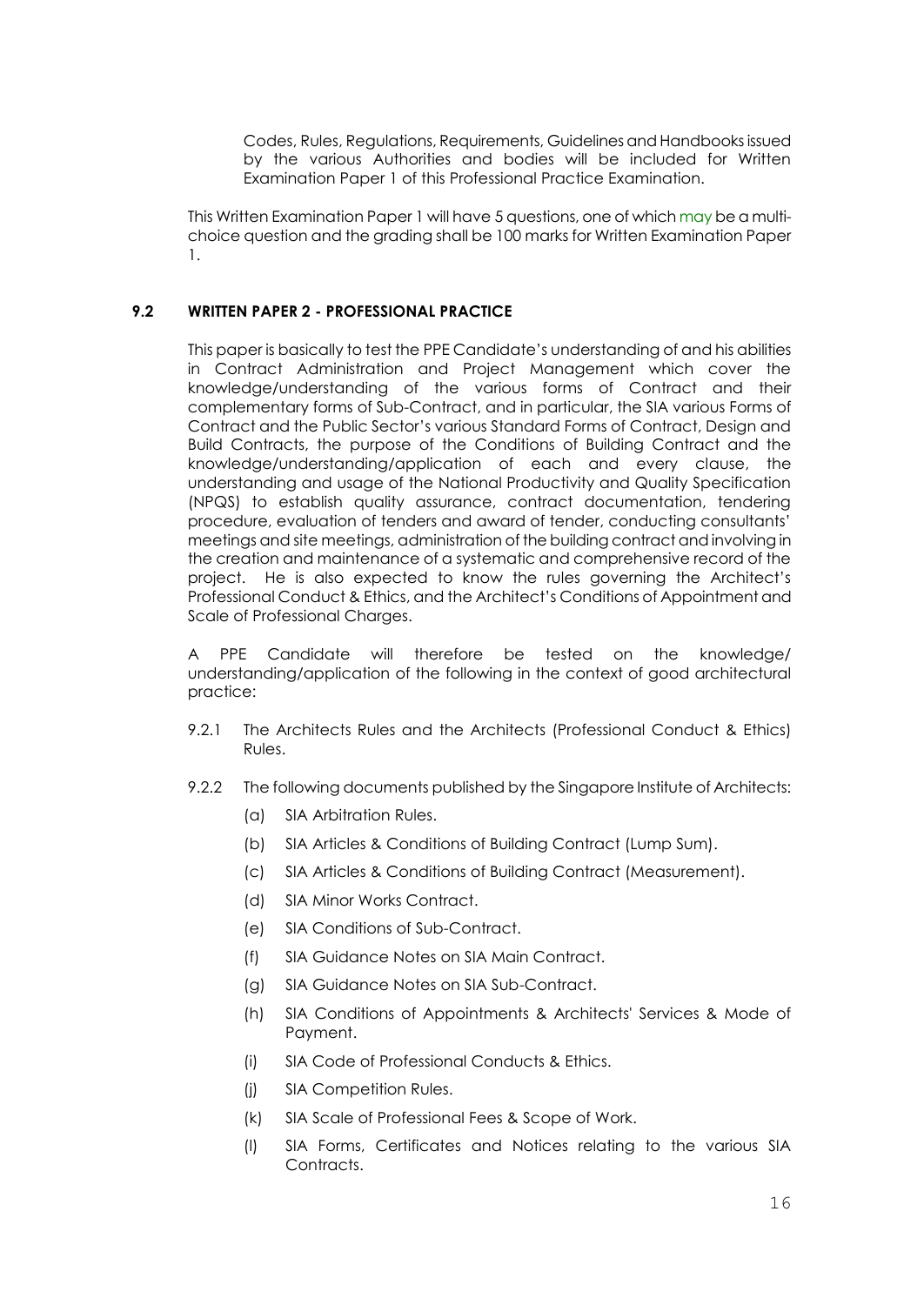- 9.2.3 Public Sector Standard Conditions of Contract (PSSCOC) for Construction Works including the following:
	- (a) List of amendments to PSSCOC for Construction.
	- (b) Supplement to PSSCOC for Construction Works.
	- (c) PSSCOC for Design & Build.
	- (d) List of amendments to PSSCOC for Design & Build.
	- (e) Supplement to PSSCOC for Design & Build.
	- (f) Standard Conditions of Nominated Sub-Contract.
	- (g) List of amendments to Nominated Sub-Contract.
	- (h) Supplement to Nominated Sub-Contract.
- 9.2.4 Building Contract Pre-Contract Issues:
	- (a) Duties, responsibilities, liability and relationship of employer, architect, professional engineer and other consultants in public and private practices.
	- (b) Types or Forms of Contract.
	- (c) Preparation of Contract Documents with the usage of the National Productivity and Quality Specification (NPQS).
	- (d) Tendering procedures.
	- (e) Tender analysis/Award of Contract.
- 9.2.5 Building Contract Contract Administration Issues:
	- (a) Role and responsibilities of an Architect in a Building Contract.
	- (b) Duties, responsibilities, liability and relationship of employer, architect, professional engineer, other consultants, contractor, nominated subcontractors, clerk-of-works in public and private practices.
	- (c) Knowledge, understanding and application of the various Conditions of Building Contract and Sub-Contract.
	- (d) Architect's power and limitations.
	- (e) Contract administration.
	- (f) Certification duties.
	- (g) Various Certificates and Notices.
	- (h) Architect's Directions and Instructions.
	- (i) Performance Bond.
	- (j) Contract Insurance.
	- (k) Variations and managing Variations.
	- (l) Extension of Time.
	- (m) Delay.
	- (n) Liquidated Damages.
	- (o) Time at large.
	- (p) Partial Re-Occupation.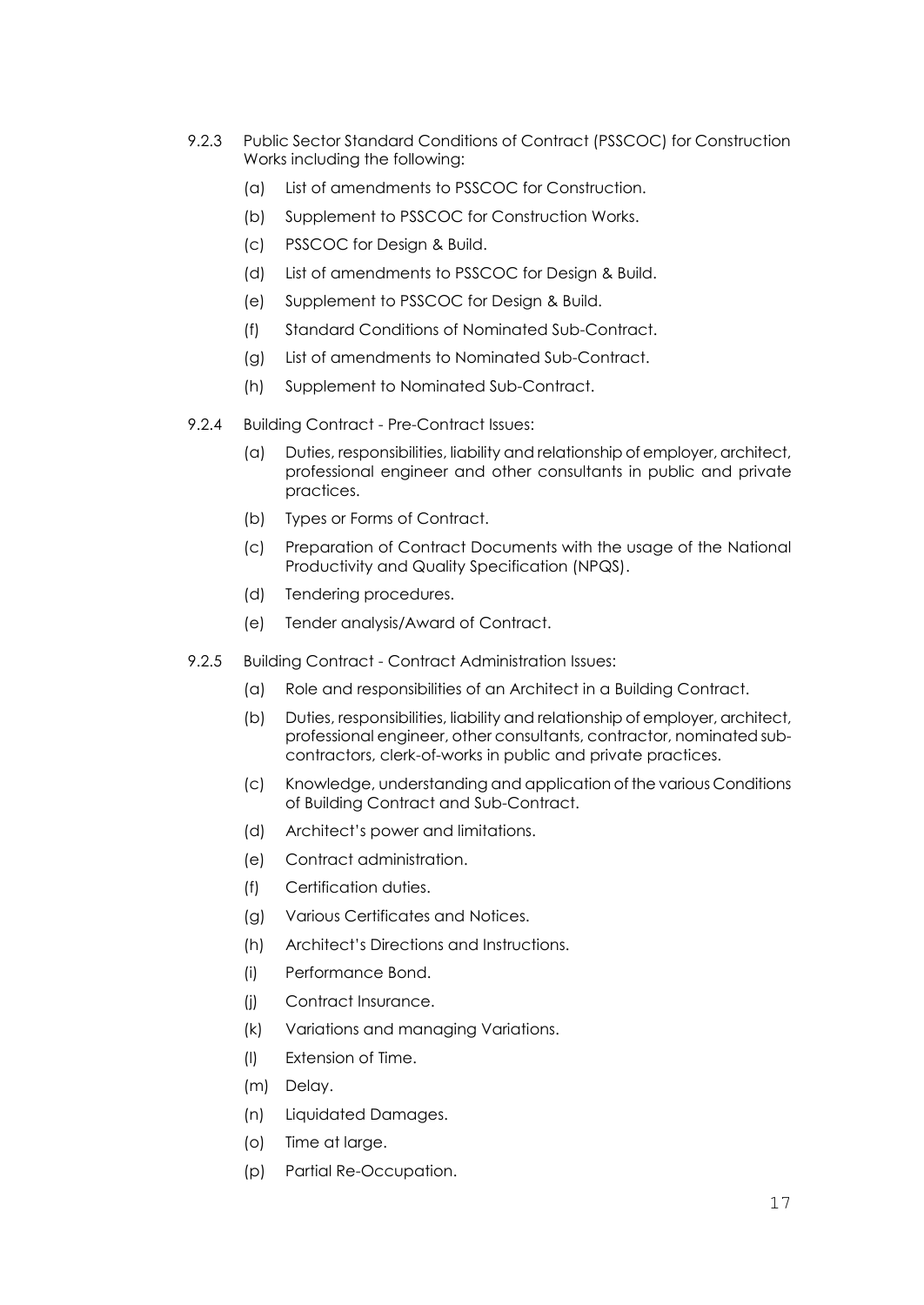- (q) Interim Certificates.
- (r) Final Accounts.
- (s) Nominated and Designated Sub-Contracts.
- (t) Knowledge and understanding of the basic rights and obligations as well as the application of the Building and Construction Industry Security of Payment Act and the dispute resolution procedure of adjudication.
- 9.2.6 Building Contract Post-Contract Issues:
	- (a) Defects Liability Period or Maintenance Period and Warranty Issues.
	- (b) Dispute Resolution (Litigation) and Alternative Dispute Resolutions (Arbitration and Mediation).
	- (c) Determination, Termination and Suspension of Contract/Project.
	- (d) Architect's liabilities.
- 9.2.7 Design and Build Contract:
	- (a) Professionalism as applicable to this form of Contract.
	- (b) Role and responsibilities of the Architect to the various parties involved in the project.
	- (c) The Architect's quasi–judicial role in a Design and Build Contract and the various dilemmas faced by the Architect when handling issues on delay, Liquidated Damages, quality of workmanship, Directions and Instructions.
	- (d) Range of architectural services necessary and required to uphold the integrity of the profession.
	- (e) Mode of financial reimbursement in relation to range of services provided.
- 9.2.8 Project Management during design/drawing production stage, construction stage and post-construction stage:
	- (a) Management in terms of adherence to the building programme and critical path.
	- (b) Value Management in relation to budget and "best value" philosophy.
	- (c) Project Management without being the Qualified Person (QP) for the project.
	- (d) Use of components and materials to improve on buildability.
	- (e) Case for using pre-fabricated components in relating to value management and buildability.
	- (f) Maintaining buildability in all aspects during design, drafting and detailing, specification and shop-drawing productions.
- 9.2.9 Related Industries, Forms of Architect's Practices and Office Administration and Management:
	- (a) General structure of the building industry and specialised trades concerned with buildings.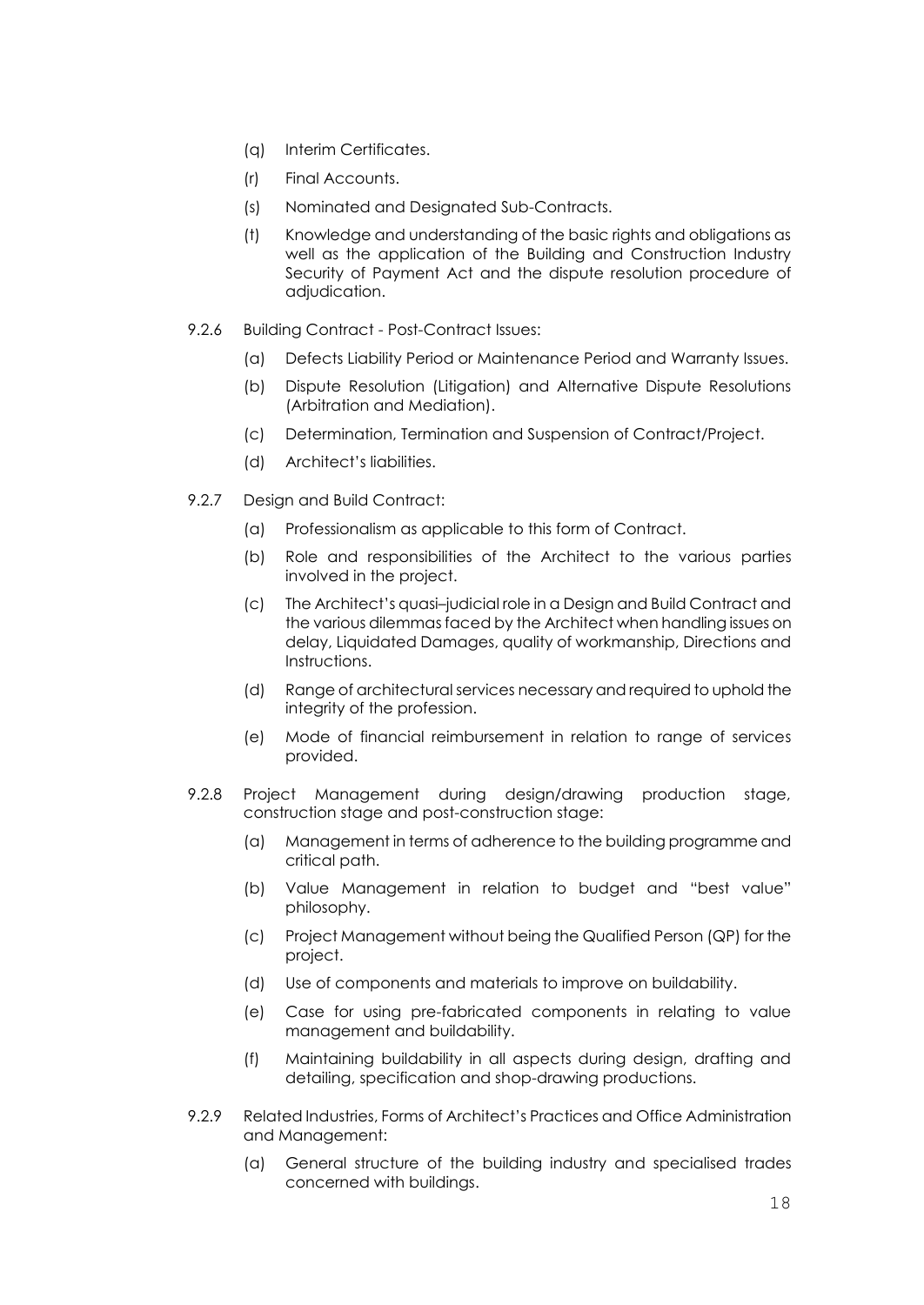- (b) Different forms of Architect's practices, e.g. sole-proprietor, partnership, private limited companies, private companies, design and build practice, and multi-disciplinary practice.
- (c) Knowledge and experience in Office Administration and Management in playing his/her part in identifying and articulating the activities required to maintain a successful and healthy architect's office environment.
- 9.2.10 Any latest amendments, revisions and editions to any Acts, Rules, Regulations, Requirements, Guidelines, Conditions of Contract, Handbooks, relevant Certificates and relevant Documents issued by the various Authorities and bodies will be included for Written Examination Paper 2 of this Professional Practice Examination.

This Written Examination Paper 2 will have 5 questions, one of which may be a multichoice question and the grading shall be 100 marks for Written Examination Paper 2.

## **9.3 ORAL INTERVIEW EXAMINATION**

The Oral Interview Examination is considered to be an ideal method of assessing the PPE Candidate's core competencies in the various areas of professional architectural practice, in addition to the two Written Paper Examination. This interview will be conducted only after the PPE Candidate has passed his or her two Written Examination Papers. The PPE Candidate will be required to attend a minimum half-hour interview conducted in the presence of a minimum of three Examiners, on the following:

#### 9.3.1 **CASE STUDY AND LOG BOOK**

The PPE Candidate will be questioned on his or her Professional Case Study and Log Book where he or she may be asked to enlighten on the extent of his or her involvement in the project and of his or her learning process of the Case Study. The PPE Candidate should also be able to elaborate on the Critical Thinking Component in addition to the clarifications on his or her narrative details of interesting situations, problems and dilemmas encountered and their solutions.

## 9.3.2 **MENTORING PROCESS**

The PPE Candidate will be required to brief the Examiners, in what ways have his or her Supervisor and Advisor advised and/or assisted in his or her training and development programme and to what extent has he or she gained from the mentoring process.

## 9.3.3 **PROFESSIONAL PRACTICE, WORKING AND TECHNICAL KNOWLEDGE, CONTRACTS AND CORE COMPETENCIES**

With the implementation of performance-based practice, it becomes necessary on a broader aspect to test the PPE Candidate on his or her core competencies in the various areas of professional architectural practice covering the syllabus of both the two Written Paper Examination.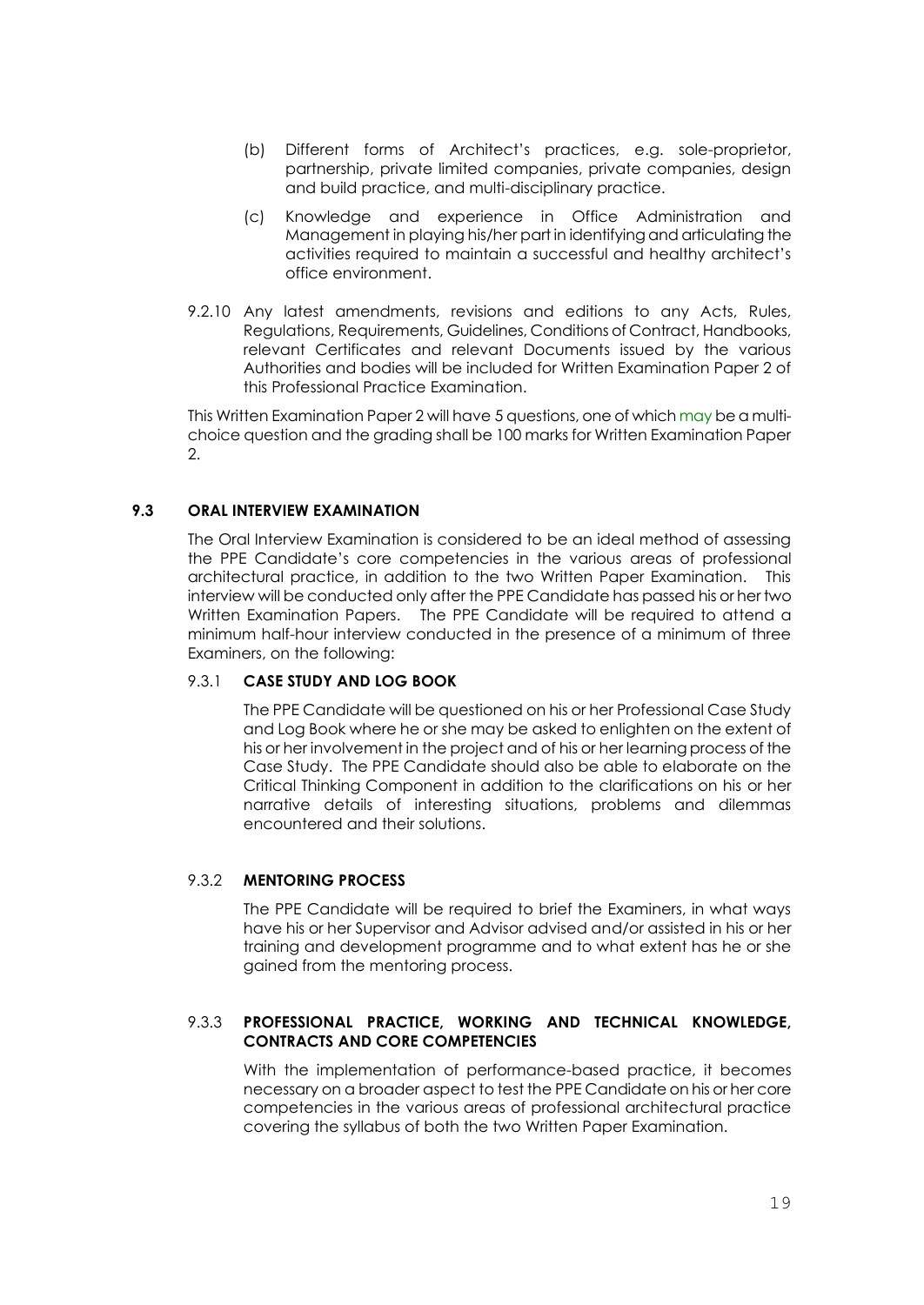The grading of this Oral Interview Examination will carry 100 marks to be apportioned as follows (BOA Examiners may decide on a different apportionment of grades on a case by case basis):

- (a) Case Study: 30 marks.
- (b) Mentoring Process: 20 marks.
- (c) Professional Practice, Working and Technical Knowledge, Contracts and Core Competencies: 50 marks.

#### **9.4 REFERENCE MATERIALS**

PPE Candidates are only allowed to bring along relevant published reference materials into the examination room.

## **9.5 USE OF DIGITAL READERS, LAPTOPS AND DIGITIZED REFERENCE MATERIALS**

The Board has allowed the use of digital readers, laptops and digitized notes and references during the open book written Professional Practice Examination (PPE). There are no restrictions on the model of the digital reader.

Candidates are warned against making use of such devices to obtain answers from the internet or communicate with people within or outside of the examination hall during the examination. Candidates who are suspected of cheating will be disqualified and banned from taking part in future examinations.

## **10 SYLLABUS FOR THE PROFESSIONAL INTERVIEW (under Section 15(2)(b) of the Architects Act)**

The Professional Interview under Section 15(2)(b) serves as a major component of assessment of the PPE Candidate's core competencies in the various areas of architectural practice in the absence of the Written Examination. Thus, the Professional Interview under Section 15(2)(b) is necessarily more vigorous.

Every PPE Candidate sitting for this examination will be interviewed by a panel of three practising architects serving as Examiners. At the interview, the Examiners will probe the PPE Candidate's knowledge and experience as recorded in the PPE Candidate's Practical Experience Record Book and the Professional Case Study including the PPE Candidate's critical thinking in relation to his or her practical training. The syllabus will also include the syllabus covered by the two Written Papers of the Professional Practice Examination under Section 15(2)(a), namely,

- (a) LAW AND THE ARCHITECT (refer to 9.1), and
- (b) PROFESSIONAL PRACTICE (refer to 9.2).

The PPE Candidate will be expected to make comments on any aspect of working and technical knowledge and professional practice which the Examiners may raise within the context of the syllabus and to show an awareness of current issues on practice and the profession.

## **11 PUBLICATIONS/MATERIALS FOR AWARENESS, INFORMATION AND REFERENCE**

The following is a list of publications that may be relevant to the architectural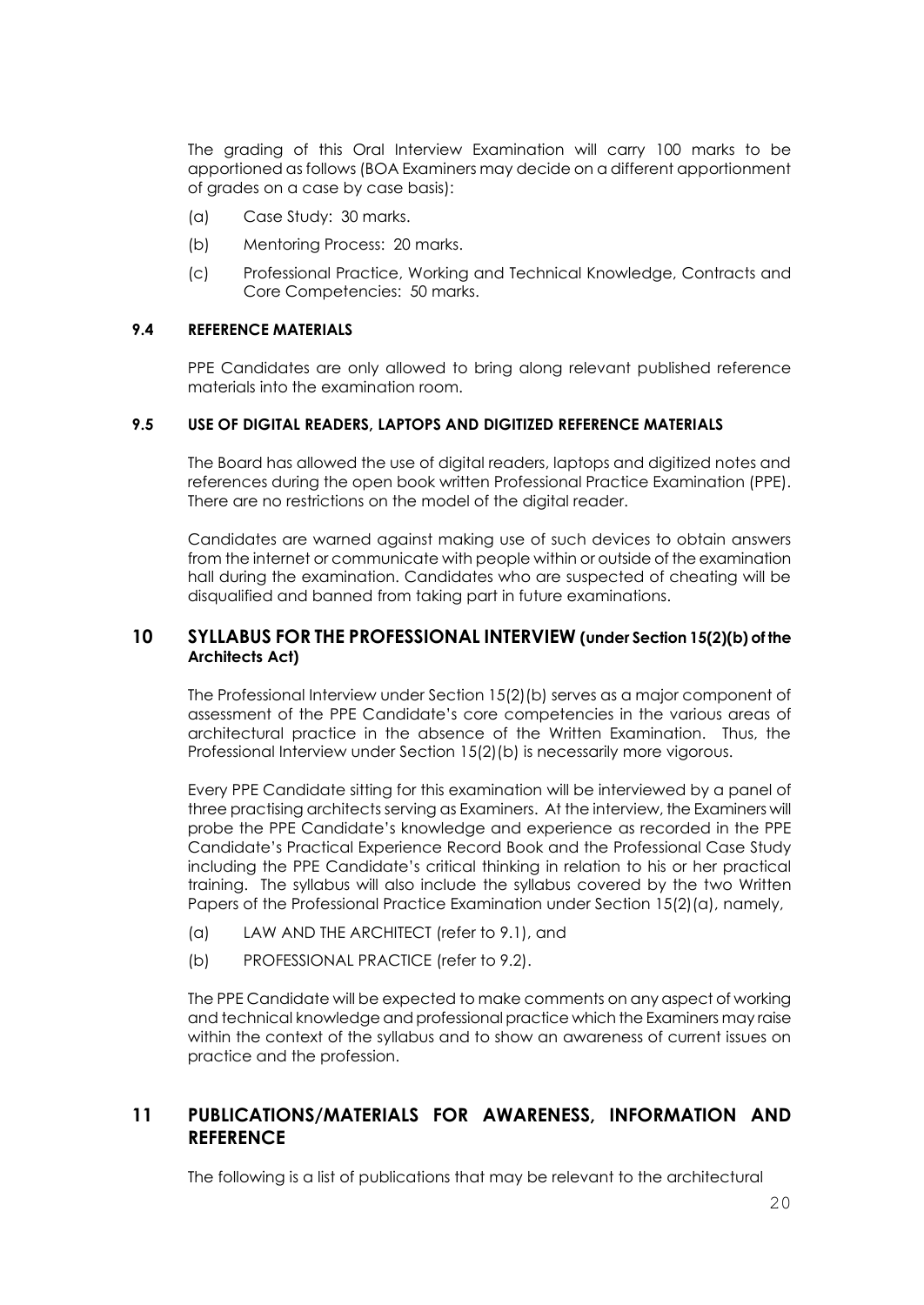profession and they serve to allow the PPE Candidate to be in awareness of such documents and to acquire information which are essential for an architect to provide the right kind of advice at the right time and hence, serve the clients in the most responsible and professional manner. He or she should also watch out for relevant articles in architectural and building magazines or journals and other publications that would provide up-to-date knowledge on issues related to the architectural profession, especially those on professional practice matters. The PPE Candidate is advised to consult his or her Supervisor and Advisor on the appropriate reading and reference materials.

## **11.1 OTHER SINGAPORE STATUTES THAT MAY BE RELEVANT TO THE ARCHITECTURAL PROFESSION**

These publications are available online at [https://sso.agc.gov.sg.](https://sso.agc.gov.sg/) The PPE Candidate should always take note of any available subsidiary legislation which has an impact on practice matters.

- [Air Navigation Act.](http://statutes.agc.gov.sg/non_version/cgi-bin/cgi_retrieve.pl?actno=REVED-6&doctitle=AIR%20NAVIGATION%20ACT%0a&date=latest&method=part)
- [Appraisers and House Agents Act.](http://statutes.agc.gov.sg/non_version/cgi-bin/cgi_retrieve.pl?actno=REVED-16&doctitle=APPRAISERS%20AND%20HOUSE%20AGENTS%20ACT%0a&date=latest&method=part)
- Buildings and Common Property (Maintenance and Management) Act.
- Building Maintenance and Strata Management Act 2004.
- [Business Registration Act \(Chapter 32\).](http://statutes.agc.gov.sg/non_version/cgi-bin/cgi_retrieve.pl?actno=REVED-32&doctitle=BUSINESS%20REGISTRATION%20ACT%20%28CHAPTER%2032%29%0a&date=latest&method=part)
- [Civil Aviation Authority](http://statutes.agc.gov.sg/non_version/cgi-bin/cgi_retrieve.pl?actno=REVED-32&doctitle=BUSINESS%20REGISTRATION%20ACT%20%28CHAPTER%2032%29%0a&date=latest&method=part) of Singapore Act.
- Competition Act.
- Copyright Act.
- Electricity Act.
- Fees Act.
- Frustrated Contracts Act.
- Government Contracts Act.
- Government Procurement Act.
- Housing Developers (Control and Licensing Act).
- Housing and Development Act.
- [Health Promotion Board Act.](http://statutes.agc.gov.sg/non_version/cgi-bin/cgi_retrieve.pl?actno=REVED-122B&doctitle=HEALTH%20PROMOTION%20BOARD%20ACT%0a&date=latest&method=part)
- [Health Sciences Authority Act.](http://statutes.agc.gov.sg/non_version/cgi-bin/cgi_retrieve.pl?actno=REVED-122C&doctitle=HEALTH%20SCIENCES%20AUTHORITY%20ACT%0a&date=latest&method=part)
- [Homes for the Aged Act.](http://statutes.agc.gov.sg/non_version/cgi-bin/cgi_retrieve.pl?actno=REVED-126A&doctitle=HOMES%20FOR%20THE%20AGED%20ACT%0a&date=latest&method=part)
- [Hotels Act.](http://statutes.agc.gov.sg/non_version/cgi-bin/cgi_retrieve.pl?actno=REVED-127&doctitle=HOTELS%20ACT%0a&date=latest&method=part)
- HUDC Housing Estates Act.
- Info-Communications Development Authority of Singapore Act.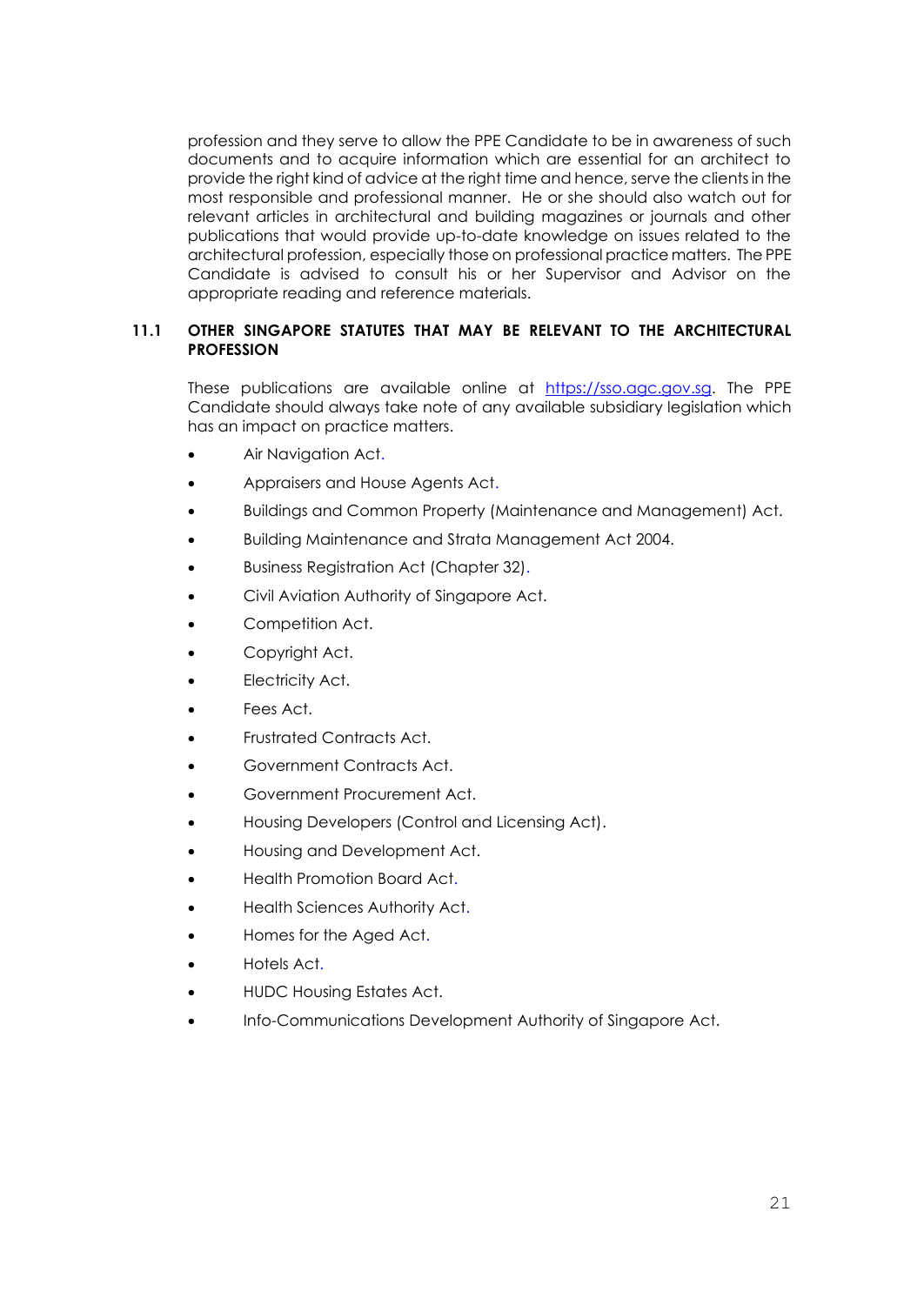- Insurance Act.
- International Arbitration Act.
- Judicial Proceedings (Regulation of Reports) Act.
- Jurong Town Corporation Act.
- [Land Acquisition Act.](http://statutes.agc.gov.sg/non_version/cgi-bin/cgi_retrieve.pl?actno=REVED-152&doctitle=LAND%20ACQUISITION%20ACT%0a&date=latest&method=part)
- [Land Surveyors Act.](http://statutes.agc.gov.sg/non_version/cgi-bin/cgi_retrieve.pl?actno=REVED-156&doctitle=LAND%20SURVEYORS%20ACT%0a&date=latest&method=part)
- Maritime and Port Authority of Singapore Act.
- [National Emblems \(Control of Display\) Act.](http://statutes.agc.gov.sg/non_version/cgi-bin/cgi_retrieve.pl?actno=REVED-196&doctitle=NATIONAL%20EMBLEMS%20%28CONTROL%20OF%20DISPLAY%29%20ACT%0a&date=latest&method=part)
- Official Secrets Act.
- [Parking Places Act.](http://statutes.agc.gov.sg/non_version/cgi-bin/cgi_retrieve.pl?actno=REVED-214&doctitle=PARKING%20PLACES%20ACT%0a&date=latest&method=part)
- [Plant Varieties Protection Act 2004.](http://statutes.agc.gov.sg/non_version/cgi-bin/cgi_legdisp.pl?actno=2004-ACT-22-N&doctitle=PLANT%20VARIETIES%20PROTECTION%20ACT%202004%0a&date=latest&method=part)
- [Preservation of Monuments Act.](http://statutes.agc.gov.sg/non_version/cgi-bin/cgi_retrieve.pl?actno=REVED-239&doctitle=PRESERVATION%20OF%20MONUMENTS%20ACT%0a&date=latest&method=part)
- [Prevention of Pollution of the Sea Act.](http://statutes.agc.gov.sg/non_version/cgi-bin/cgi_retrieve.pl?actno=REVED-243&doctitle=PREVENTION%20OF%20POLLUTION%20OF%20THE%20SEA%20ACT%0a&date=latest&method=part)
- [Professional Engineers Act.](http://statutes.agc.gov.sg/non_version/cgi-bin/cgi_retrieve.pl?actno=REVED-253&doctitle=PROFESSIONAL%20ENGINEERS%20ACT%0a&date=latest&method=part)
- [Property Tax Act.](http://statutes.agc.gov.sg/non_version/cgi-bin/cgi_retrieve.pl?actno=REVED-254&doctitle=PROPERTY%20TAX%20ACT%0a&date=latest&method=part)
- Property Tax (Surcharge) Act.
- [Protected Areas and Protected Places Act.](http://statutes.agc.gov.sg/non_version/cgi-bin/cgi_retrieve.pl?actno=REVED-256&doctitle=PROTECTED%20AREAS%20AND%20PROTECTED%20PLACES%20ACT%0a&date=latest&method=part)
- [Public Entertainments and Meetings Act.](http://statutes.agc.gov.sg/non_version/cgi-bin/cgi_retrieve.pl?actno=REVED-257&doctitle=PUBLIC%20ENTERTAINMENTS%20AND%20MEETINGS%20ACT%0a&date=latest&method=part)
- [Public Utilities Act.](http://statutes.agc.gov.sg/non_version/cgi-bin/cgi_retrieve.pl?actno=REVED-261&doctitle=PUBLIC%20UTILITIES%20ACT%0a&date=latest&method=part)
- Residential Property Act.
- Registered Designs Act.
- [Sale of Commercial Properties Act.](http://statutes.agc.gov.sg/non_version/cgi-bin/cgi_retrieve.pl?actno=REVED-281&doctitle=SALE%20OF%20COMMERCIAL%20PROPERTIES%20ACT%0a&date=latest&method=part)
- Sand and Granite Quarries Act.
- [Sentosa Development Corporation Act.](http://statutes.agc.gov.sg/non_version/cgi-bin/cgi_retrieve.pl?actno=REVED-291&doctitle=SENTOSA%20DEVELOPMENT%20CORPORATION%20ACT%0a&date=latest&method=part)
- [Service Lands Act.](http://statutes.agc.gov.sg/non_version/cgi-bin/cgi_retrieve.pl?actno=REVED-292&doctitle=SERVICE%20LANDS%20ACT%0a&date=latest&method=part)
- [Singapore Examinations and Assessment Board Act 2003.](http://statutes.agc.gov.sg/non_version/cgi-bin/cgi_legdisp.pl?actno=2003-ACT-32-N&doctitle=SINGAPORE%20EXAMINATIONS%20AND%20ASSESSMENT%20BOARD%20ACT%202003%0a&date=latest&method=part)
- [Skills Development Levy Act.](http://statutes.agc.gov.sg/non_version/cgi-bin/cgi_retrieve.pl?actno=REVED-306&doctitle=SKILLS%20DEVELOPMENT%20LEVY%20ACT%0a&date=latest&method=part)
- [Small Claims Tribunals Act.](http://statutes.agc.gov.sg/non_version/cgi-bin/cgi_retrieve.pl?actno=REVED-308&doctitle=SMALL%20CLAIMS%20TRIBUNALS%20ACT%0a&date=latest&method=part)
- [Smoking \(Prohibition in Certain Places\) Act.](http://statutes.agc.gov.sg/non_version/cgi-bin/cgi_retrieve.pl?actno=REVED-310&doctitle=SMOKING%20%28PROHIBITION%20IN%20CERTAIN%20PLACES%29%20ACT%0a&date=latest&method=part)
- [Standards, Productivity and Innovation Board Act.](http://statutes.agc.gov.sg/non_version/cgi-bin/cgi_retrieve.pl?actno=REVED-303A&doctitle=STANDARDS%2c%20PRODUCTIVITY%20AND%20INNOVATION%20BOARD%20ACT%0a&date=latest&method=part)
- [State Lands Act.](http://statutes.agc.gov.sg/non_version/cgi-bin/cgi_retrieve.pl?actno=REVED-314&doctitle=STATE%20LANDS%20ACT%0a&date=latest&method=part)
- [State Lands Encroachments Act.](http://statutes.agc.gov.sg/non_version/cgi-bin/cgi_retrieve.pl?actno=REVED-315&doctitle=STATE%20LANDS%20ENCROACHMENTS%20ACT%0a&date=latest&method=part)
- [Statutory Bodies and Government Companies \(Protection of Secrecy\) Act.](http://statutes.agc.gov.sg/non_version/cgi-bin/cgi_retrieve.pl?actno=REVED-319&doctitle=STATUTORY%20BODIES%20AND%20GOVERNMENT%20COMPANIES%20%28PROTECTION%20OF%20SECRECY%29%20ACT%0a&date=latest&method=part)
- [Telecommunications Act.](http://statutes.agc.gov.sg/non_version/cgi-bin/cgi_retrieve.pl?actno=REVED-323&doctitle=TELECOMMUNICATIONS%20ACT%0a&date=latest&method=part)
- [Town Councils Act.](http://statutes.agc.gov.sg/non_version/cgi-bin/cgi_retrieve.pl?actno=REVED-329A&doctitle=TOWN%20COUNCILS%20ACT%0a&date=latest&method=part)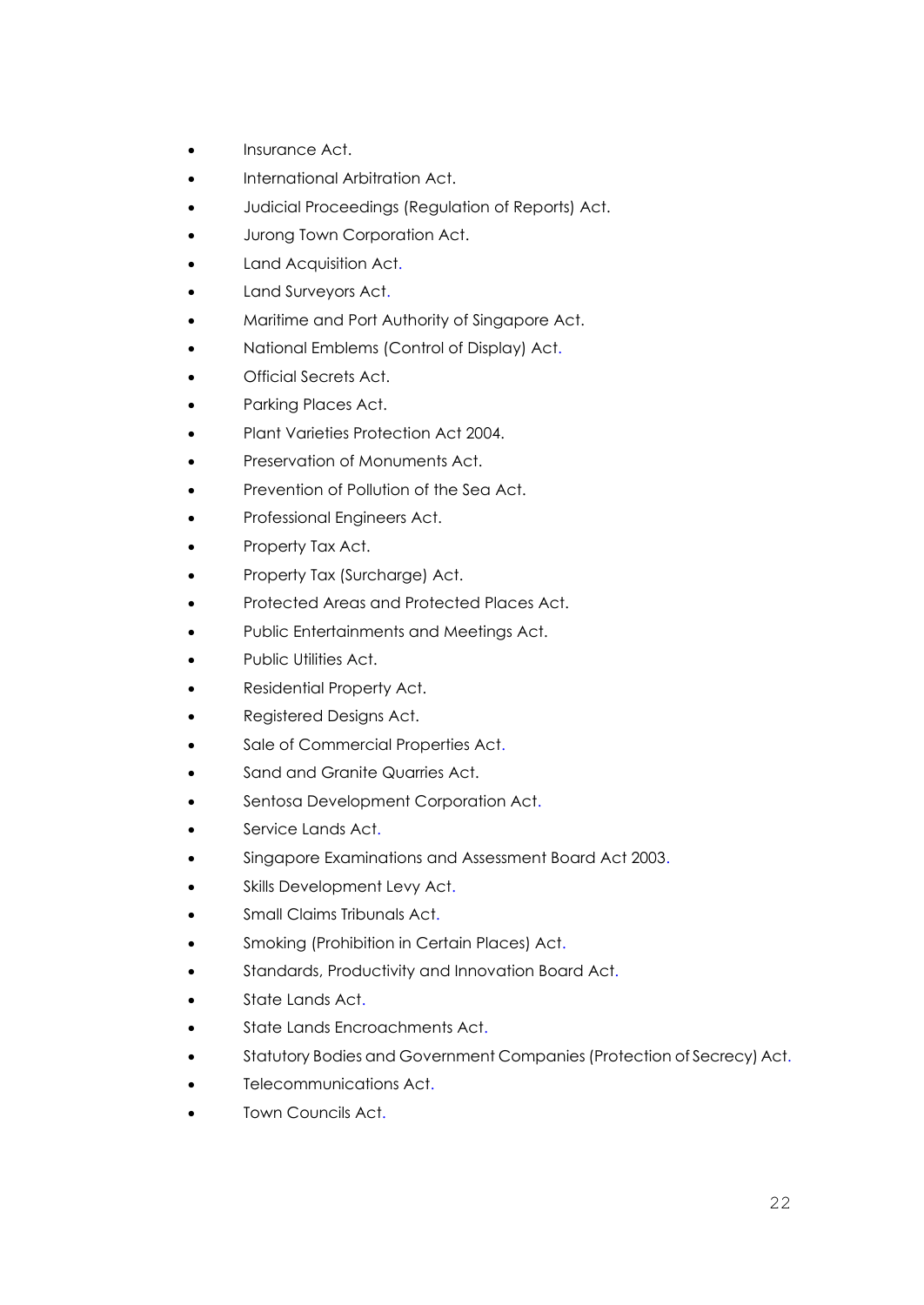## **11.2 REFERENCE BOOKS**

| A Client's Guide to Engaging an Architect                                                    | RIBA - RIBA Publications Ltd                                                         |
|----------------------------------------------------------------------------------------------|--------------------------------------------------------------------------------------|
| A Guide to the Indemnity and Insurance<br><b>Aspects of Building Contracts</b>               | Peter Madge -<br><b>RIBA Publications Ltd</b>                                        |
| A J Legal Handbook                                                                           | Specialist & Stage                                                                   |
| About Time: Delay Analysis in Construction                                                   | Stephen Lowsley & Christopher<br>$Linnett -$<br><b>RICS</b>                          |
| <b>ADR: Principles and Practice</b>                                                          | Henry Brown & Arthur Marriott -<br><b>Thomson Sweet &amp; Maxwell</b>                |
| Annotated Guide to the Building and<br>Construction Industry Security of Payment Act<br>2004 | Wong Partnership -<br><b>Thomson Sweet &amp; Maxwell</b>                             |
| Arbitration Forms and Precedents                                                             | Professor Robert Merkin & Julian<br>Critchlow-<br><b>LLP Professional Publishing</b> |
| Arbitration in Asia                                                                          | Michael J Moser-<br><b>Butterworths Asia</b>                                         |
| Arbitration Law                                                                              | Professor Robert Merkin-<br><b>LLP Professional Publishing</b>                       |
| Arbitration Practice and Procedure:<br>Interlocutory and Hearing Problems                    | Professor D Mark Cato -<br>LLP Professional Publishing                               |
| Arbitration Practice in Construction Contracts                                               | Stephenson, D-<br><b>Blackwell Publishing</b>                                        |
| Arbitration: Principles and Practice                                                         | John Parris-<br><b>Blackwell Science (UK)</b>                                        |
| Architectural Practice & Procedure                                                           | John Hamilton Turner, Reginald<br>James Maynard<br>Batsford-<br>Rag Book             |
| Architectural Practice & Procedure                                                           | Philip H P Bennett -<br><b>Batsford</b>                                              |
| Architectural Practice & Procedure:<br>A<br>manual for practitioners & students              | Hamilton Hall Turner -<br><b>Batsford</b>                                            |
| Architects and the Law in Singapore                                                          | Christopher Chuah, Susana Lim<br>& Tan Beng Kiang -Butterworths<br>Asia              |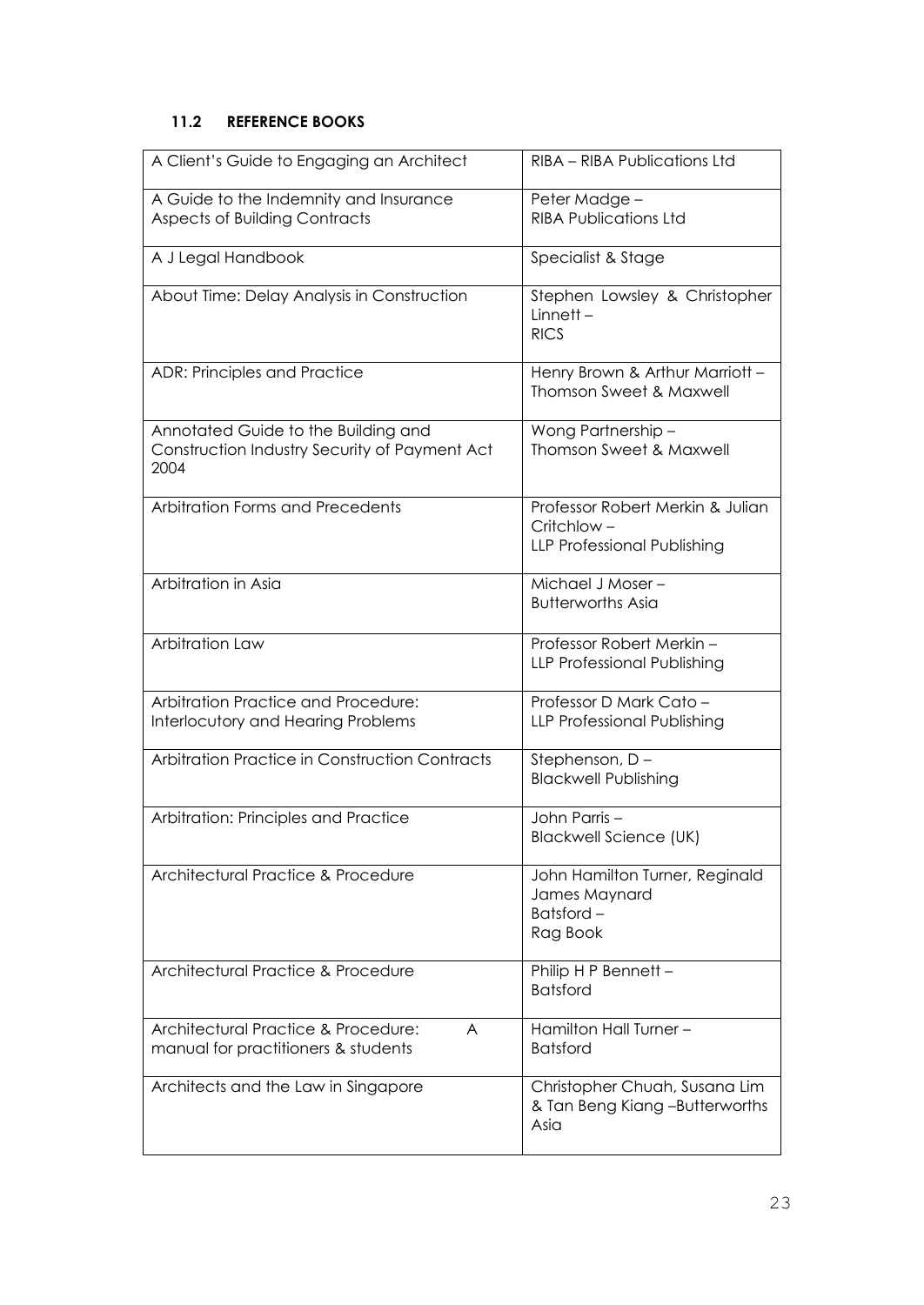| Architect's Essentials of Contract Negotiation<br>(The Architect's Essentials of Professional<br>Practice)   | Ava J. Abramowitz-<br>Wiley                                         |
|--------------------------------------------------------------------------------------------------------------|---------------------------------------------------------------------|
| Architect's Essentials of Cost Management (The<br>Architect's Essentials of Professional Practice)           | Michael D. Dell'Isola -<br>Wiley                                    |
| Architect's Essentials of Marketing (The<br>Architect's Essentials of Professional Practice)                 | David Koren-<br>Wiley                                               |
| Architect's Essentials of Presentation Skills (The<br>Architect's Essentials of Professional Practice)       | David Greusel-<br>Wiley                                             |
| Architect's Essentials of Starting a Design Firm<br>(The Architect's Essentials of Professional<br>Practice) | Peter Piven & Bradford Perkins -<br>Wiley                           |
| Architect's Essentials of Winning Proposals (The<br>Architect's Essentials of Professional Practice)         | Frank A. Stasiowski -<br>Wiley                                      |
| Architect's Guide to Adjudication                                                                            | Lupton $-$<br><b>RIBA Publications Ltd</b>                          |
| Architect's Guide to Running a Job                                                                           | Ronald Green-<br><b>Architectural Press</b>                         |
| Architect's Handbook of Construction Project<br>Management                                                   | Michael Murray & David<br>Langford-<br><b>RIBA Publications Ltd</b> |
| Architect's Handbook of Practice Management                                                                  | Sarah Lupton-<br><b>RIBA Publications Ltd</b>                       |
| Architects Job Book                                                                                          | Sarah Lupton-<br><b>RIBA Publications Ltd</b>                       |
| Architect's Legal Handbook: The Law for<br>Architects                                                        | Anthony Speaight -<br><b>Architectural Press</b>                    |
| <b>Architect's Pocket Book</b>                                                                               | Charlotte Baden-Powell -<br><b>Architectural Press</b>              |
| Architect's Professional Practice Manual                                                                     | James R. Franklin -<br>McGraw-Hill Professional                     |
| Architectural Management In Practice                                                                         | Stephen Emmitt-<br>Longman                                          |
| <b>Balmann's An Outline of Law</b>                                                                           | Major J-<br>Law Book Company                                        |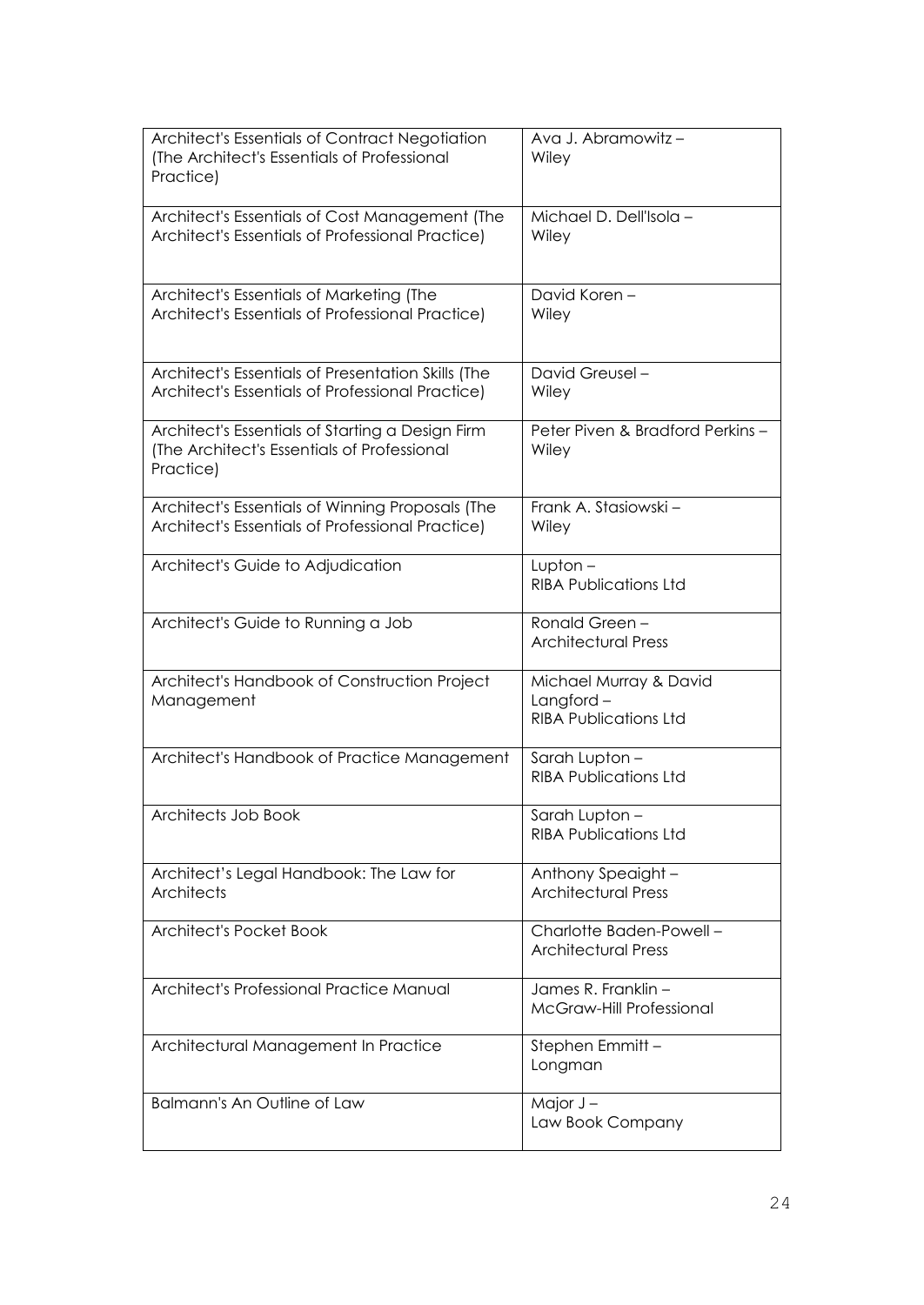| Bernstein's Handbook of Arbitration and Dispute<br><b>Resolution Practice</b>                         | John Tackaberry & Arthur<br>Marriott-<br><b>Thomson Sweet &amp; Maxwell</b>                                                                                               |
|-------------------------------------------------------------------------------------------------------|---------------------------------------------------------------------------------------------------------------------------------------------------------------------------|
| <b>Buildability: Successful Construction from</b><br>Concept to Completion                            | Trevor M. Holroyd -<br><b>Thomas Telford</b>                                                                                                                              |
| <b>Building Care</b>                                                                                  | Brian Wood -<br><b>Blackwell Publishing</b>                                                                                                                               |
| <b>Building Contract Claims</b>                                                                       | Vincent Powell-Smith, John Sims<br>& David Chappell -<br><b>Blackwell Science (UK)</b>                                                                                    |
| <b>Building Contract Claims and Disputes</b><br>(Chartered Institute of Building Professional Series) | Dennis F Turner -<br>Longman                                                                                                                                              |
| <b>Building Contract Dictionary</b>                                                                   | David Chappell, Derek<br>Marshall, Vincent Powell-Smith<br>& Simon Cavender-<br><b>Blackwell Scientific Publications</b><br>Ltd                                           |
| <b>Building Contract Disputes: Practice and</b><br>Precedents                                         | Fenwick-Elliott, R -<br>Sweet & Maxwell                                                                                                                                   |
| <b>Building Contract Law in Singapore</b>                                                             | Lee Peng Khoon, Edwin -<br>Acumen Publishing Co Pte Ltd                                                                                                                   |
| <b>Building Contract Litigation</b>                                                                   | Fenwick-Elliott, R -<br>Sweet & Maxwell Ltd                                                                                                                               |
| <b>Building Law Monthly</b>                                                                           | Published by LLP Professional<br>Publishing                                                                                                                               |
| <b>Building Law Reports</b>                                                                           | Published by LLP Professional<br>Publishing                                                                                                                               |
| <b>Building Sub-contract Documentation</b>                                                            | David Chappell-<br><b>Blackwell Science Ltd</b>                                                                                                                           |
| <b>Butterworths Construction Law Manual</b>                                                           | Redmond-Cooper, R-<br><b>Butterworths</b>                                                                                                                                 |
| Case Studies in Post-Construction Liability and<br>Insurance                                          | Anthony P Lavers -<br>published by Post Construction<br>Liability Commission of the<br>International Council for<br><b>Building Research Studies and</b><br>Documentation |
| Casebook on Insolvency and the Construction<br>Industry                                               | Philip Chan Chuen Fye -<br>Sweet & Maxwell                                                                                                                                |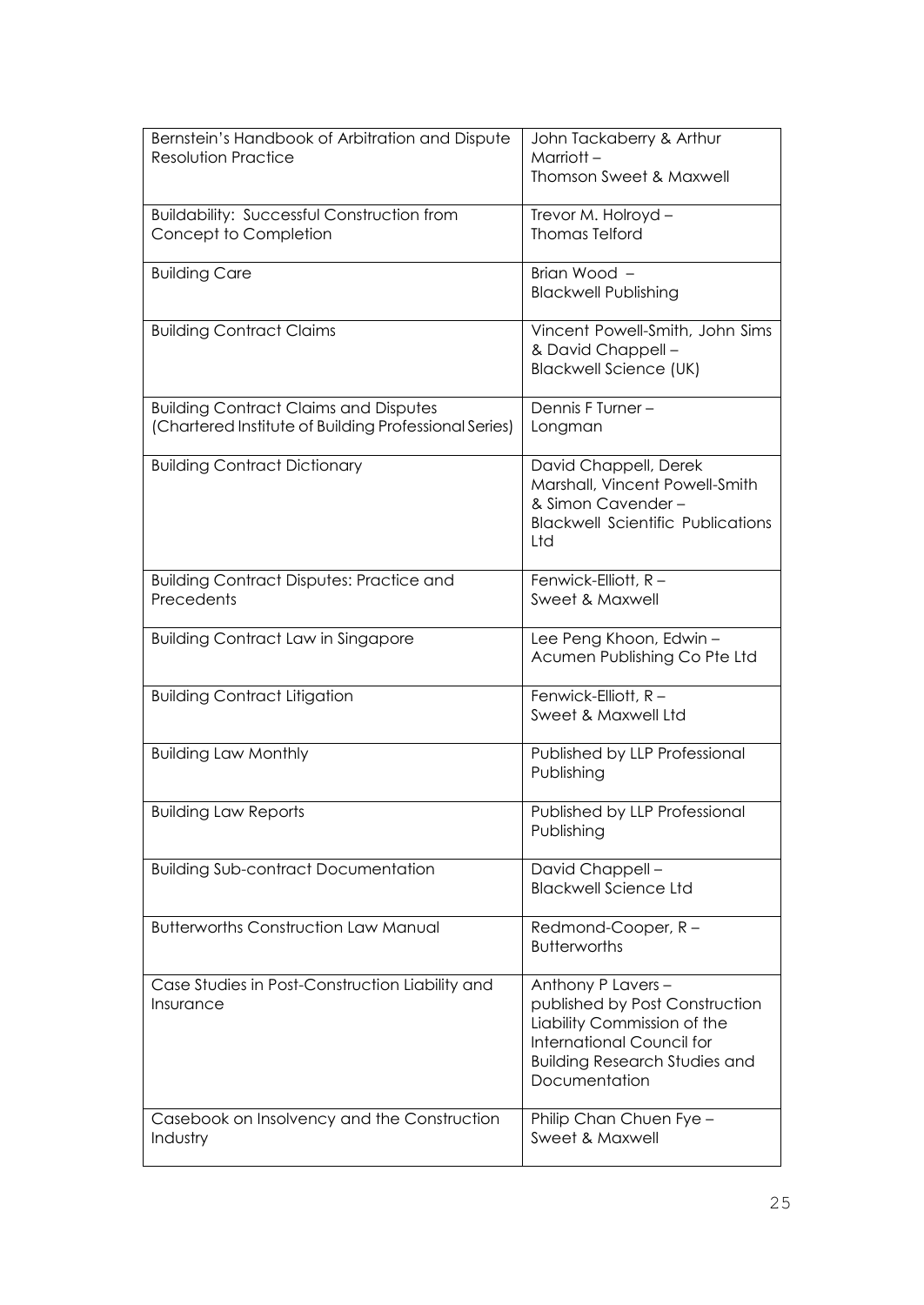| Causation and Delay in Construction Disputes                                                                                      | Nicholas J Carnell -<br><b>Blackwell Science (UK)</b>                                                          |
|-----------------------------------------------------------------------------------------------------------------------------------|----------------------------------------------------------------------------------------------------------------|
| Cheshire, Fifoot and Furmston's Law of Contract                                                                                   | Michael Furmston-<br><b>Butterworths Law</b>                                                                   |
| Chitty on Contracts Volumes 1 & 2                                                                                                 | Hugh Beale -<br>Sweet & Maxwell Ltd                                                                            |
| Chitty on Contracts: 2nd Supplement to the<br>28th Edition                                                                        |                                                                                                                |
| Chitty on Contracts: 3rd Supplement to the 28th<br>Edition                                                                        |                                                                                                                |
| Code of Practice for Project Management For<br>Construction and Development                                                       | Chartered Institute of Building,<br>$UK -$<br><b>Blackwell Science</b>                                         |
| <b>Commonwealth Construction Cases: The</b><br>Singapore Perspective                                                              | Philip Chan Chuen Fye -<br>Sweet & Maxwell, Asia                                                               |
| Communications in the Building Industry                                                                                           | Higgins & Jessop-<br>Tavistock                                                                                 |
| Company Law and Partnership Law in Selected<br>Asian Countries: China, Hong Kong, Indonesia,<br>Japan, Korea, Malaysia, Singapore | Christian Salbaing -<br><b>Business Organisations</b><br>Committee of the IBA Section<br>on Business Law, 1986 |
| Compulsory Land Acquisition: Singapore and<br>Malaysia                                                                            | N Khublall -<br><b>Butterworths Asia</b>                                                                       |
| Construction Adjudication                                                                                                         | John L Riches & Christopher<br>Dancaster-<br><b>LLP Professional Publishing</b>                                |
| <b>Construction Arbitrations</b>                                                                                                  | Vincent Powell-Smith, John Sims<br>& Chris Dancaster -<br><b>Blackwell Science Ltd</b>                         |
| <b>Construction Arbitrations - A Practical Guide</b>                                                                              | Vincent Powell-Smith -<br>Legal Studies & Services Ltd                                                         |
| <b>Construction Claims: Current Practice and Case</b><br>Management                                                               | Jeremy Hackett -<br>LLP Professional Publishing                                                                |
| <b>Construction Contract Claims</b>                                                                                               | RW Thomas -<br>Palgrave, formerly Macmillan<br>Press                                                           |
| Construction Companion to Extensions of Time                                                                                      | Gillian Birkby & Paul Brough -<br><b>RIBA Publications Ltd</b>                                                 |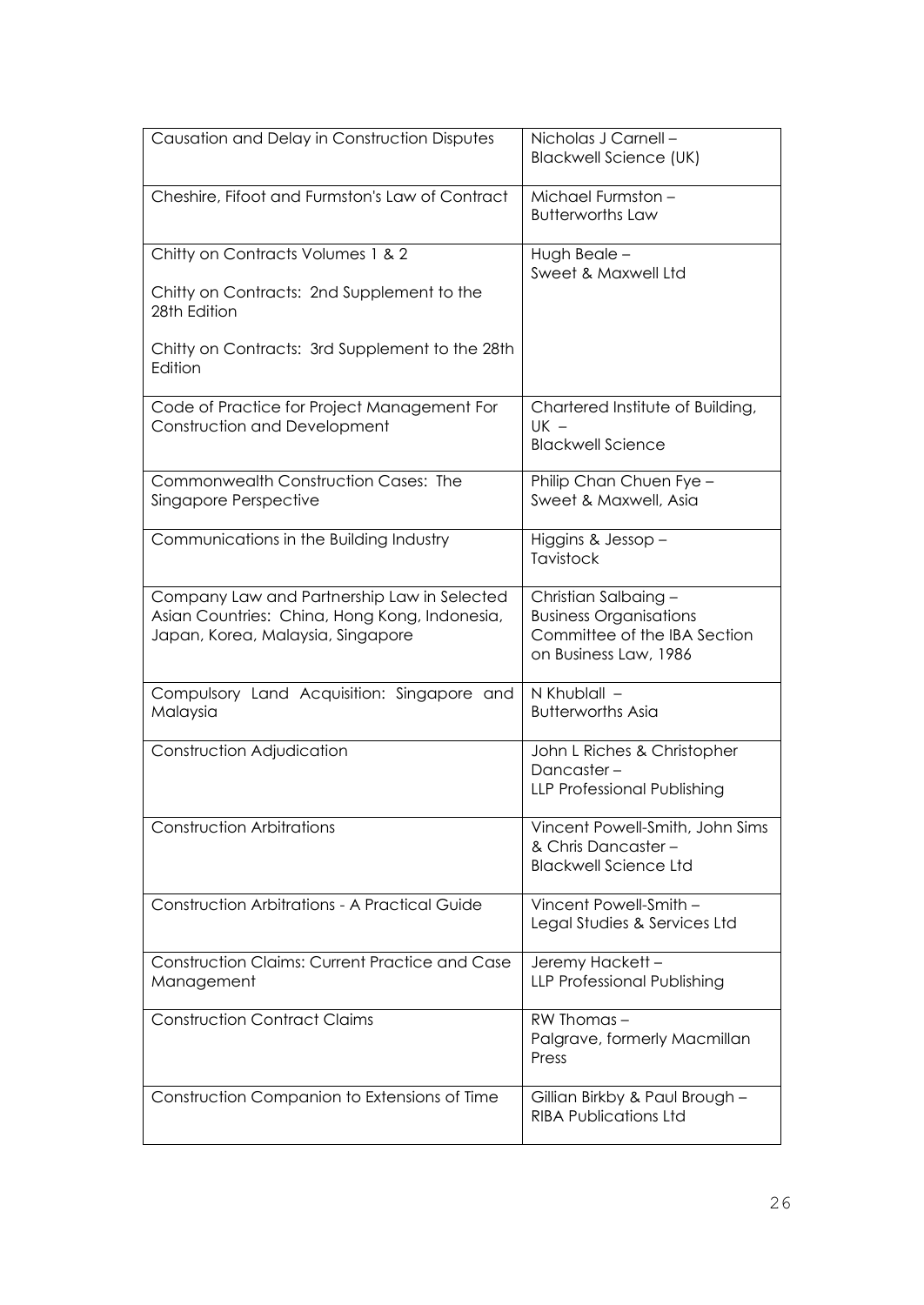| <b>Construction Contract Claims</b>                                                   | RW Thomas-<br>Palgrave, formerly Macmillan<br>Press                                                    |
|---------------------------------------------------------------------------------------|--------------------------------------------------------------------------------------------------------|
| <b>Construction Contracts</b>                                                         | John Murdoch & Will Hughes -<br>Spon Press                                                             |
| <b>Construction Contracts</b>                                                         | $M$ P Furmston $-$<br><b>Blackwell Publishing</b>                                                      |
| Construction Defects: Your Rights and<br>Remedies                                     | Monica Neo-<br>Sweet & Maxwell Asia                                                                    |
| Construction Industry Law Letter                                                      | Published by LLP Professional<br>Publishing                                                            |
| Construction Law Casebook: Volumes 1 & 2                                              | Philip Chan Chuen Fye and<br>Chow Kok Fong-<br><b>Butterworths Asia: Lexis Nexis</b>                   |
| Construction Law in Singapore and Malaysia                                            | Anthony P Lavers, George K H<br>Tan, Nigel M Robinson and<br>Raymond Chan-<br><b>Butterworths Asia</b> |
| Construction Law: Law and Practice relating to<br>the Construction Industry           | John Uff-<br>Sweet & Maxwell                                                                           |
| <b>Construction Management: New Directions</b>                                        | Denny McGeorge and Angela<br>Palmer-<br><b>Blackwell Science</b>                                       |
| <b>Construction Safety Handbook</b>                                                   | VJ Davies and K Tomasin -<br><b>Thomas Telford</b>                                                     |
| <b>Construction Specification Writing: Principles</b><br>and Procedures               | Harold J. Rosen & John Regener<br><b>Blackwell Science</b>                                             |
| Contract Administration: Guide to the<br>Singapore Standard Form of Building Contract | Eugenie Lip, Sundaresh Menon,<br>Choy Chee Yean & Graham<br>$Lim -$<br>LexisNexis                      |
| Contractual Correspondence for Architects and<br>Project Managers                     | David Chappell-<br><b>Blackwell Publishing</b>                                                         |
| Cost Studies of Buildings                                                             | Allan Ashworth -<br>Longman                                                                            |
| Delay and Disruption in Construction Contracts                                        | Keith Pickavance -<br><b>LLP Professional Publishing</b>                                               |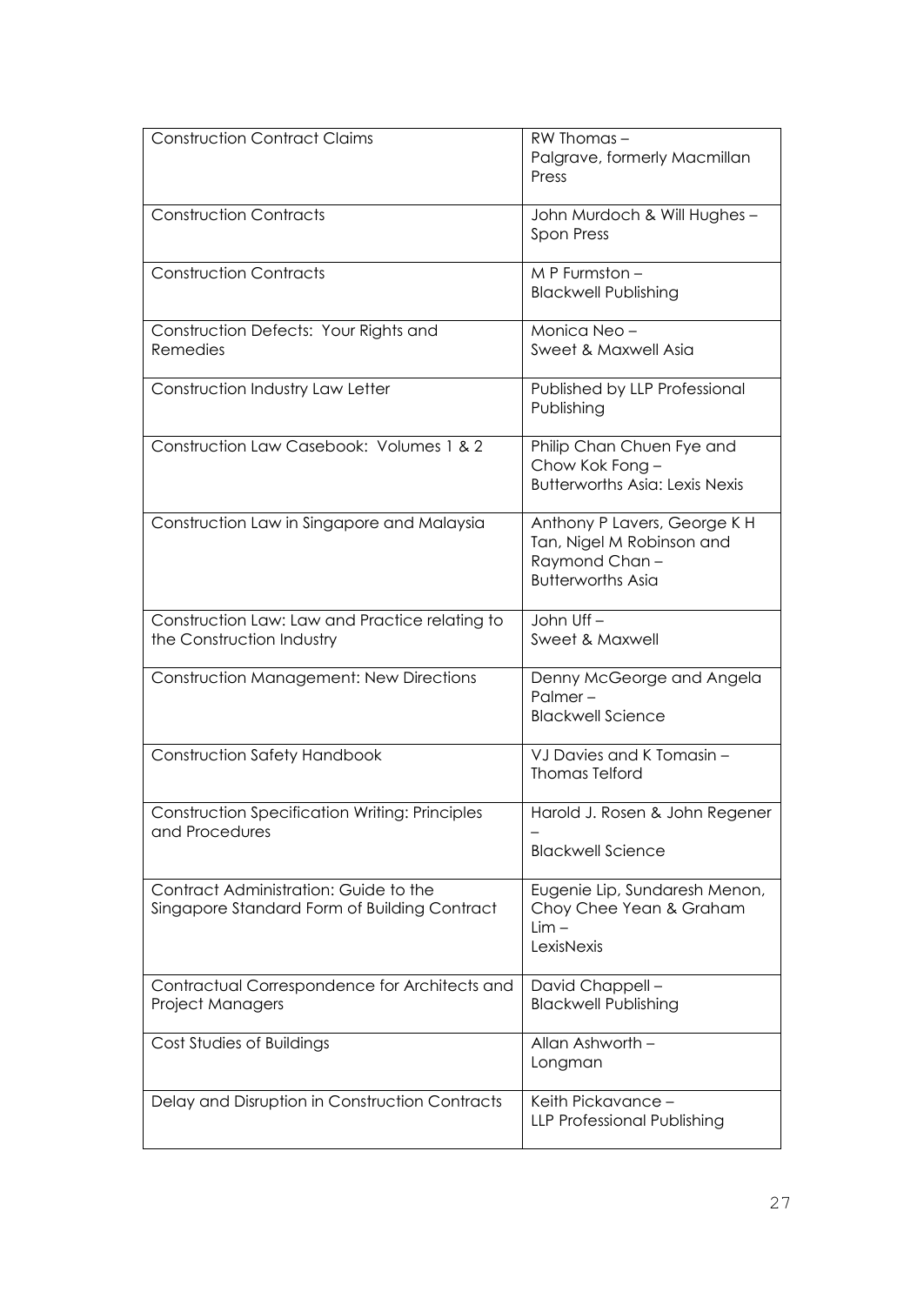| Design and Build: Uses and Abuses                                          | Jeremy Hackett-<br>LLP Professional Publishing                                                                                                        |
|----------------------------------------------------------------------------|-------------------------------------------------------------------------------------------------------------------------------------------------------|
| Design Liability in the Construction Industry                              | D L Cornes -<br><b>Blackwell Science (UK)</b>                                                                                                         |
| Development Control and Planning Law<br>Singapore                          | N Khublall and Belinda Yuen -<br>Longman                                                                                                              |
| Dispute Resolution and Conflict Management in<br>Construction              | Edward Davies, Peter Fenn &<br>Michael O'Shea -<br>Spon Press                                                                                         |
| Dispute Resolution in the Construction Industry                            | Nicholas Gould -<br><b>Thomas Telford Ltd</b>                                                                                                         |
| Disputes without Tears: Alternative Methods of<br>Dispute Resolution       | John Burkett-<br><b>RIBA Publications Ltd</b>                                                                                                         |
| <b>Emden's Construction Law</b>                                            | Consultant Editor: His Honour<br>Judge Humphrey LLoyd, QC,<br>MA, LLB (Dub);<br>General Editor: Andrew Bartlett,<br>$QC -$<br><b>Butterworths Law</b> |
| <b>Essentials of Project Management</b>                                    | Dennis Lock -<br>Gower                                                                                                                                |
| <b>Evaluating Contract Claims</b>                                          | R Peter Davison -<br><b>Blackwell Publishing</b>                                                                                                      |
| <b>Expert Determination</b>                                                | John Kendall-<br>Sweet & Maxwell                                                                                                                      |
| <b>Extensions of Time Explained</b>                                        | Gillian Birkby -<br><b>RIBA Publications Ltd</b>                                                                                                      |
| Focus on Construction Contract Formation                                   | Peter Aeberli-<br><b>RIBA Publications Ltd</b>                                                                                                        |
| Force Majeure and Frustration of<br>Contract                               | Ewan McKendrick-<br>LLP Professional Publishing                                                                                                       |
| Good Practice Guide: Keeping out of Trouble                                | Owen Luder-<br><b>RIBA Publications Ltd</b>                                                                                                           |
| Guide to Quality Management & ISO 9000<br>Certification (property firms)   | <b>CIDB</b> and Real Estate<br>Developers' Association of<br>Singapore                                                                                |
| Guide to Sound Practice: RIBA Enterprises Small<br><b>Practices Series</b> | Stanley Cox-<br><b>RIBA Publications Ltd</b>                                                                                                          |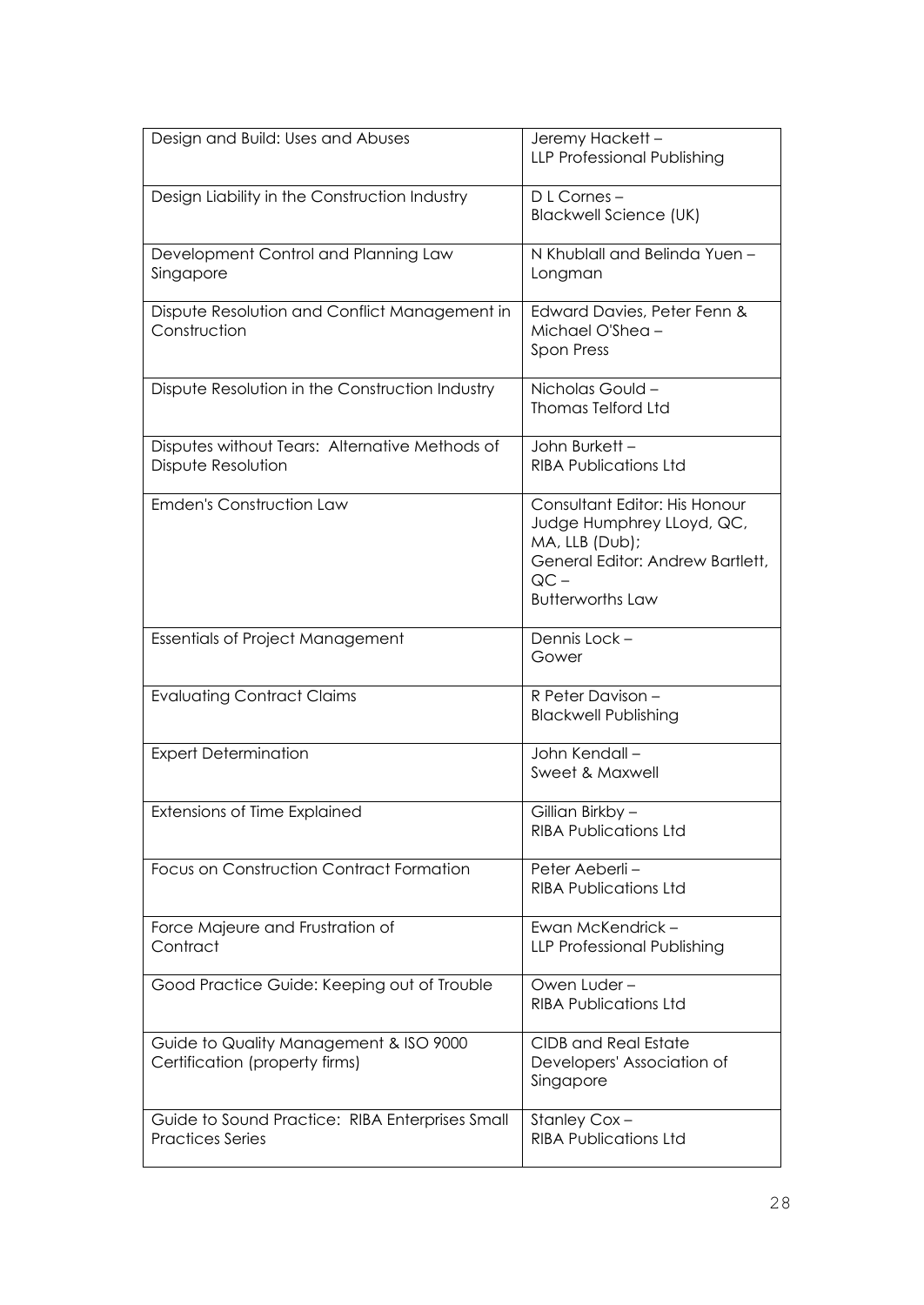| Guide to Successful Client Relationships: RIBA<br><b>Publications Small Practices Series</b>                                                       | Sue Carmichael-<br><b>RIBA Publications Ltd</b>                     |
|----------------------------------------------------------------------------------------------------------------------------------------------------|---------------------------------------------------------------------|
| Guide to Working with Consultants: RIBA<br><b>Publications Small Practices Series</b>                                                              | Neil Parkyn-<br><b>RIBA Publications Ltd</b>                        |
| Halsbury's Laws of Singapore, Volume 2,<br>Arbitration and Building & Construction                                                                 | <b>Butterworths Asia, Singapore</b>                                 |
| Handbook of Sustainable Building: an<br>Environmental Preference Method for Selection<br>of Materials for Use in Construction and<br>Refurbishment | David Anink, Chiel Boonstra,<br>and John Mak $-$<br>James & James   |
| Hudson's Building and Engineering Contracts<br>Hudson's Building and Engineering Contracts:<br>1st Supplement to the 11th Edition                  | Ian Duncan Wallace -<br>Sweet & Maxwell Ltd                         |
| In Practice                                                                                                                                        | Paul Hyett-<br><b>Emap Construct</b>                                |
| Introduction to Arbitration                                                                                                                        | Harold Crowter -<br>LLP Professional Publishing                     |
| <b>Keating on Building Contracts</b><br>Keating on Building Contracts: 1st Supplement<br>to the 7th Edition                                        | Vivian Ramsay and Stephen<br>$Furst -$<br><b>Sweet and Maxwell</b>  |
| Law and Practice for Architects                                                                                                                    | Robert Greenstreet -<br>Elsevier                                    |
| Law and Practice of Building Contracts                                                                                                             | Donald Keating -<br><b>Thomson Sweet and Maxwell</b>                |
| Law and Practice of Construction Contracts                                                                                                         | Chow Kok Fong -<br>Thomson Sweet & Maxwell Asia                     |
| Law, Practice and Procedure of Arbitration                                                                                                         | Sundra Rajoo -<br>Lexis Nexis                                       |
| Legal and Contractural Procedures for<br>Architects                                                                                                | David Chappell-<br>Butterworth-Heinemann                            |
| Managing AutoCAD in the Design Firm: A<br>Manual for Architects and Interior Designers                                                             | Karen A. Vagts-<br>Addison-Wesley Pub. Co                           |
| Management for the small design firm: handling<br>your practice, personnel, finances, and projects                                                 | Jim Morgan -<br>Whitney Library of Design, New<br><b>York c1998</b> |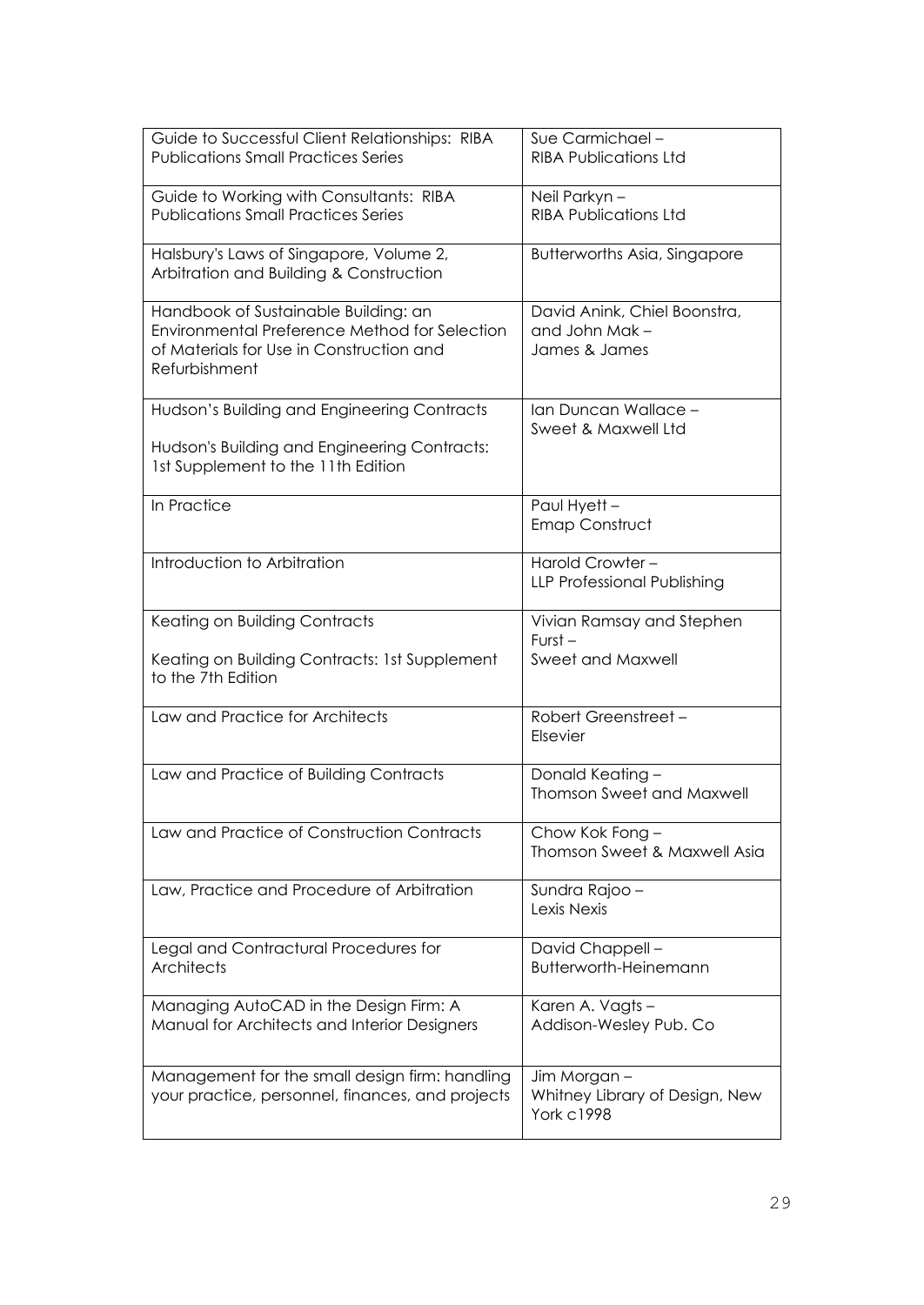| Managing International Operations: a Guide for<br>Engineers, Architects, and Construction<br>Managers | Roozbeh Kangari and Chester L<br>$Lucas -$<br><b>ASCE Press</b>                |
|-------------------------------------------------------------------------------------------------------|--------------------------------------------------------------------------------|
| Managing Risk In Construction Projects                                                                | Nigel J. Smith, Tony Merna, Paul<br>Jobling -<br><b>Blackwell Science</b>      |
| Marketing and Communication for Architects                                                            | Edgar Haupt & Manuel Kubitza<br>- Birkhauser                                   |
| <b>Mediation - Principles Process Practice</b><br>(Singapore Edition)                                 | Laurence Boulle & Teh Hwee<br>$Hwee -$<br><b>Butterworths Asia</b>             |
| Modern Architecture Through Case Studies                                                              | Peter Blundell Jones -<br><b>Architectural Press</b>                           |
| One Hundred Contractual Problems and Their<br>Solutions                                               | Roger Knowles-<br><b>Blackwell Science (UK)</b>                                |
| Parris's Standard Form of Building Contract                                                           | David Chappell-<br><b>Blackwell Publishing</b>                                 |
| Partnership Law In Singapore                                                                          | Yeo Hwee Ying -<br>LexisNexis - Butterworths Asia                              |
| Personnel Administration                                                                              | Pigors Meyers -<br>McGraw-Hill                                                 |
| Powell-Smith and Furmston's Building Contract<br>Casebook                                             | Vincent Powell-Smith & Michael<br>Furmston-<br><b>Blackwell Science (UK)</b>   |
| Principles of Construction Safety                                                                     | Alan St John Holt -<br><b>Blackwell Science</b>                                |
| Principles of Singapore Land Law                                                                      | Tan Sook Yee -<br><b>Butterworths Asia</b>                                     |
| Professional Indemnity Insurance Explained                                                            | Frances A Paterson -<br><b>RIBA Publications Ltd</b>                           |
| Professional Liability of Architects and Engineers                                                    | Harrison Streeter-<br>John Wiley & Sons                                        |
| Professional Negligence                                                                               | Ashley Underwood -<br>Stephen Holt                                             |
| Professional Negligence in the Construction<br>Industry                                               | Jeffrey Brown, Ian Yule, Mark<br>Arrand-<br><b>LLP Professional Publishing</b> |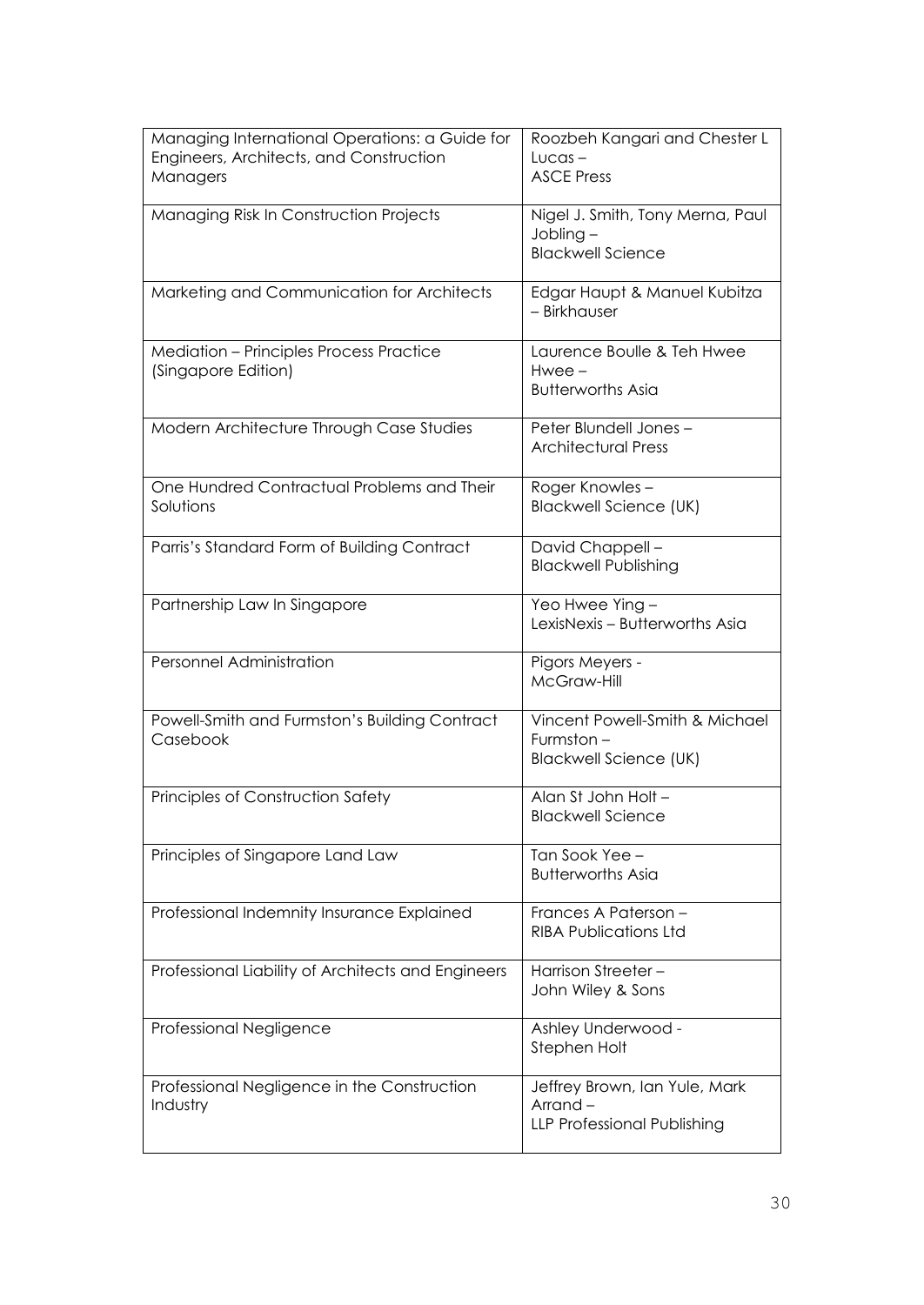| Professional Practice 101: a Compendium of<br><b>Business and Management Strategies in</b><br>Architecture  | Andrew Pressman -<br>John Wiley & Sons                                                |
|-------------------------------------------------------------------------------------------------------------|---------------------------------------------------------------------------------------|
| Professional Practice 101: Business Strategies<br>and Case Studies in Architecture                          | Andrew Pressman -<br>John Wiley & Sons                                                |
| Project Management in Construction                                                                          | Anthony Walker-<br><b>Blackwell Publishing</b>                                        |
| Project Planning, Scheduling, and Control in<br>Construction: an Encyclopaedia of Terms and<br>Applications | Published by John Wiley & Sons                                                        |
| Public Private Partnerships - Managing Risk and<br>Opportunities                                            | Akintoye A Beck M -<br><b>Blackwell Publishing</b>                                    |
| <b>Public Sector Standard Conditions of Contract</b><br>for Construction Works 1999: A Commentary           | Philip Chan Chuen Fye &<br>Christopher Leong Hoe Yuen -<br>LexisNexis                 |
| <b>Public Sector Standard Conditions of Contract</b><br>for Design and Build: A Commentary                  | Drew & Napier LLC & KPK<br>Quantity Surveyors -<br><b>Butterworths Asia</b>           |
| Quantifying and Managing Disruption Claims                                                                  | Hamish Lal-<br><b>Thomas Telford</b>                                                  |
| <b>Quantity Surveying</b>                                                                                   | $C$ Dent $-$<br><b>Oxford University Press</b>                                        |
| Report Writing for Architects and Project<br>Managers                                                       | David Chappell-<br><b>Blackwell Publishing</b>                                        |
| Resolving Disputes by Arbitration: What You<br>Need To Know                                                 | Catherine Tay Swee Kian -<br><b>Singapore University Press</b>                        |
| Rimmer's The Law relating to the Architect                                                                  | William H Gill -<br>Stevens & Sons                                                    |
| Russell on Arbitration                                                                                      | David St John Sutton & Judith<br>$Gill -$<br><b>Thomson Sweet &amp; Maxwell</b>       |
| Safety Management In the Construction<br>Industry: A Manual For Project Managers                            | Published by a team of Experts<br>in India                                            |
| Security of Payments and Construction<br>Adjudication                                                       | Chow Kok Fong-<br>Lexis Nexis                                                         |
| Site Safety                                                                                                 | $S \subset$ Bielby –<br>Construction Industry Research<br>and Information Association |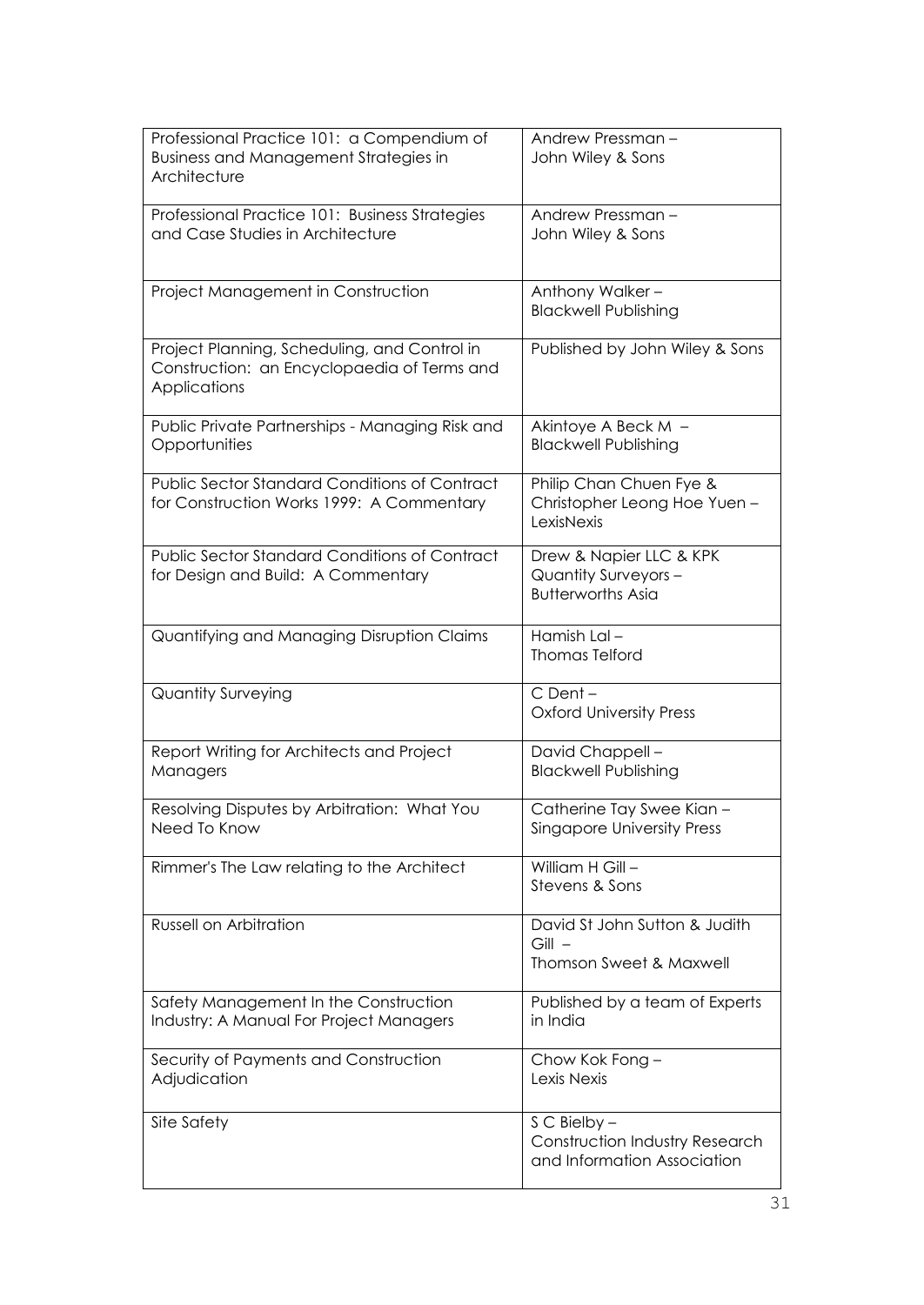| Singapore Arbitration Handbook                                                     | Leslie K H Chew -<br>Lexis Nexis                                                              |
|------------------------------------------------------------------------------------|-----------------------------------------------------------------------------------------------|
| Singapore Building Control Handbook - 2003<br><b>Building Control Act (Cap 29)</b> | Commentary by Dr Anne<br>Magdaline Netto, Choy Kah Kin<br>& Prof Lam Khee Poh -<br>LexisNexis |
| Specifications                                                                     | J Willis -<br>Crosby-Lockwood                                                                 |
| Standard Form of Sub-Contracts: An<br>Annotation                                   | Christopher Chuah, Tan Liam<br>Beng, Michael Chia -<br><b>Butterworths Asia</b>               |
| Standard Letters in Architectural Practice                                         | David Chappell-<br><b>Blackwell Publishing</b>                                                |
| Strata Living in Singapore: A General Guide                                        | <b>Building and Construction</b><br>Authority, Singapore                                      |
| Strata Title in Singapore and Malaysia                                             | Teo Keang Sood -<br><b>Butterworths Asia</b>                                                  |
| The Architect in Dispute Resolution                                                | <b>RIBA Publications Ltd</b>                                                                  |
| The Architect in Practice                                                          | J Willis -<br>Crosby-Lockwood                                                                 |
| The Architect in Practice                                                          | David Chappell & Andrew Willis<br><b>Blackwell Science</b>                                    |
| The Architect's Guide to running a Job                                             | R Green-<br><b>Architectural Press</b>                                                        |
| The Architect's Guide to Running a Practice                                        | David Littlefield -<br>Elsevier                                                               |
| The Architect's Guide to Site Management                                           | R Green-<br><b>Architectural Press</b>                                                        |
| The Architect's Handbook                                                           | Quentin Pickard -<br><b>Blackwell Publishing</b>                                              |
| The Architect's Handbook of Professional<br>Practice: Update 2003                  | The American Institute of<br>Architects (Editor), Joseph A.<br>Demkin (Editor) -<br>Wiley     |
| The Architect's Plan of Work                                                       | Roland Phillips-<br><b>RIBA Publications Ltd</b>                                              |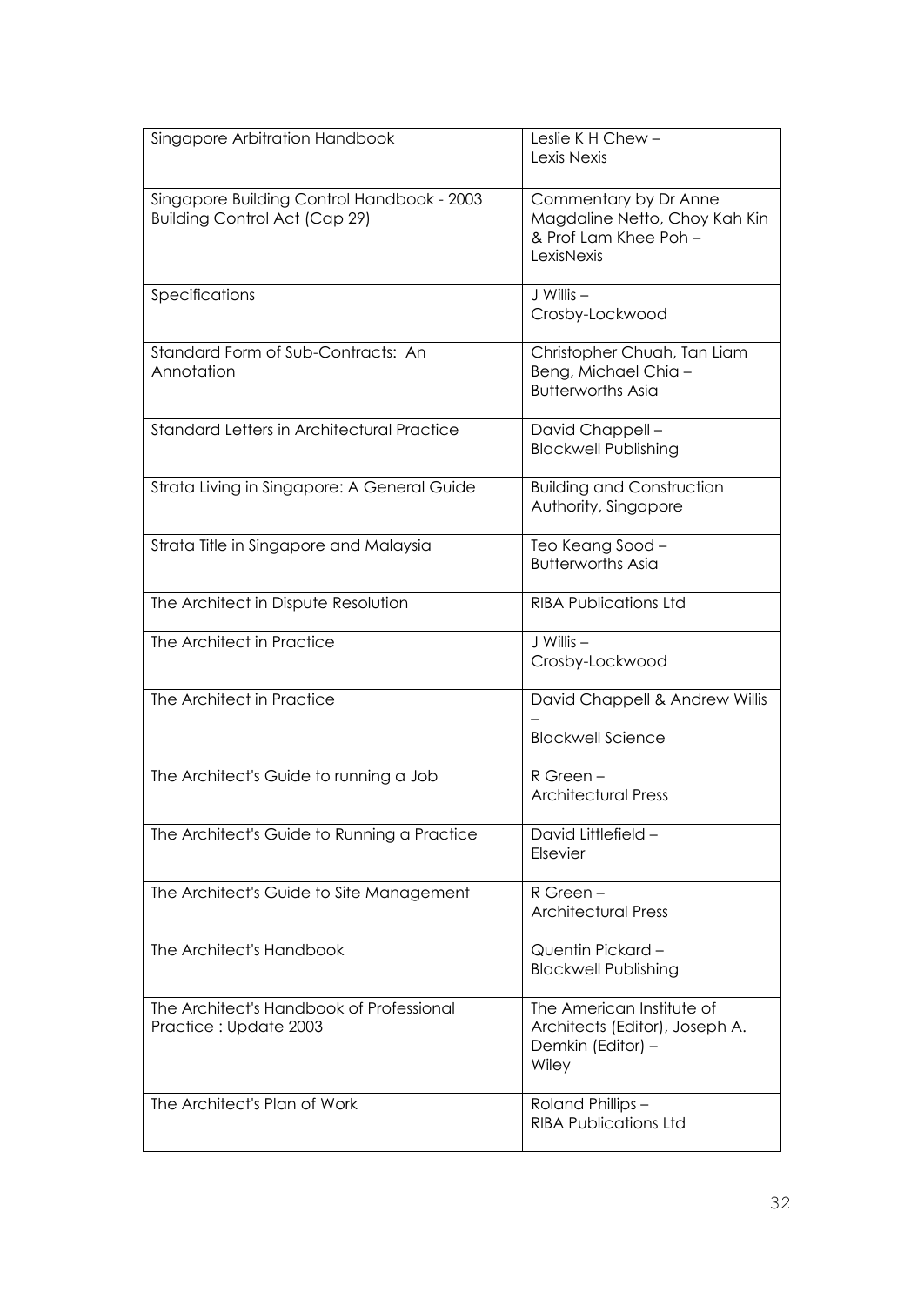| The Business of Architectural Practice                                                                 | Derek Sharp-<br>Oxford: BSP Professional Books                                                                    |
|--------------------------------------------------------------------------------------------------------|-------------------------------------------------------------------------------------------------------------------|
| The Digital Architect: a Common-Sense Guide<br>to using Computer Technology in Design<br>Practice      | Ken Sanders-<br>John Wiley & Sons                                                                                 |
| The Expert in Litigation and Arbitration                                                               | Professor D Mark Cato -<br><b>LLP Professional Publishing</b>                                                     |
| The Expert Witness                                                                                     | Jean Graham Hall & Gordon D<br>$Smith -$<br><b>Barry Rose</b>                                                     |
| The Expert Witness in Construction Disputes                                                            | Michael P Reynolds -<br><b>Blackwell Publishing</b>                                                               |
| The Singapore Standard Form of Building<br>Contract: an Annotation                                     | Chan Tan & Partners & Davis<br>Langdon Seah Singapore Pte<br>$Ltd -$<br><b>Butterworths Asia</b>                  |
| The Survival Guide to Architectural Internship<br>and Career Development                               | Grace H Kim -<br>Wiley                                                                                            |
| The Theory and Practice of Mediation                                                                   | Lim Lan Yuan -<br>FT Law and Tax Asia Pacific                                                                     |
| Time Management for Architects and Designers                                                           | Thorbjoern Mann-<br>W W Norton                                                                                    |
| Value and Risk Management: A Guide to Best<br>Practice                                                 | Michael F Dallas-<br>published on behalf of the<br>Chartered Institute of Building,<br>UK by Blackwell Publishing |
| Well Built? A Forensic Approach to the<br>Prevention, Diagnosis and Cure of Building<br><b>Defects</b> | Robert Evans –<br><b>RIBA Publications Ltd</b>                                                                    |
| What is Dispute Resolution?                                                                            | Peter L d'Ambrumenil-<br>LLP Professional Publishing                                                              |

## **11.3 REFERENCE INTERNET ARTICLES**

11.3.1 It is of utmost importance that architects and PPE Candidates are aware of Singapore law. Singapore law, which has its roots in English law, has now evolved into a distinctive jurisprudence. It continues to absorb and modify the common law as well as best practices from other mature legal systems. Developments in Singapore law reflect an acute awareness of the need to recognize and accommodate current international business and commercial practices.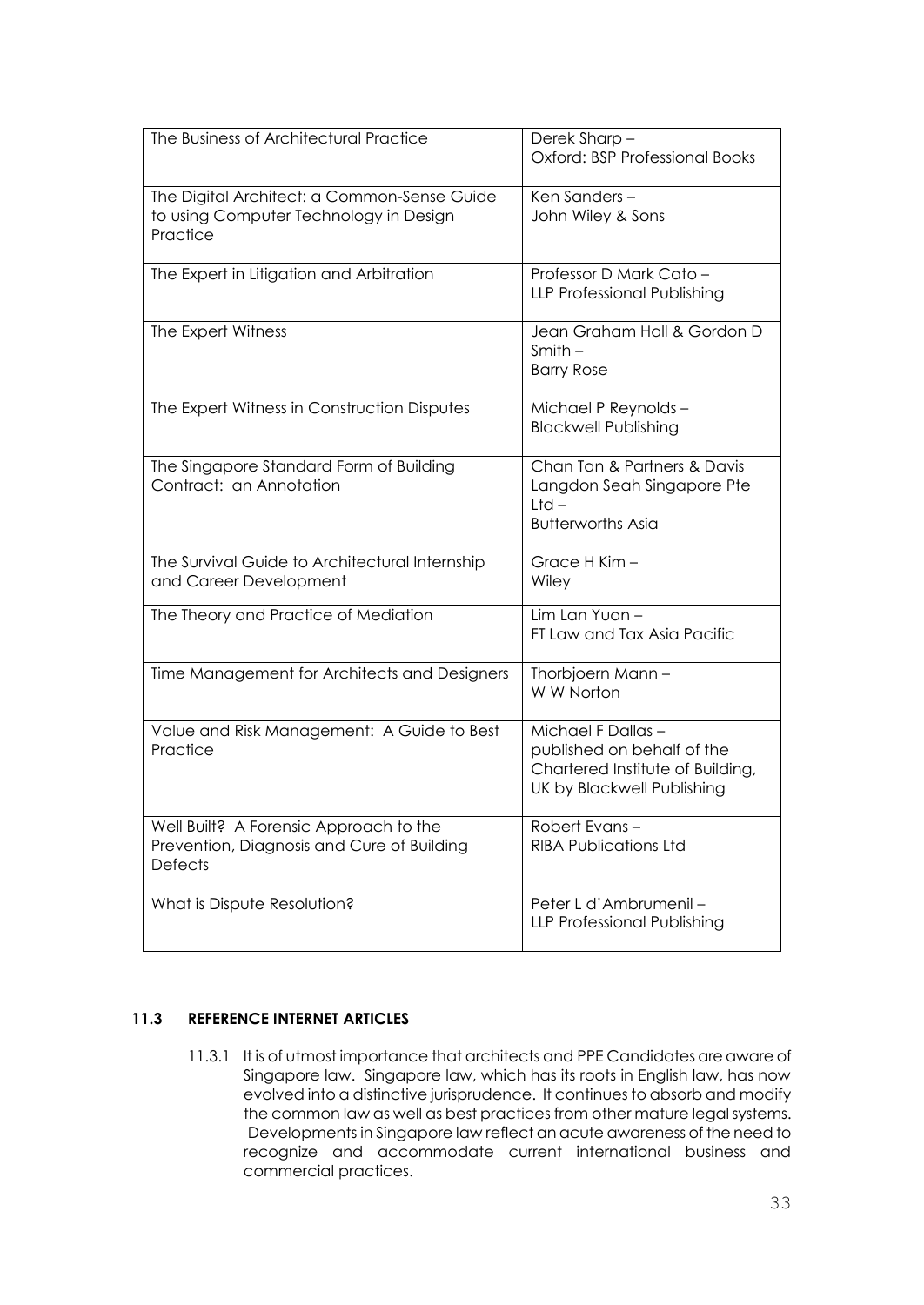The legal system in Singapore has received numerous international accolades for its efficiency and integrity. As a consequence of this, there is now wide recognition of Singapore as a leading legal hub in Asia.

The website of SingaporeLaw makes available authoritative commentaries on the essential principles of Singapore law. The various articles are available free online at <http://www.singaporelaw.sg/> and are recommended for reading and reference by PPE Candidates.

11.3.2 The various articles in the publications and newsletters issued by the Society of Construction Law (Singapore) for the benefit of the public and the construction industry, are available free online at [https://scl.org.sg.](https://scl.org.sg/)

#### 11.3.3 [Alternative Dispute Resolutions](http://admin.siarb.org.sg/ContentEditor/Editor/)

- [What is ADR or Alternative Dispute Resolution procedures?](http://www.siarb.org.sg/Web/#ADR1)
- [What is Arbitration?](http://www.siarb.org.sg/Web/#ADR2)
- [What is Adjudication?](http://www.siarb.org.sg/Web/#ADR3)
- [What is Mediation?](http://www.siarb.org.sg/Web/#ADR4)
- [What is Med-Arb?](http://www.siarb.org.sg/Web/#ADR5)

The explanations can be found in an article published by the Singapore Institute of Arbitrators' at its website (ADR): <https://www.siarb.org.sg/resources/dispute-resolution>

11.3.4 There are various articles/information in the Singapore Institute of Architects' website: [https://sia.org.sg.](https://sia.org.sg/) PPE Candidates should refer to them for information relating to the various areas of architectural practice.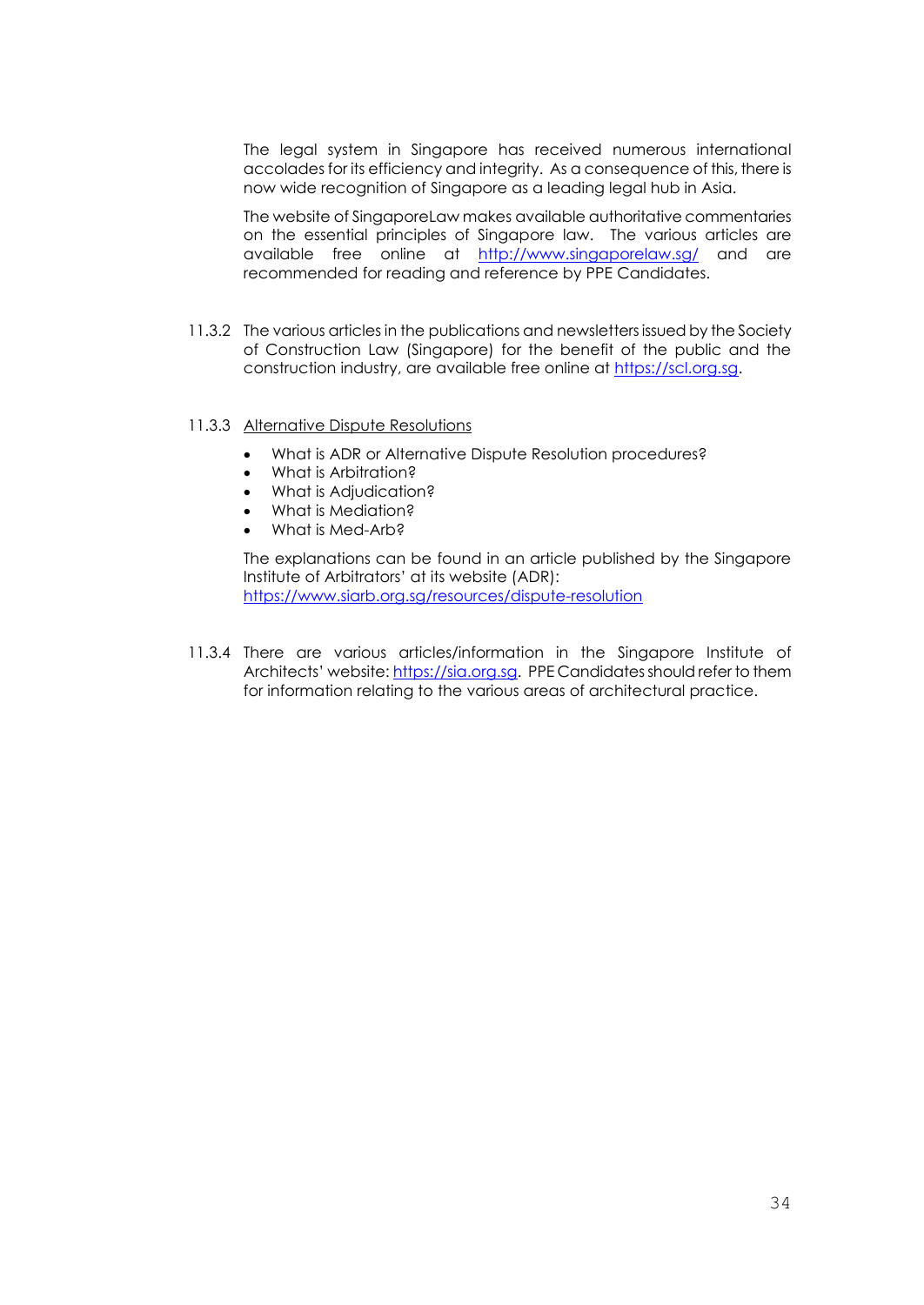# **INFORMATION ON THE ROLE AND RESPONSIBILITIES OF THE SUPERVISOR AND ADVISOR**

# **(A) ROLE AND RESPONSIBILITIES OF THE SUPERVISOR**

- (a) The Supervisor is a mentor providing guidance and training to the PPE Candidate's Development Programme in the various areas of architectural practice.
- (b) The Supervisor must provide the PPE Candidate the opportunities to acquire core competencies in the various areas of architectural practice
- (c) The Supervisor must provide training during his or her period of practical experience, in the broad aspects of architectural practice covering design and construction documents, contract administration, project management and any other related activities.
- (d) It is important for the Supervisor to provide the PPE Candidate with tutorial lessons in the areas of contract administration, contract issues and other areas of professional practice;
- (e) The Supervisor should provide reasonable opportunities to the PPE Candidate to acquire knowledge and experience in professional issues.
- (f) The Supervisor should have periodic discussions/meetings with the PPE Candidate so as to be able to review his or her progress and make assessment of his or her practical training.
- (g) In the course of the mentoring process, the Supervisor must realise the PPE Candidate's shortcomings and provide guidance in the further improvement of his or her training.
- (h) The Supervisor must submit to the Board, the Supervisor's quarterly assessment reports (Appendix A) of the PPE Candidate.
- (i) The Supervisor should allow the PPE Candidate the access to educational opportunities and if necessary, to encourage him or her by paying the fees of the seminars and talks as his or her continuing education for the enrichment of his or her training.
- (j) The Supervisor should confer, if needed with the Advisor of the PPE Candidate.

# **SUBMISSION OF QUARTERLY REPORTS ENDORSED BY THE PPE CANDIDATE'S SUPERVISOR**

The PPE Candidate is required to ensure that the quarterly reports (Appendix A) are endorsed by his or her Supervisor indicating the Supervisor's involvement and assessment of the PPE Candidate's practice and that the said quarterly reports are submitted to the Board on a quarterly basis by the following dates: **31 January, 30 April, 31 July** and **31 October**.

The format of the quarterly reports is as shown in Appendix B and each report is to be duly completed by the Supervisor on a quarterly basis. Non-submission of such reports by the PPE Candidate may result in the Board not granting its permission for the PPE Candidate to sit for the Professional Practice Examination or the Professional Interview.